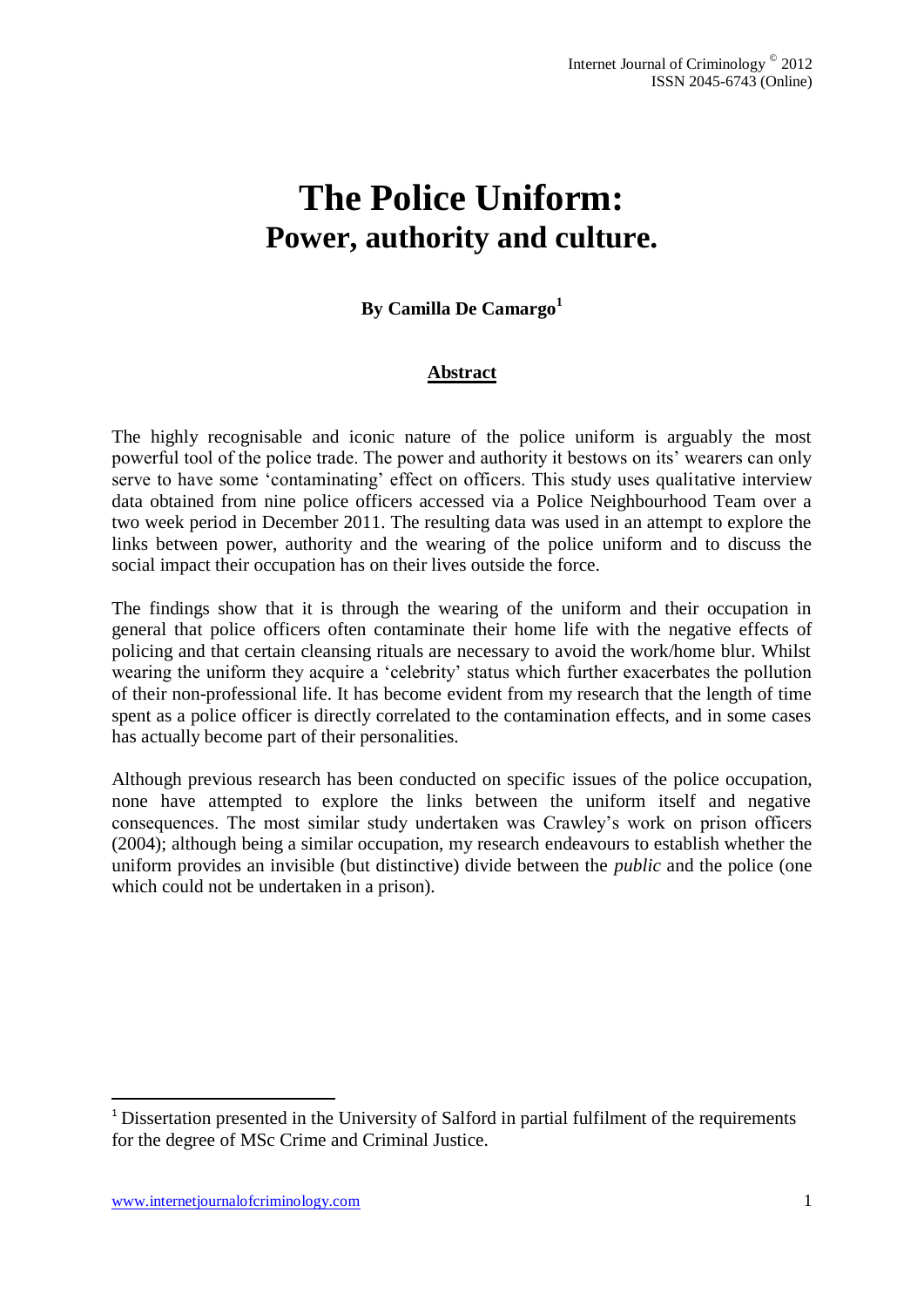# **Contents**

| <b>Chapter 1:</b> Introduction |                                                                 | p.3   |  |
|--------------------------------|-----------------------------------------------------------------|-------|--|
|                                | <b>Chapter 2:</b> Literature Review                             |       |  |
| <b>Chapter 3:</b>              | <b>Methodology, Data Collection and Limitations of Research</b> |       |  |
|                                | <b>Chapter 4:</b> Findings and Analysis                         | p. 18 |  |
| <b>Chapter 5:</b>              | <b>Conclusion</b>                                               | p. 27 |  |
| <b>Bibliography</b>            |                                                                 | p. 31 |  |
| <b>Appendices</b>              |                                                                 | p. 34 |  |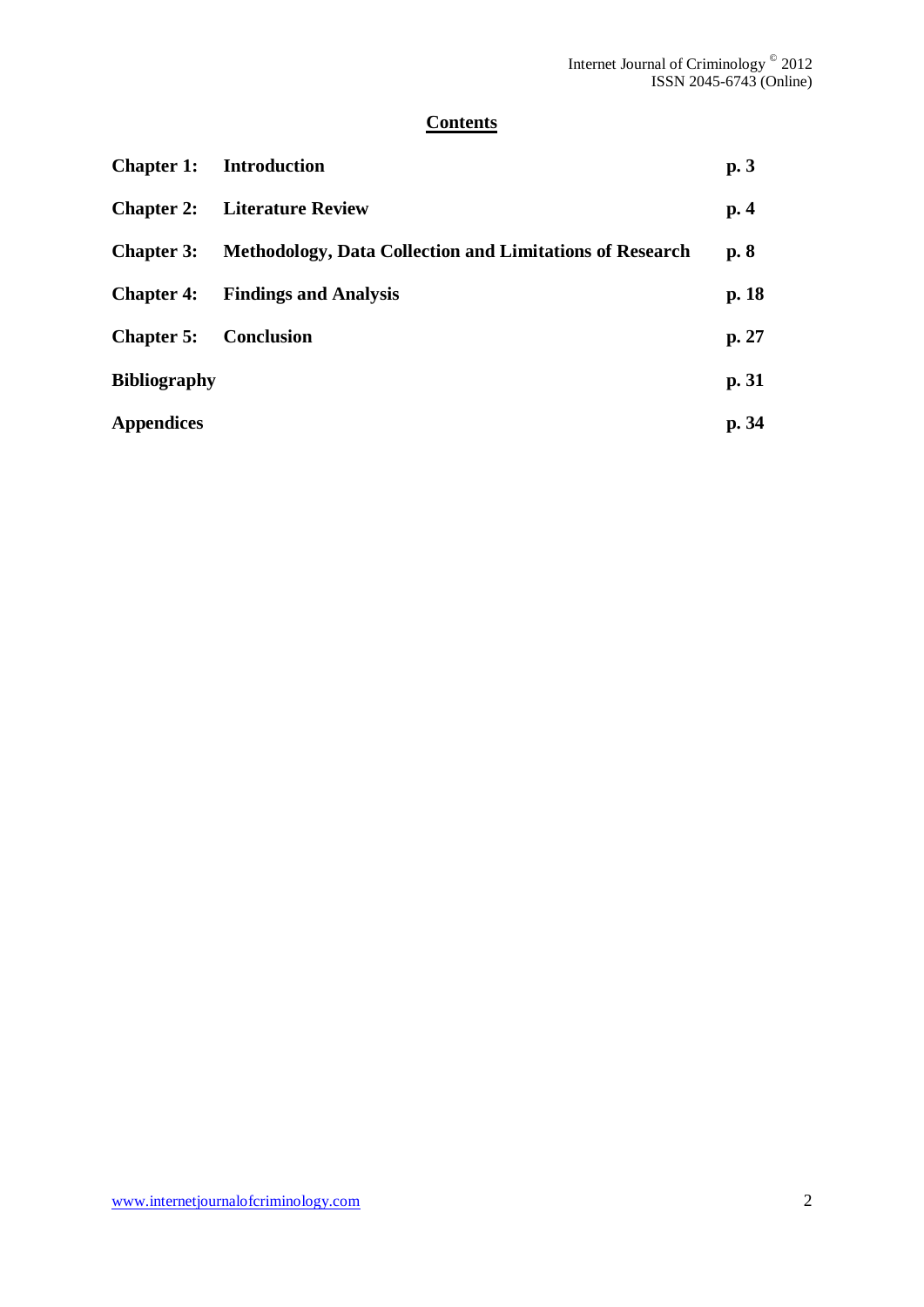## *Chapter One:* **Introduction**

Policemen on duty are unique users of the areas they patrol. They don't often personally know the majority of people who commonly use the area, but everyone knows that they are part of the police force. Every aspect of their appearance has been stringently and deliberately designed to ensure that there is no confusion whatsoever about their social identity. Most people can easily identify police officers by their official police uniform. Many parents teach their children to trust and respect individuals who don the professional attire of police clothing. Since the uniform has become such an important part of police subculture, it is necessary to explore the social and professional implications of wearing the uniform itself. It is suggested that the way we react to this iconic uniform is automatic through socialisation, and we as children are taught to respect and fear the presence of the police and their powers. This is further exaggerated and confirmed by their wearing of highly visible and recognisable attire. One important question is to wonder whether we respect the police themselves or is the uniform a protective *symbol* of our feelings of safety. These psychological implications are not only on the part of the public, but the police officers themselves who have reported feelings of psychological protection whilst wearing the uniform.

This study aims to explore some social phenomenon surrounding the police's uniform. The main foci are to explore what previous research has uncovered but not fully investigated in the way that the uniform is directly linked to how officers perceive certain aspects of their occupation. The power differences that police officers experience whilst in and out of uniform are stark, and the beliefs on protection by what the uniform represents is important to explore as it is evident that the uniform itself holds a psychological 'power' to officers; one that has not been investigated which ensures this thesis is a viable contribution to the current criminological body of knowledge.

Previous research has suggested that being a police officer brings with it the highest occupational solidarity of any occupation (Caplan, 2003) and thus and 'us versus them' mentality (Whitaker, 1982). This is turn causes a stigmatised identity, experiences of isolation from the wider community and makes it very hard for officers to form or sustain 'normal' relationships with people outside of the force (Reiner, 1985). This study aims to investigate the extent of this social divide between the public and the police and what effects this has on their social relations and life outside of work.

In order for officers to combat these negative consequences of being part of the police, it has been widely reported that certain rituals and cleansing processes are necessary. Officers have been known to lie about their occupation to their friends and family in order to protect their identity, and to undertake certain procedures to avoid 'contamination' between work and home (Douglas, 1970., Crawley, 2004). It has also been suggested that the longer spent in the job, the more it becomes part of their identity as a whole, and they then find it harder to separate work and home life. The longer spent in the job the more 'bitter' they become (Reiner, 1985) due to their suspicious minds. This study also looks at elements of suspicion and its impact on how they carry out their duties and what bearing this has on their life outside of work.

The study begins by examining existing literature; through identifying gaps, the interview schedule emerged to bridge the links between the previous studies. A discussion of the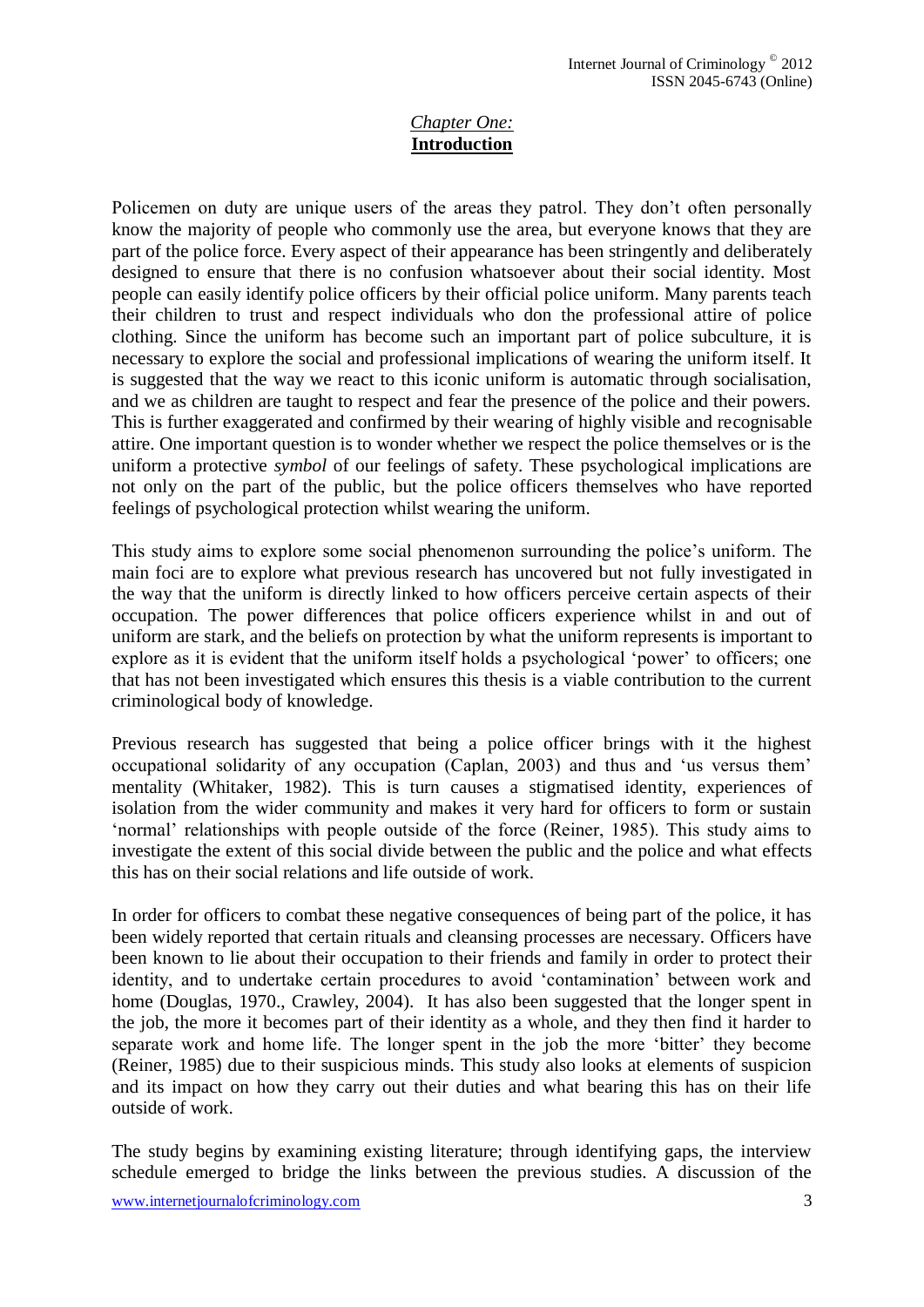methodology follows; considering why particular techniques were preferred over others and to anticipate any potential problems that I needed to be aware of. A reflexive account of the methodology and limitations of research were examined following this. The findings and analysis section proceeds to highlight my findings and to compare them to previous research outlined in my literature review to conclude the dissertation.

#### *Chapter Two:*  **Literature Review**

"(The uniform) explains and justifies, I believe, much of the pride we take in our collective accomplishments, even when our own contributions lie at the insignificant margin. It explains the special importance we attach to the signal act of collective freedom... We begin with a group act and then derive and distribute the individual responsibilities thereof. Individual pride makes sense because of our participation in a collective accomplishment."

(Kutz, 2005: 171-2)

People gather clues about others from their appearance. Clothing provides a psychological shortcut to ascertain one's gender, status, authority and occupation (Myers, 1993). Previous studies (Lennon and Davis, 1989., Connor et al,. 1975, Joseph and Alex, 1972) have shown that clothing and aesthetics are crucial in forming the first stages of social relationships, in showing that physical appearance (genetic looks as well as clothing), remains the first and foremost factor in generating a leading impression of an individual (which is why associations with brand-names is so influential). Therefore the uniform worn by a police officer produces particular stereotypes about their status, occupation and authority.

#### *The Uniform Stays the Same*

The police uniform is representative of tradition of law enforcement dating back as far as 1829 (Johnson, 2001). In this year, the first modern police force, London Metropolitan Police, established standard police clothing. Their dark blue militarised uniform served to distinguish them from the British military who wore red and white (ibid). The design and general appearance have remained strikingly similar for almost two centuries. Although the style has changed slightly over the years (see appendix five for pictures), the colour scheme has stayed the same. Dark colours have been the preferred choice for a possible number of reasons: it's ease in cleaning, stain concealment and concealment in dangerous situations, and night-time coverage when seeking and apprehending criminals.

#### *Colour*

Choice of colour has played a key role in being able to define the individual and collective identity of the uniform; the same applies to certain marks or patterns embellished on the clothing to reiterate their symbolic meaning; one of the key functions that designers of this type of clothing encourage is its highly recognisable iconic nature to the wider public. Throughout history, the representation of good versus evil has been emphasized by social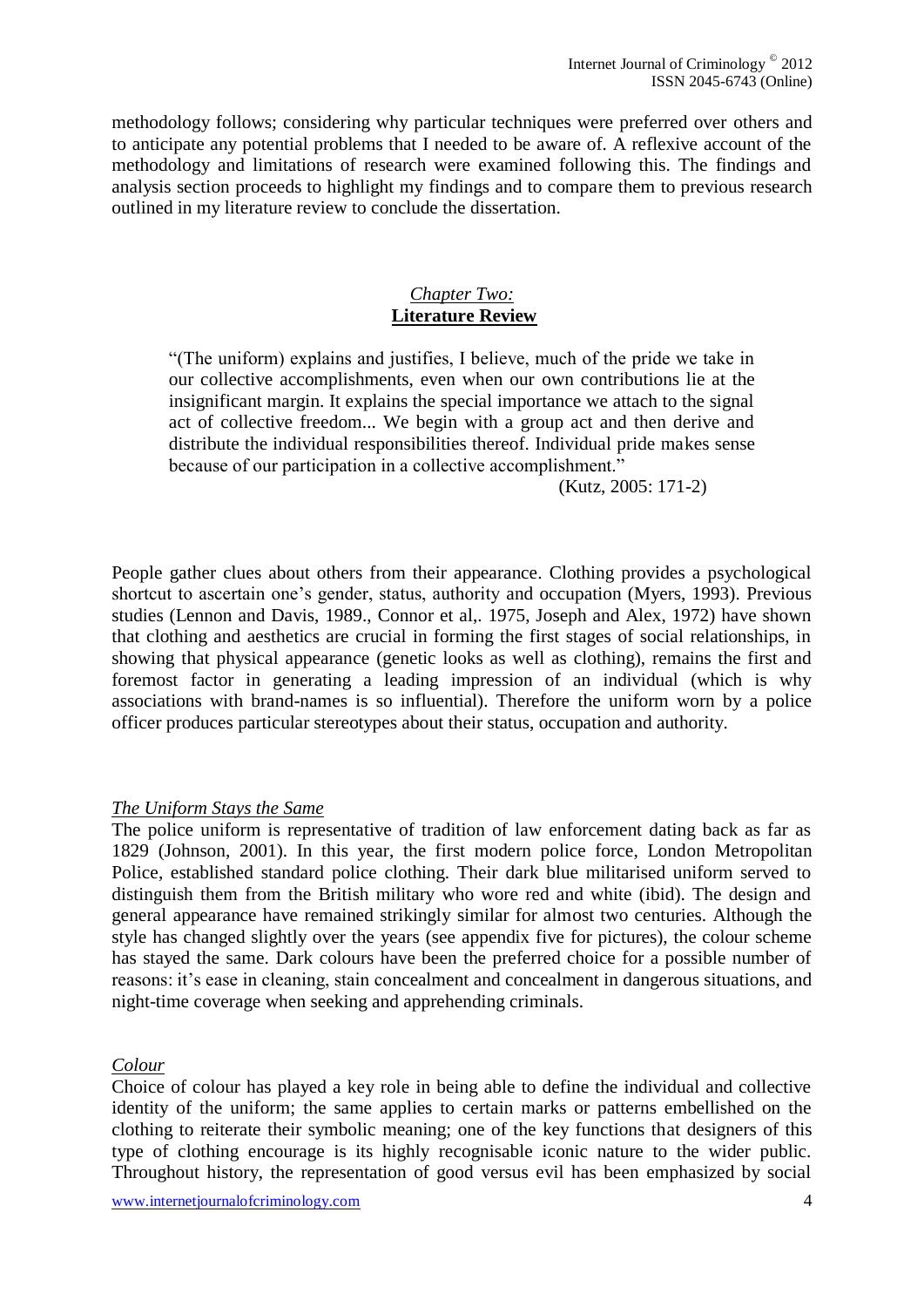mediums (urban myths, religion and the mass media), for example the angel in white, the devil in black. These social constructions have been prevalent in the development of how colours are represented; "lightness tends to be associated with goodness, purity and innocence while darkness suggests evil and death" (Nickels, 2008: 79). As in the medical profession where nurses and doctors who wear white coats to suggest the healing and purifying nature of their occupation, the dark shades of the police uniform symbolises not just the identity of the institution, but the presence of societal protection, who unlike the medics, heal through punishment and retribution rather than cure. It has been suggested that this metaphorical colour coding is "automatic" rather than a product of "intellectual" learning (Nickels, 2008). This is doubtful as it renders the effectiveness of learned behaviour and acquired cultural understandings through primary and secondary socialisation inept. Would we know the difference between good and bad, innocence and evil, the connotations of white and black if they weren't learned understandings? We see the uniforms of the armed forces and the police as symbols of power and something to be feared because that is what we have been *taught* to respect and fear, not as an innate knowledge of what they are instinctively supposed to represent. Originally uniforms were designed to have masculine appeal, so constructed to emphasise or highlight strong shoulders; this is shown in the history of the uniform with epaulettes, shoulder boards and braiding etcetera (Fussell, 2003). If colours and clothes were *not* gendered by social constructions of what is it to be masculine or feminine (that is, blue for boys, pink for girls), would society feel just as 'protected' by officers in powder-pink uniforms for example? It is hard to imagine since everything we know is learned through socially accepted cultural understandings.

#### *A Symbolic Uniform*

Previous research such as that by Mauro (1984) has shown that the effects of colour change people's perception of police officers. In the study, participants were asked to rank their symbolic perceptions of two different police uniforms: the navy shirt and trousers favoured by most law agencies today, and the traditional clothing of California's sheriff's, comprising of khaki-coloured top and trousers. Mauro found that while both uniforms were ranked highly in terms of authority and competence, the lighter colour of the sheriff's gave off impressions of 'helpfulness' and 'honesty'. While these connotations may be useful in community and public relations, it may send the wrong message with regards to levels of conformity from citizens. A dirty or wrinkled uniform or crassly worn duty belt, in the same way may convey to people that the officers have a complacent attitude, which could incite violent encounters if criminals believe they have inefficient and sloppy attitudes to their job (Adams et al., 1980).

An important question to consider is whether the public view the police themselves as our protectors or it is in fact the uniform that they wear the protective *symbol* of our feelings of safety. If the latter is true it is necessary to view the uniform as a very powerful tool of their trade, the epitome of their occupation and to explore to what extent it changes the persona of the officer wearing it.

#### *Individuality*

Individuality in society, although encouraged to a certain extent, is not something the police force can afford to promote. In a strict and well-defined legal justice system where only fine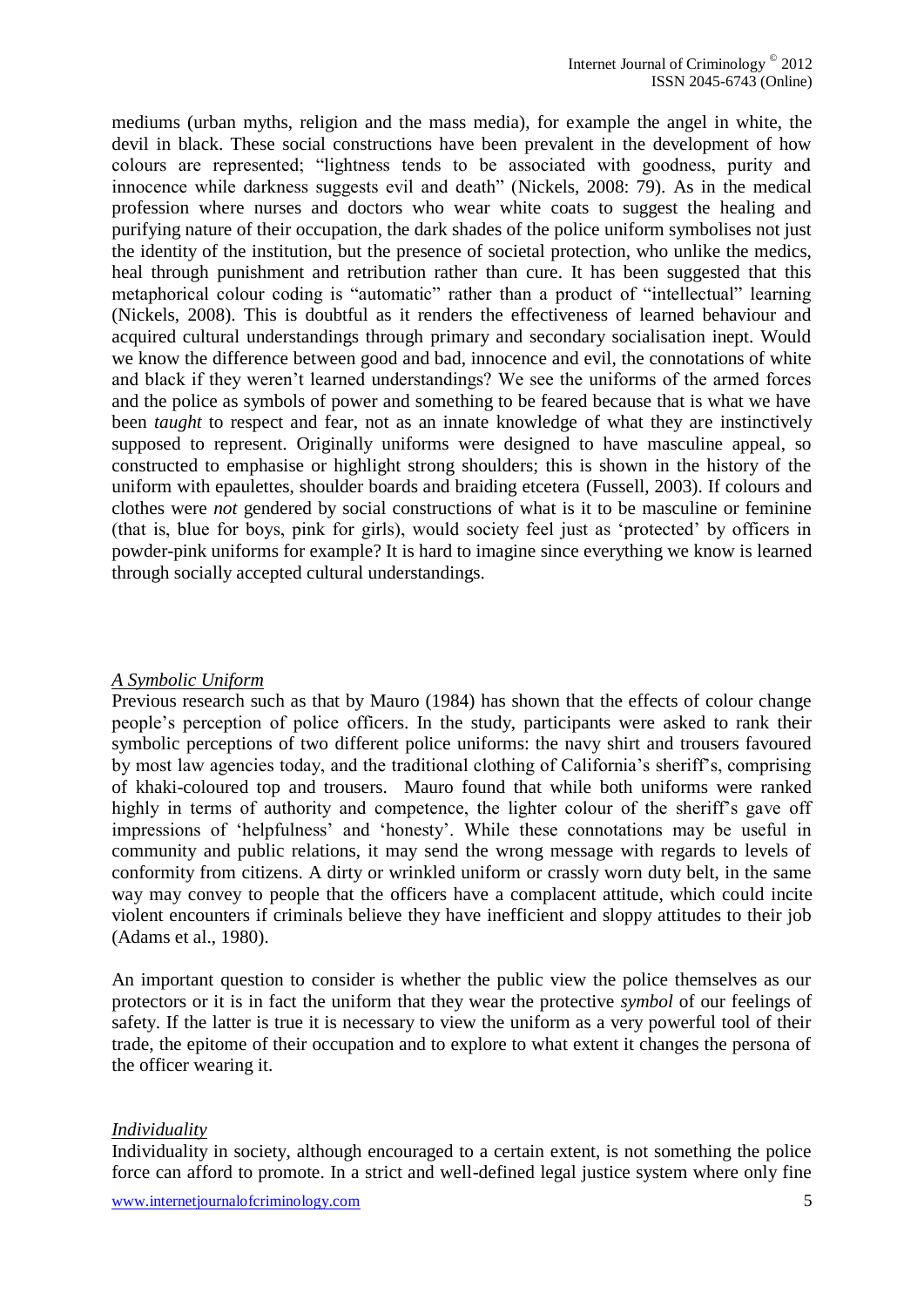lines of marginality are afforded, anonymity and sameness are encouraged to instil the importance of conformity first within the force, and then pushed to wider society to ensure the upholding of the law; "when a policeman dons his uniform, he enters a distinct subculture governed by norms and values designed to manage the strain created by an outsider role in the community" (Blumberg and Neiderhoffer, 1985: 91). Any attempt in the past to further suppress individuality has been squandered, for example "an attempt in the early 1980's to remove the one remaining individualising feature – the 'collar number' – was correctly rejected by civilians" (Young, 1991: 67). This rejection of extra anonymity proves that although the public feel a degree of safety when seeing the police in their uniform, as a type of 'dark avenger', personalising them makes them more approachable (and there is evidence to suggest that a good relationship between the public and the police is essential to combat crime), however in general the distinctive barrier between them that incites compliance.

#### *Internal Solidarity*

The uniform itself is a distinctive barrier between the public and the police, demonstrating the obvious separation between the culture of control (in where the police have virtually no personal identity aside from the small number on their shoulder) and the individuality of the civilians that they are controlling. Through the wearing of the uniform this depersonalisation and the unique divide between the police and public can generate aspects of police subcultures that can be hard to reverse or 'shake off' at the end of the working day. It can become an integrated part of the policeman's working personality and cause the divide to become more pronounced as the officer feels isolated from the wider community. It has been heavily documented that the police have one of the highest levels of occupational solidarity of any job. The learning process in the police academies comprehensively emphasises the element of occupational danger and suggests that their colleagues are their "only protection" against a threatening society (Caplan, 2003). Through training, in learning to sever ties with their previous life and in being re-socialised as police officers, the recruits steadily acquire a permanent feeling of solidarity with their fellow officers; an "us against them" mentality (Whitaker, 1982). This marked internal solidarity between police officers causes them to become a sort of "beleaguered minority" (Reiner, 1985), unable to form and sustain 'normal' relationships with people outside of the force;

"Many police officers report difficulties in mixing with civilians in ordinary social life. These stem from shift-work, erratic hours, difficulties in switching off from the tension engendered by the job, aspects of the discipline code, and the hostility or fear that citizens may exhibit to the police."

(Reiner, 1985: 92)

Coupled with their intense training, subsequent time in the field and constant contact with other officers with the we/they mentality, people who are not police officers come to be viewed with suspicion; the world becomes more black and white, more composed of 'insiders' and 'outsiders', more police and citizens (Kappeler et al., 1995). Trust becomes a precious commodity, one that is only bestowed on other officers, the only people who truly 'understand' the world they are in (Graves, 1995). Internal solidarity is not just about regarding the public as suspicious; it is an unspoken reassurance that other officers will "pull their weight" in assisting their colleagues and they will "defend and back-up when confronted by external threats" (Goldsmith, 1990: 93-4). This internal solidarity is further emphasized by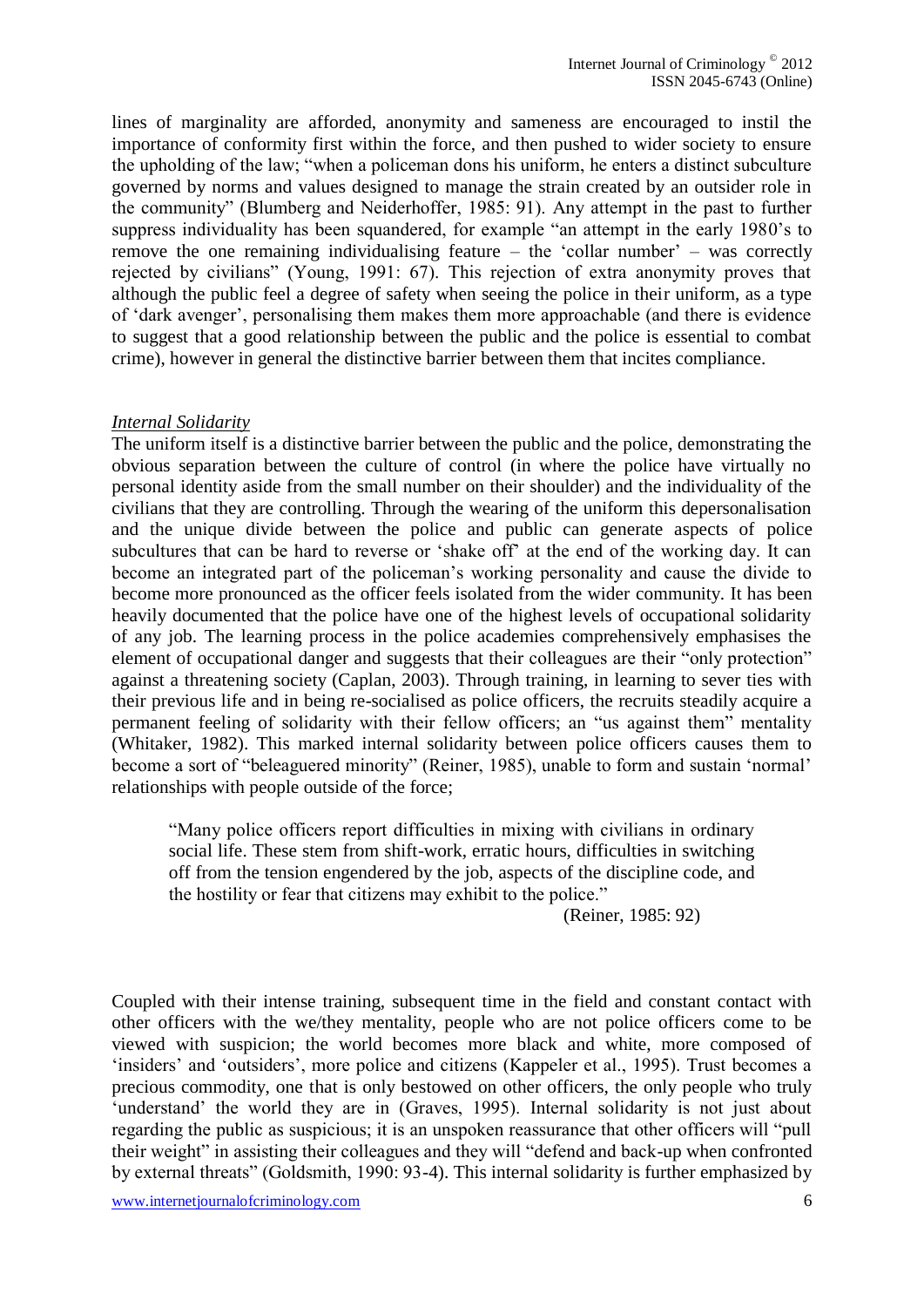wearing the police uniform. With all members of the law enforcement 'team' donning the same attire, they are inclined to feel a type of membership in an exclusive club where their colleagues are their comrades and the public are the ever-present potential enemy.

## *The Uniform as a 'Prop' of Performance*

The police uniform also acts as a type of role playing symbol. Costumes are articles that are worn when people are engaging in play-acting; the portrayal of a different character or personality (Fussell, 2003). Uniforms, in a similar way, is clothing that is worn when people are fulfilling a role, and uniforms in general are depicted as serious indicators of the performance of important tasks as part of a larger structure. Goffman (1959: 22) noted that first impressions are crucial as it is on the foundations of these first impressions that other individuals (namely their colleagues and the public) will gauge the appropriate "responsive action" to the individual based on first impressions, and in the future. Police officers in particular, being in a position of authority, are well aware that early presentations of 'machismo' are imperative if they are to be perceived as an effective authoritarian tool.

Goffman (1959) famously discussed the 'front' and 'back' stages of performance. Front stage is where the 'actor' (police officer) 'performs' a character (machismo/authority) to the 'audience' (public). Goffman referred to the back stage as a place where other 'performers' are present but the audience can no longer see them. This is usually where the front can be relaxed in front of fellow colleagues and at home. These 'fronts' which Hoschild (1989) termed 'emotional labour', requires certain coping strategies. While Hoschild conducted her research primarily on waitresses and air hostess's, her work can be applied effectively to the occupation of the police. While hospitality staff have the 'back stage', for example, i.e. the staff room where they can relax their performance, managing emotional labour for police officers is problematic. Waddington (1999: 295) advised that the police canteen is the "repair shop" of policing, where officers can relax and relieve their stresses of their often emotionally and mentally draining occupation. It must be noted however that, just because the canteen is a 'backstage area' "does not mean that the officers are not staging performances" in there as well (ibid.).

The feelings of social isolation suffered by police officers can cause them to conceal their identities especially as relationships with 'normal' citizens are strained due to social reactions to the job. Their family life has to be "exemplary" (Whitaker, 1982: 237) and the elements of threat and danger make the police officer "less desirable as a friend" and isolates them from the rest of the potentially dangerous community (Skolnick, 1975: 265).

"Few members of the public, once they learn of a police person's occupation, can't resist talking to him or her about some police matter. Several police wives say they sometimes get the feeling that they are regarded as a potential spy by their neighbours. People have been known to apply for a reduction in rates because policemen live near them."

(Whitaker, 1982: 238)

#### *Contamination*

While Crawley (2004) based her work on prison officers, her assessment of work/home contamination can be effectively applied to the work of the police. In her research she found that prison officers are meticulous in their efforts to avoid 'contamination' between the home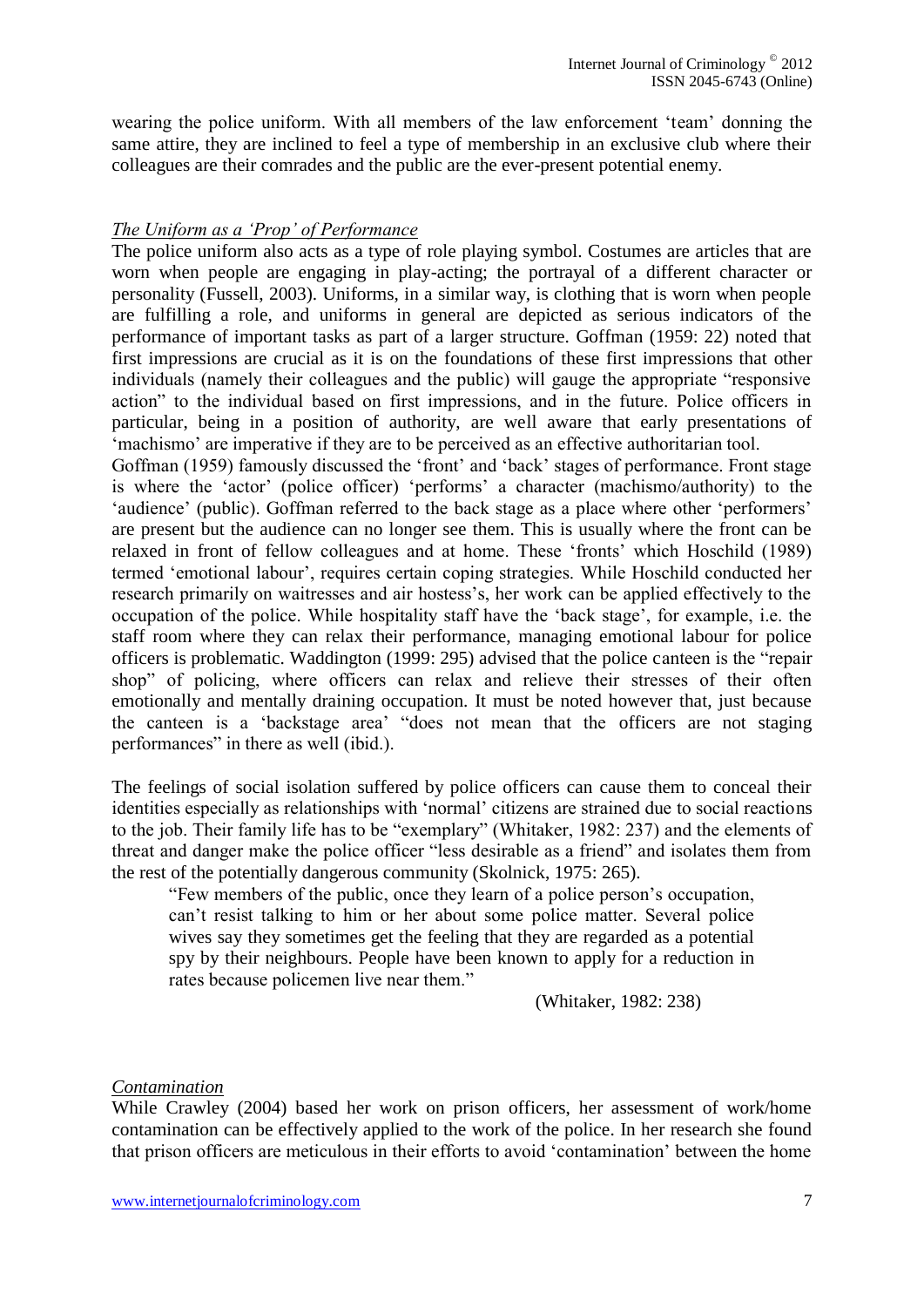and work as it may ruin "the relative purity of the home with talk about prison" (Crawley, 2004: 235).

Policemen are trained to be suspicious to "perceive events or changes in the physical surroundings that indicate the occurrence or probability of disorder" (Skolnick, 1975: 267) and due to the levels of authority, the police institution tends to bestow "chronic suspiciousness" on officers (Chan, 1997: 78). Reiner (1985: 113) advised that this causes the police officer to develop "a hard skin of bitterness" which only worsens the longer spent in the job. The contamination of their home life and their hardened view of social reality causes their families and close friends to become 'infected' by this; "a kind of vicarious contamination" (Finch, 1983: 37). Contamination can have both material and symbolic meaning. Douglas referred to a "ritual purification" (1970: 44), where the boundaries between the workplace and the home are clearly defined and steps are taken to limit the effects of any part of the prison officer's work polluting other aspects of their lives. Crawley discussed that wearing a (prison) officer uniform "makes certain acts more permissible" (2004: 140). Crawley continues to consider the use of the uniform not only as an authority symbol to the people they are controlling, but also as a sort of "psychological protection" for the person wearing it (ibid). In Crawley's research on one female prison officer, she found that it was imperative that the boundaries between (the impurity of) work and (the purity of) home are maintained to avoid the "polluting effects of symbolic contact with 'profane' individuals" (2004: 245). In order to do this, 'rituals of purification' were followed the most important one being the "immediate removal of the uniform" (ibid) that is, clothes that were 'contaminated' by her work environment. Due to recent reports in the Daily Mail newspaper "Too risky to commute in uniform say police" (Sept. 2011), the divide between work and home that most police officers would strive to achieve could be disintegrated further. According to a report by Policy Exchange, it has been suggested that if officers wore uniforms to work it would increase visibility and further reassurance to the public. These proposals have been condemned by the police saying that they would 'never get there' due to the 'pestering public'. Not only this, any secrecy that the officers wish to keep about their occupation to their neighbours and the public will be unveiled.

The uniform is a symbol of the police's work. It has been discussed that the police uniform, badge and weapons of control are universal symbols of authority and power. When they put on their uniform it seems that they adopt the authority that goes with it, contributing to what is known as the 'police personality'. Although stringent efforts may be made to leave this persona 'on the job' some officers may continue to carry it with them, everywhere, at all times; it can potentially become an aspect of self as the lines between home and work become blurred.

## *Chapter Three:*  **Methodology**

For most researchers in this field, qualitative methodology is the most appropriate choice when embarking on a study of social phenomenon. It enables the researcher to gain insight into people's personal beliefs, attitudes and experiences that cannot be gauged from using quantitative methods. It gives researchers the opportunity to "[get] close to a clear and convincing model of the phenomenon [they] are studying" (Rubin and Riene, 1995: 47) and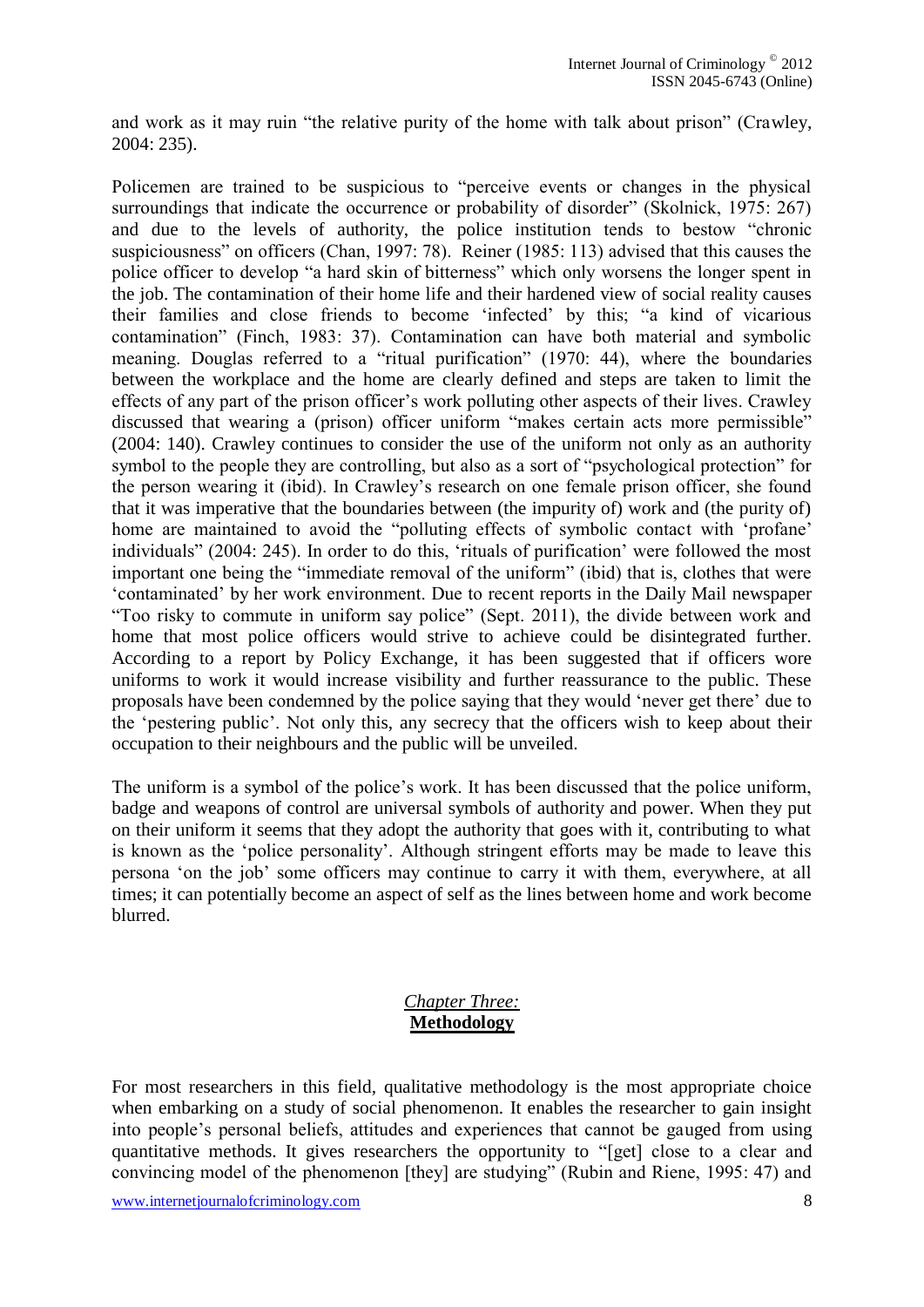ultimately "generate(s) data which gives an authentic insight into people's experiences" (Silverman, 2001: 87). As my focus is into certain aspects of policing culture, qualitative interviewing on a one-to-one basis seemed to be the most suitable method to gain personal experiences from police officers themselves. This chapter discusses the methods used and the approaches to data collection. Following this, a methodological reflection and limitations of research are discussed.

#### *Sampling*

Sampling is used in order to study a proportion of the population that is in some way representative "in order to make inferences about the whole population" (Arber, 1993: 38). Although sample size is important for generalisation, detail is more so. Snowball sampling was used in order to gain insight from those participants that are recommended to me by previous interviewees. Although this can be criticised as a type of convenience sampling which has attracted a lot of attention over recent years (Bryman, 2008) it is seen as an "acceptable" form of qualitative methodology as probability sampling (regarded as much more generalizable as it is representative of the population) is "frequently avoided because of the difficulty as costs involved" (Bryman, 2008: 183). Snowball sampling is also closely related to purposive sampling as it gives researchers the opportunity to approach individuals where the research required is most likely to found (Denzin and Lincoln, 1994: 202). Using these types of sampling methods further narrows the generalisable possibilities as it is deliberately seeking out participants that are appropriate to the research. It is not that I am unaware that my data will un-generalisable, but merely that I am seeking to provide evidence of a particular contention; it is noted that data acquired from qualitative research is "not *meant* to be representative of a population" (Bryman, 2008: 391 – emphasis added). Instead it is the researcher's aim to generalise *theory:* "It is the cogency of the theoretical reasoning" (Mitchell, 1993: 207).

#### *Gatekeeper*

Contact was made through an acquaintance<sup>2</sup> who is a police officer for Blue Line<sup>3</sup> police force in Northern England. He provided me with an email address and phone number for his head of department. Once contact with the gatekeeper had been established, copies of the consent form, information sheet, and interview questions were emailed to him to ensure that any problems or issues with the ethical appropriateness or interview schedule were ironed out before interviews actually started. In informing the detective that officers of different genders and experience were required I was promised a two-week turnaround in order for the gatekeeper to arrange potential interviewees. In actual fact, it was four weeks until I received confirmation of an appropriate time to conduct them. It was arranged that I would interview six officers (all male) at their community offices. On retrieving the initial data, the gatekeeper assured me that if any more participants were needed it would be no problem to rearrange. On reviewing the information gathered it was ascertained that I would need at least another three or four officers (preferably females) to add further depth to my research and provide me with more data to increase generalizability and clarify themes and common answers.

**The sum of the set of the set of the set of the main**<br>The sons why this research was undertaken was undertaken was undertaken was undertaken was the and a local poin fact that when he first disclosed his occupation, it invoked a reaction in the group that sparked my interest; the tone of the conversation changed in response to his revelation. This is further discussed in chapter four.

www.internetjournalofcriminology.com 9  $3$  Pseudonyms have been used to protect participants and guarantee anonymity and confidentiality.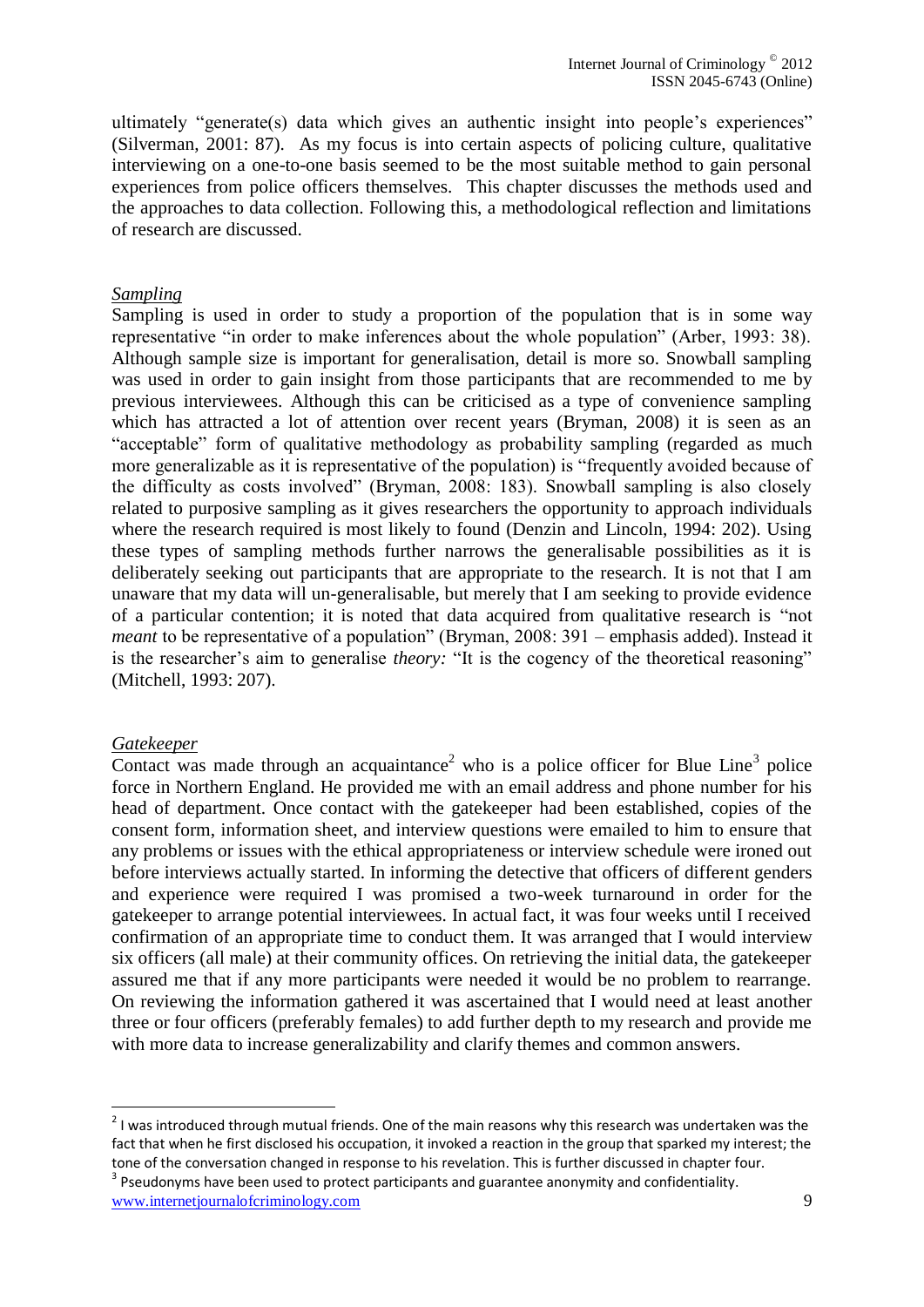Using gatekeepers to retrieve the sample is a common procedure when accessing individuals that are inaccessible to the general public (in this case the British police force which is notoriously secretive). It gives access to individuals that would usually have been closed off to the researcher, but in forwarding copies of my interview schedule (necessary in this case for interview approval) it puts the gatekeepers in 'control' and gives them the opportunity to brief the potential interviewees about the research, generating the possibility for the participants to 'plan' their answers, therefore skewing the data.

#### *Gender Differences and Length of Time Served*

In opting for interviews that included male and female officers, it accounts for gender differences in opinion and how they view their uniform (this was an important distinction as the police uniform was traditionally a masculine design); as their uniform has not changed significantly over the past century, it was interesting to explore how female officers felt in wearing a uniform that plays down any feminine features. In the same way, selecting officers that have been in the force for different periods of time is important in discussing contrasts in opinion; that is: officers who have recently graduated (within two years) will be fresh on the job compared to officers who have been in the force for longer periods of time (five years  $+$ ) and thus training and/or the political/emotional/social aspects of the job may have changed the longer they are in the occupation.

#### *Why Interviews?*

Interviews commonly use an informal approach primarily to put participants at ease, a method which Burgess termed "conversations with a purpose" (1984: 102). This style of informality (although preferable in getting people to feel relaxed and therefore more likely to 'open up') has its complications as well. Denzin advised that interviewee's opinions on the topic in discussion may have been influenced by "prior cultural understandings" (1991: 68) which naturally vary from person to person and are prejudiced (sometimes enormously) by their unique socio-economic factors. The differences between interviewer's socio-economic characteristics and the participants could skew the data in the way that participants' responses to questions are sometimes based on their judgement of the researcher, specifically, the social categories to which they belong. This important issue is subsequently intensified when research is carried out on groups with whom the researcher does not "share membership"; consequently, as research is usually undertaken to explore the phenomena of groups that we seek to understand further and are therefore 'non-members', "we may not know enough about the phenomenon under study to ask the right questions (in the right way)" (Miller and Glassner, 2004: 127-8).

#### *The Semi-Structured Interview*

The interview schedule was semi-structured. Although I constructed a list of definite questions I wanted to ask, the topics were left open, leaving scope for other topics and themes to emerge. This is common in this type of interviewing as it gives the researcher "some latitude to ask further questions in response to what are seen as significant replies" (Bryman, 2008: 196). It also encourages what Geertz (1973) referred to as "thick descriptions", that is, detailed accounts of your research which generates possible opportunities for its use in other research.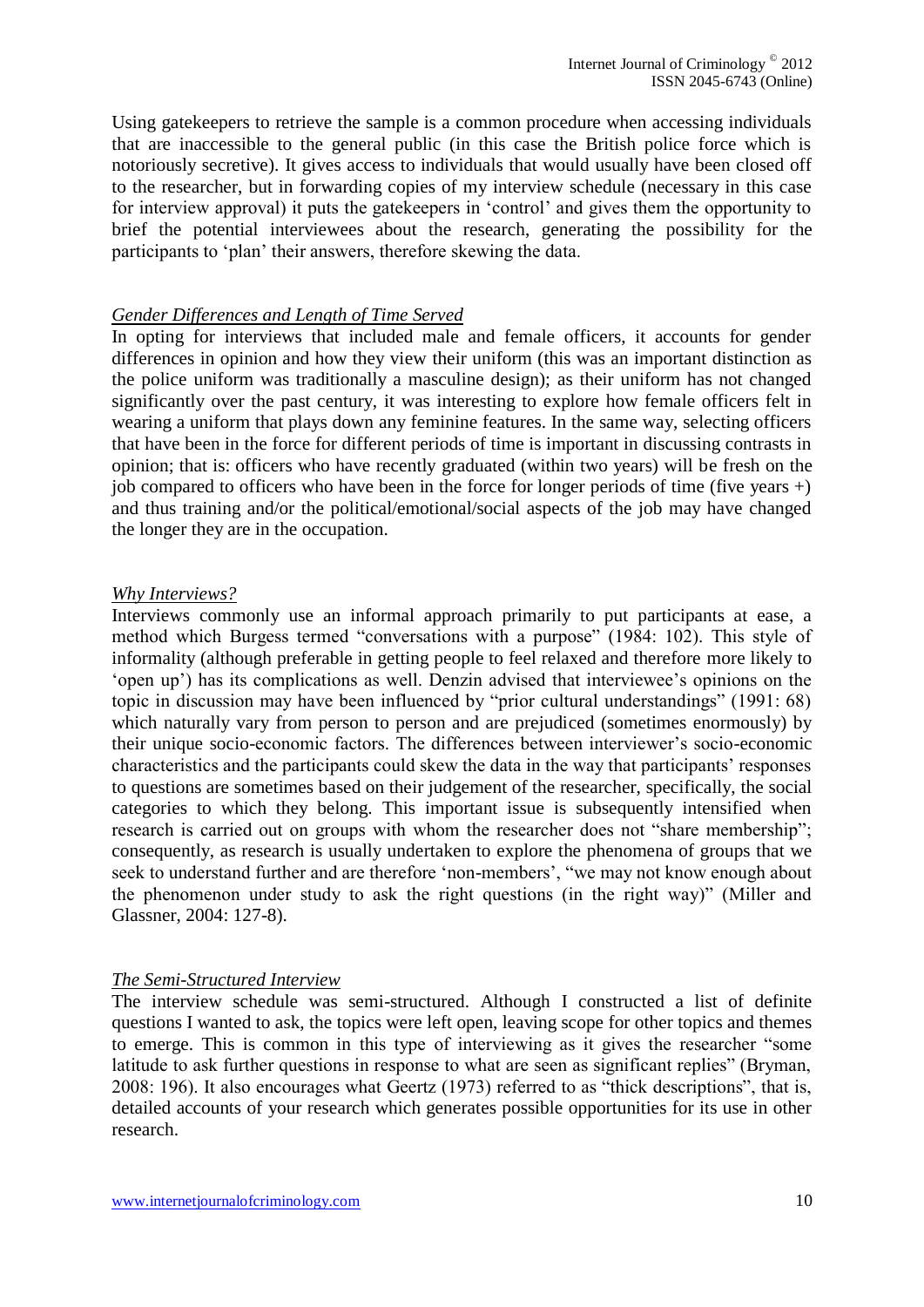## *Pilot Interviewing and the Dictaphone*

In conducting the pilot interview with the police officer that I originally contacted (it was deemed to be inappropriate to use him as he was an acquaintance but proved useful for pilot interview purposes), it allows researchers to identify ambiguity, poorly worded questions, or a confusing sequence, and it establishes a time frame for the interview schedule. As well as having numerous positives to 'test' your questions, it also provides the researcher with the experience of conducting interviews and instils confidence that the questions asked will provide answers sought (this cannot be guaranteed but increases the probability). A significant relief was that the participants all consented to be tape-recorded, for in the pilot I found myself with considerable arm-ache trying to write as fast as he spoke. At one point I had to plead with him to slow down as my attempt at short-hand (my solution to writing at frightening speed) was incomprehensible even to me. Hall (2003) found similar problems in his research:

"I couldn't keep up with events and conversations if I was simultaneously recording these with paper and pen and even if this had been possible I would have been uncomfortable doing so."

(Hall, 2003: 12)

Typing as the participants spoke seemed to be the solution, although this was a solution that was proved to be unnecessary with respondents consenting to be tape-recorded. Using a Dictaphone is popular in qualitative research; Heritage (1984) in particular noted that recording and transcribing interviews can eliminate any natural memory failure, interviews can be visited repeatedly, provides a more in-depth examination, and helps to diminish any allegations that the resulting research has been affected by researcher bias. Sacks (1984) concurred in saying that it is simply impossible to reply on human recollections of memory; though we can maybe summarise what people said, it can become a case of Chinese whispers; furthermore, to remember seemingly minute issues like pauses, overlaps, laughter and in-breaths etcetera is extremely difficult even if noted at the time. These characteristics of natural conversation can completely change the tone of an answer and must be taken into consideration.

#### *Rapport*

The building of trust and rapport is cited as one of the most important elements needed in order to limit interviewer effects and to gain the most reliable data. In order to disclose possibly salient and significant information (about themselves or even colleagues), rapport must be achieved at some level as it encourages a more natural environment; an 'informal discussion' rather than an interview and thus (hopefully) generating more truthful answers: "Individuals are much more likely to disclose potentially discrediting or salient information if they feel comfortable around the researcher" (Kitsuse and Cicourel, 1963: 133). However, regardless of the level of rapport established, skewed data production can occur in the sense that the interviewee may modify his or her answers to those they believe the interviewer will 'expect'. In the same way, the interviewee may restrain themselves from "answering certain questions about which he assumes he has ideas very different from those of the interviewer"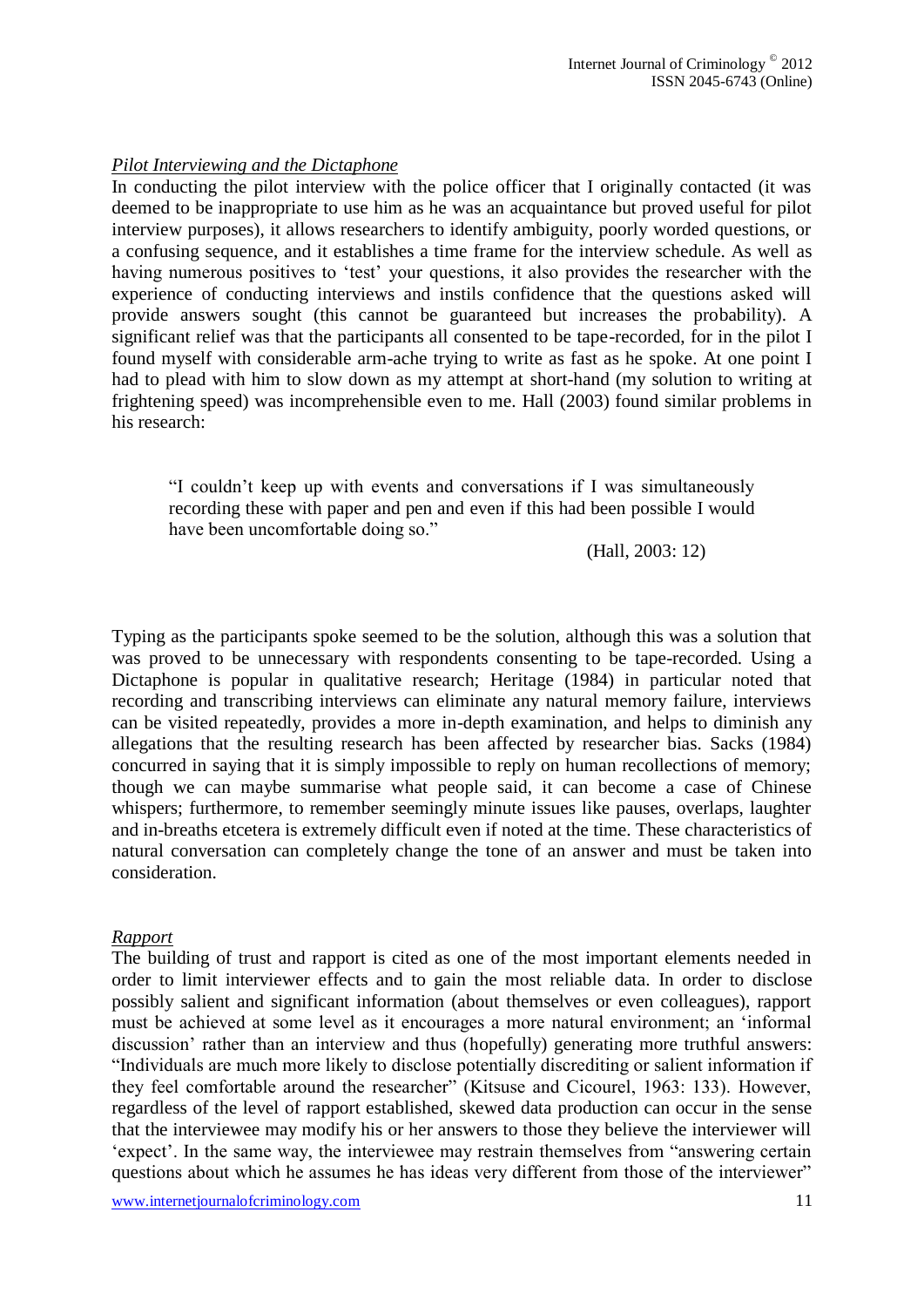(Blum, 1970: 87) - this is especially true if there are obvious generational/socio-economic differences between the researcher and those under study, which in this case there are. On the other hand, *too* much rapport can also cause problems. The level of 'friendliness' achieved may have resulted in respondents answering questions in a way that is presumed to be 'pleasing' to the researcher; and so "the achievement of rapport between interviewer and respondent is therefore a delicate balancing act" (Bryman, 2008: 202).

#### *The Female Researcher*

Another important point to note is that I am a woman interviewing men and women (in a predominantly masculine profession where 'performances' of masculinity are common). Although it can be presumed that women are more likely generate a relaxed environment in the interview setting (imperative for producing sound data), and it has been noted that women are much more likely to "listen seriously" to other women's opinions (Spender, 1985), although it has been argued elsewhere that the apparent "less threatening nature" and the "greater communication skills" of the female researcher is actually "a myth" (Warren, 1988: 64).

#### *Fronts and Performance*

Participant 'fronts' is always a complication for researchers as their 'performance' will inevitably distort the information and produce a false account of what the research has found. It is difficult for researchers who do not know the participants to differentiate between fact and fiction (the data will not be omitted just because the researcher has suspicions that the respondent is lying, exaggerating or displaying elements of bravado). Silverman argues that in an ideal world "the social scientist is transformed into a philosopher-king (or queen) who can always see through people's claims better than they do" but in reality, this is hard to achieve. It is not the researcher's responsibility to determine whether the data should approached with a cynical eye, but instead, they must present the data as they find it and analyse it in its true form rather than attempting to dissect the differences between factual and fictitious 'story-telling'. Men are notorious for their tendency to 'perform masculinity', especially within their peer group networks, even more in predominantly masculine professions such as the police.

#### **A Methodological Reflection and Limitations of Research**

With any research, there are potential problems and issues that can distort the data, create bias, and cause the data to not be as valid or reliable as it should be. It is important to note that although the study could have been conducted differently on hindsight, any problems that occurred were out of my control. If the research were to be replicated, the following limitations are a stepping stone to develop new ways to embark on a similar project.

#### *Gatekeepers*

Although gatekeepers are sometimes the only way to access a sample, using them can cause a range of problems (most of which I still do not know if they had any effect on the data) but it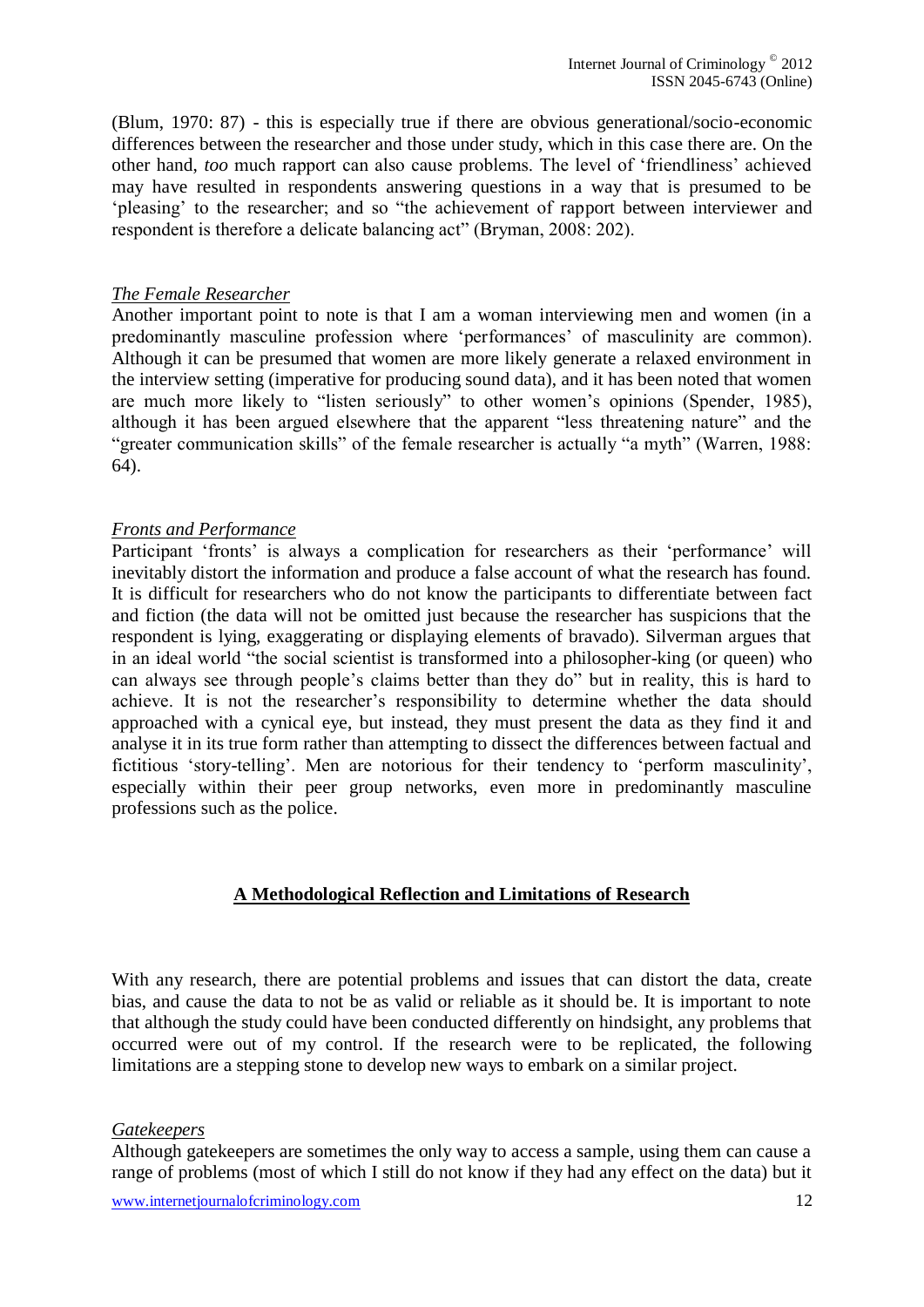is important to mention them nevertheless. My gatekeeper (the head of department for the unit that was interviewed) chose the participants that would take part. Albeit taking away some of the time-consuming finding of interviewees, it creates bias (unconscious or subconscious on their part) in the way they are chosen. The gatekeeper though seemingly having the same socio-economic characteristics as the majority of interviewees, could of selected them based of pre-conceptions of what he thinks would make 'better' participants (of which we will never know), perhaps based on age, race, gender, moral standings, known prejudices etcetera; in an ideal world they were chosen randomly, but this would be naïve on my part to presume so.

As the interviewing was done in two parts (six interviews then three more two weeks later), it may have caused differences in how the interviews were conducted; I may have asked questions differently, in a different tone as I was more familiar with the interview process following the first six, though comparing the recorded interviews this does not seem to be the case (I am however a very biased judge!). Upon asking the seventh interviewee (the first of the second set) whether he understood what the research was about etcetera (after reading the information sheet) he replied *"oh yeah, Mike told me about it last week anyway"*. I didn't ask him to elaborate on this but it made me wonder what sort of information he had been told and whether it would affect his forthcoming answers (exact questions asked? Or just a vague "interview about uniforms").

#### *Start/Finish*

Interviews took place in a community church hall (where the unit has weekly meetings and the gatekeeper has an office). Interviews took place at night (approx. 8pm) and it was understood that some of the interviewees would be just finishing/starting their shifts. I was informed that the two officers finishing their shift at that time would like to go first (for obvious reasons). As they were the first interviewees I did not notice the difference until transcribing that their answers seemed to be considerably more concise, dare I say 'rushed' compared to the others. Perhaps it is I that is picking up on something that doesn't actually exist but a possibly viable explanation for that would be that as they had finished their shift they were not getting paid for the time spent in the interview and obviously after a long shift they wanted to get home as soon as possible. On the other hand, the officers who *started* work at eight, were much more inclined to relax, make themselves a coffee first, and spent more time with their responses; as one officer put it *"well the longer I spend in here with you, the less time I have to spend out there, it's freezing!"*. From the officer's comment it is important to consider 'push' and 'pull' factors of the interview process. As aforementioned, the 'push' factor of one officer to 'rush' through his interview as he had already finished his shift may in the same way apply to other officers, albeit inversely, as in reference to the above quote, interviewees who had just started their shift were reluctant to go outside and may thus have prolonged their responses.

#### *Socio-Economic Characteristics*

Seven of out the nine interviewees were male, two were female, ages ranged from 24 to 46 years old, eight were Caucasian, and one was of ethnic minority background and informed me she was Muslim (non-practicing) – the rest did not state their religion. The variations between the researcher's socio-economic characteristics and those being studied could potentially distort the data as participants' answers can sometimes be based on their judgement of the researcher, specifically, the social categories to which they belong. This important issue is subsequently intensified when research is carried out on groups with whom the researcher does not "share membership"; consequently, as research is usually undertaken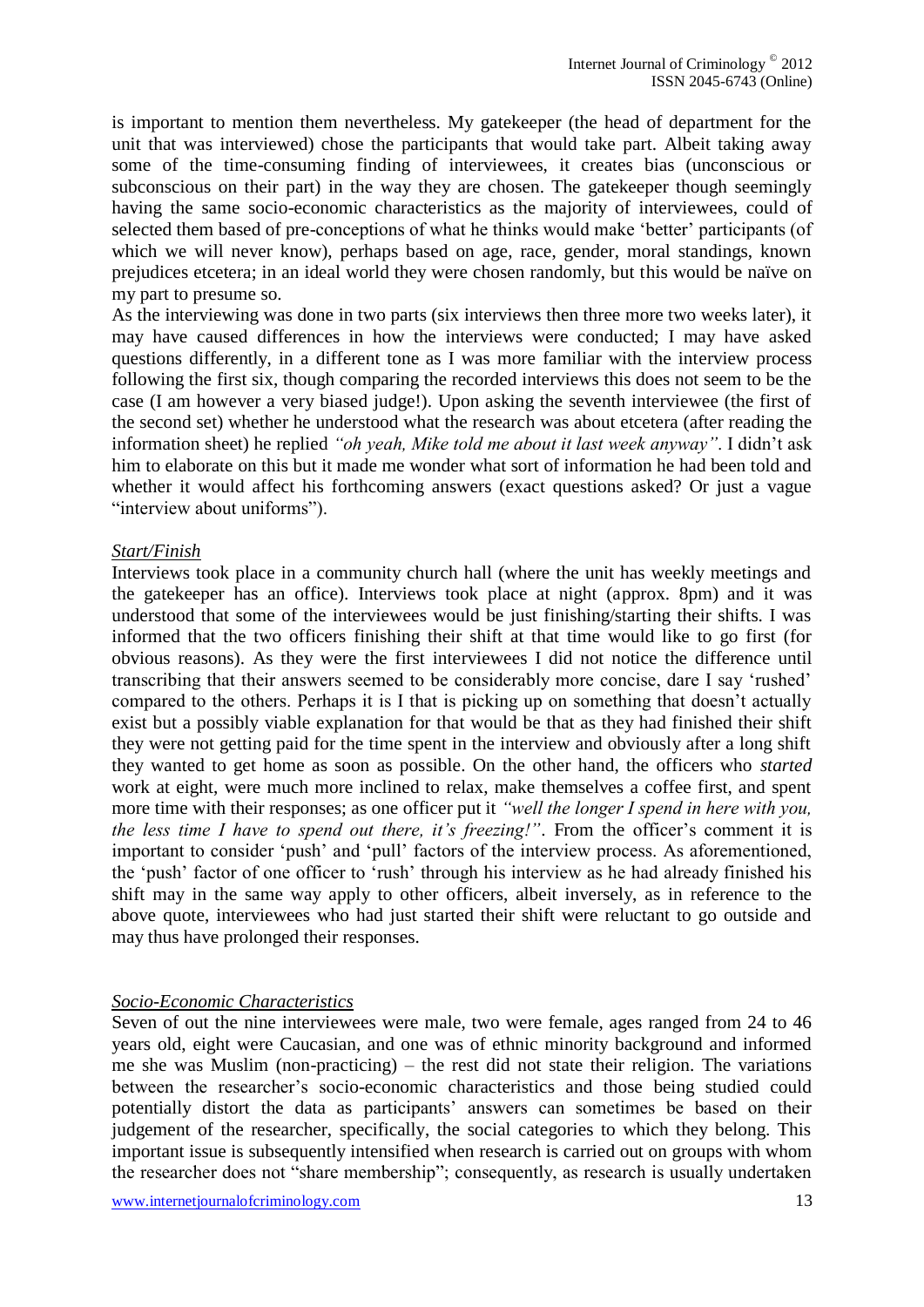to explore the phenomena of groups that we seek to understand further and are therefore 'non-members', "we may not know enough about the phenomenon under study to ask the right questions (in the right way)" (Miller and Glassner, 2004: 127-8). Although I was well aware of these potential effects prior to the interview process, it is important to note that the above comments are not intended to justify any errors in the data due to these differences, but to just draw attention to the limitations of illustrating conclusive judgements about the research.

#### *The Female Researcher*

Although it is hard to establish whether the gender of the researcher effects participant's answers, it must be taken into account nevertheless. As the majority of my participants were male, stereotypical elements of bravado and what is seen to be 'socially desirable' responses may have formed part of my research. Though it has been suggested in the past that women are much more likely to "listen seriously" to other *women* (and presumably not so much so to *men*) (Spender, 1985) the "the less threatening nature" and "greater communication skills" of the female researcher is actually said to be a "myth" (Warren, 1988: 64).

#### *Dictaphone*

After the learning curve that was the pilot interview, a Dictaphone as a form of recording for reasons of accuracy and representation was deemed to be the most appropriate tool in gathering full interviews. The expense of the machine is the smallest of problems however. Recording responses clearly formalises the interview, and while at first the Dictaphone was accepted without hesitation it has the potential to damage any rapport established. The respondents are also well aware that the interview data can be revisited as many times as the researcher sees fit. Furthermore transcribing is an exceptionally time consuming task, "even for an experienced stenographer" (Whyte, 1984: 114). Participants were informed verbally that all data collected would be destroyed once the research was completed and this was reiterated in their information sheet (see Ethical Considerations on page 34).

#### *Rapport and Probing*

Unfortunately, I did not have a lot of time for rapport to be established and I do not know how this will have affected my data. Although small-talk was engaged in over a coffee beforehand (whilst the officers were kitting up/down), the amount of time I spent with them before the interviews was short. This can be seen both positively and negatively; although establishing rapport is important in order for the officer to *want* to participant in the research, too much and the risk of 'socially desirable' responses increases. Bryman described rapport as a "delicate balancing act" (2008: 202) one which can be achieved just the right amount of 'friendliness', which I hopefully achieved.

While ambiguous questions were seemingly ironed-out in the pilot study, it was clear from my interviews that a couple of respondents failed to understand certain questions, or didn't elaborate on their answers (as much as I wanted). Interviewer intervention in either instance is highly problematic as it could influence the response then given. Whyte (ibid) provided possible solutions for these problems in suggesting that a 'uh-huh', nodding the head, or simply an encouraging "that's interesting" does not exert any manipulation over their answers (1984:99). Desiring elaboration also carries the same pit-falls and thus prompts must be given in exactly the same way every time. Whyte (ibid) suggested repetition: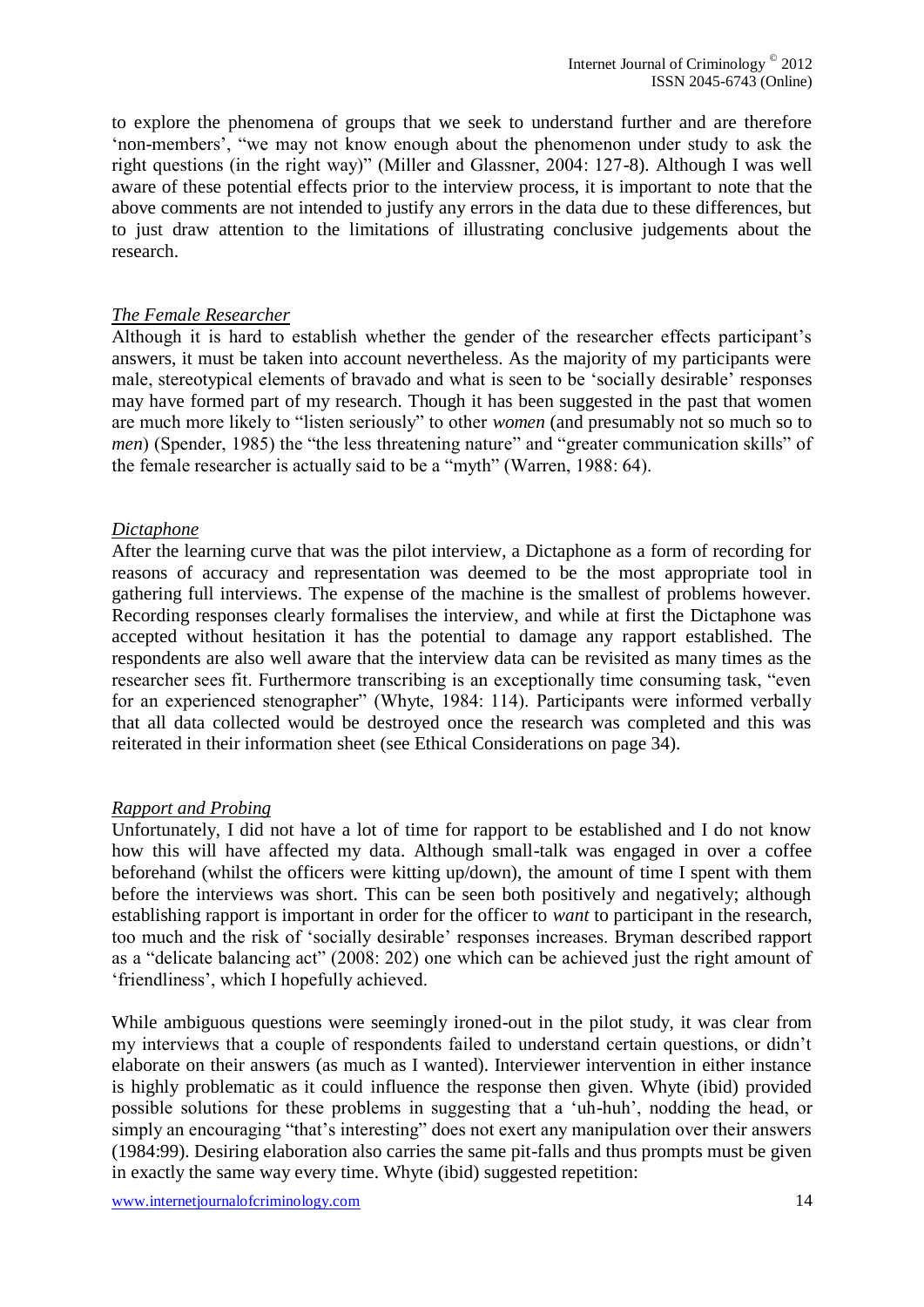"Let us say the informant concludes his or her statement with these words: "So I didn't feel too good about the job", the interviewer then says "you didn't feel too good about the job?" – repeating the last phrase or sentence with a rising inflection."

This therefore implies to the participant that they should continuing discussing the same line of thought without creating bias. Any sort of intervention during the interview is dangerous as even a slight change of tone in the way the question is asked is biasing (placing a subconscious tone of surprise on the inflection can be easily misconstrued "what do you *mean* you didn't feel too good about the job?!!!" for example).

## *Participant Fronts*

1

As a female researcher, it is potentially problematic to interview males in a predominantly male occupation (though researcher-gender may not affect the following issue). Respondent 'fronts' has always been an issue for researchers as the participants' 'performance' and responses to questions asked will inevitably skew the data and produce false accounts (and subsequently distorted research findings). While it can be extremely difficult to distinguish between 'fronts' and true form, it must be highlighted as a potential issue nonetheless. As aforementioned, it can be very hard for researchers who do not know the participants' personalities well, to differentiate between fictitious 'story-telling' and truthful accounts. Data cannot be excluded because the researcher has doubts that the interviewee is exaggerating or lying, but instead it is criminological-necessary to attempt to 'read between the lines' and determine what is 'actually meant' rather than what is said (this is highly subjective though and thus problematic). Similarly, Silverman argues that in an ideal world "the social scientist is transformed into a philosopher-king (or queen) who can always see through people's claims better than they do".

Men are notorious for their propensity to 'perform masculinity' and in the police force where approximately 75% of the population is male (Home Office  $2010<sup>4</sup>$ , the tendency may be one of the highest in all occupations (though this is impossible to prove), and it is acknowledged that "boasting" and "bragging" is the 'norm' when interviewing males (Richardson, 2010: 749).

Goffman (1959) famously referred to the 'front' and 'back' stages of this performance. 'Front' stage is where the 'actor' (male police officer) performs masculinity to the 'audience' (the researcher and other officers). 'Back' stage is usually a place where performances can be relaxed, perhaps at home, in the canteen, or sometimes in front of a researcher who is not a 'member' of the social group (though this front can be sustained in front of the researcher for exactly this reason). If the display of machismo *is* sustained out of fear as being 'outed', there's always the possibility of a performance 'slip'. If this does occur and they show 'feminine' characteristics (emotion displays, sensitivity to the job etcetera), they risk acquiring what Goffman referred to as a "spoiled identity" (1963). In reference to the women interviewed, 'performances' may be present albeit in a different form. While performances of

www.internetiournalofcriminology.com 15 <sup>4</sup> Home Office "Assessment of Women in the Police Force" February, 2010 (accessed 09/01/2011) <http://library.nipa.police.uk/docs/homeoffice/assessement-women-police-service.pdf>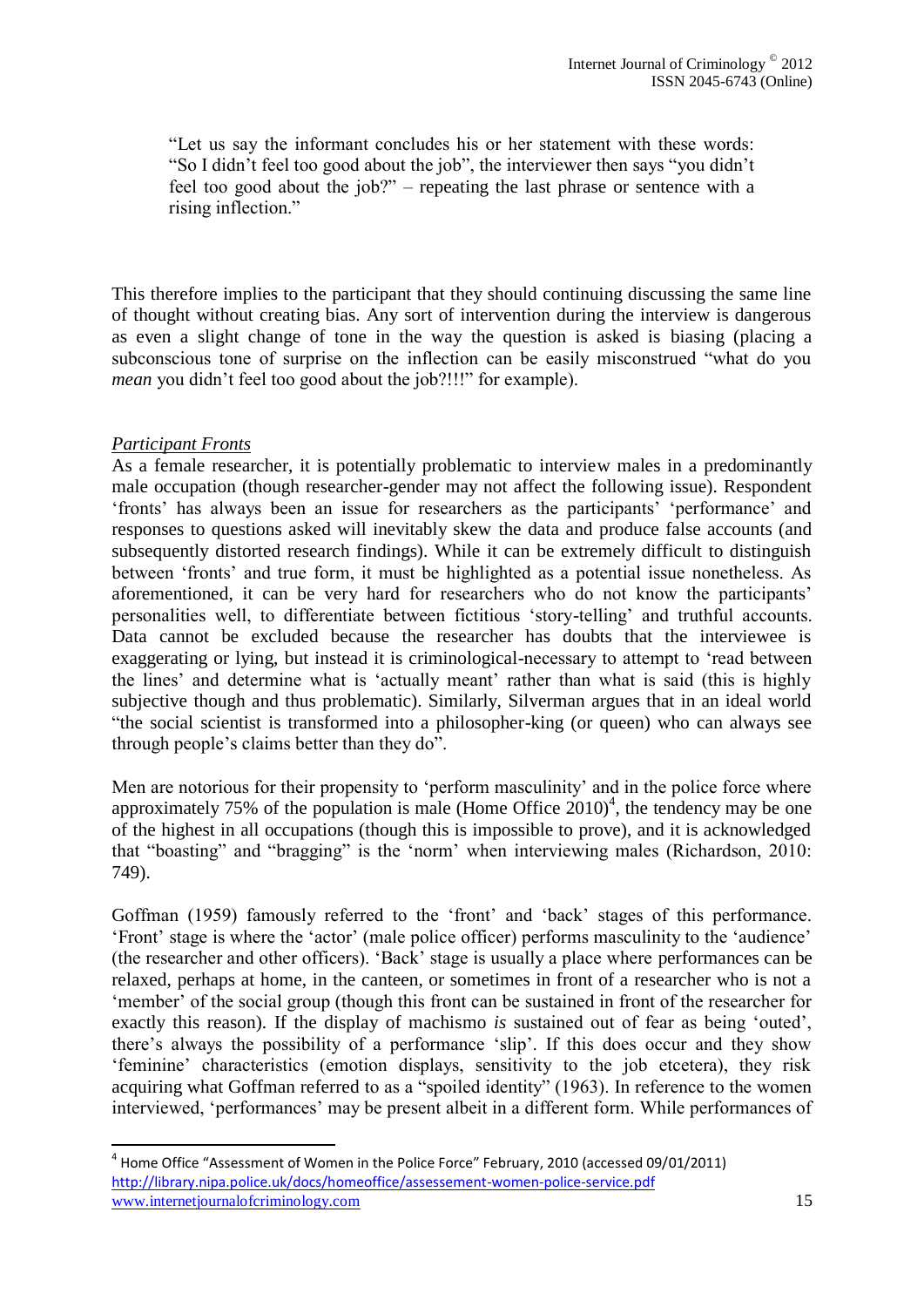masculinity are common in males, women may also be under pressure from these performances. Regardless of the fact that I am a female researcher, the stigma of showing inherently 'female characteristics' in the force may cause the women to guard their true feelings towards the topic in question.

#### *Validity/Generalizability/Reliability and other ity's…*

Generalisation in research is always going to be problematic, especially for qualitative studies. As I adopted a snowball sampling method, in this case the gatekeeper was the one to select participants, it is particularly hard to attempt to generalise (as aforementioned) it is impossible to gauge how much bias (subconscious or otherwise) the gatekeeper places on his selection. Selecting the sample from a unit of the police force narrows down generalisation further as it cannot be used to make sweeping statements about the views and opinions of *all* officers from *all* units. It must be noted that this study is not *supposed* to be representative of the population in general (or even just the police force's population), it is merely to provide evidence for a particular contention and to generalise the theories behind it.

Most qualitative studies, no matter how much the researcher explains every single detail of the process, are hard to replicate. There are far too many variables to conduct a true replication, as often one of the main positives behind qualitative research is based on the researcher's own originality. Furthermore, what I decided was significant to my study may have no interest to another researcher, the responses of participants and the way they are analysed and presented are solely under the researcher's subjective gaze, prior understandings and previous judgement about those being researched and the topic under analysis. Riessman reiterates this in saying that researchers need to be aware that "the story is being told to particular people; it might have taken a different form if someone else were the listener" (1993: 11).

The reliability and validity of interview data is questionable in all research. Participants will usually have more candid and personal knowledge of the research topic than the researcher; however, all interview data should be approached with caution as what the interviewees think they 'know' and believe to be true reality is typically a debatable concoction of fact, point of view and social construction. It is nonetheless, not my responsibility as the researcher to determine fact from fiction but merely to report and analyse the data as I find it in spite of any possible reservations about it.

The credibility of the research is reliant on the presentation of the findings and whether it is feasible and plausible to others reading. Credibility entails ensuring the research is undertaken following the strict ethical guidelines on good practice and submitting the findings to other members of that social world (in this case, other police officers). This is to gather confirmation that the researcher has understood that social world in the correct way (though subjectivity is part and parcel of any qualitative research). A way to combat this is to give the respondents the opportunity to look at the 'findings' themselves (this option was given but declined by all participants).

#### *Neighbourhood Policing*

My sample derived from the Neighbourhood Policing Team (NPT). NPT's are, by nature, small in size and are responsible for a fairly condensed area of a town or constituency. They work closely with members of the public and hold monthly meetings for residents who can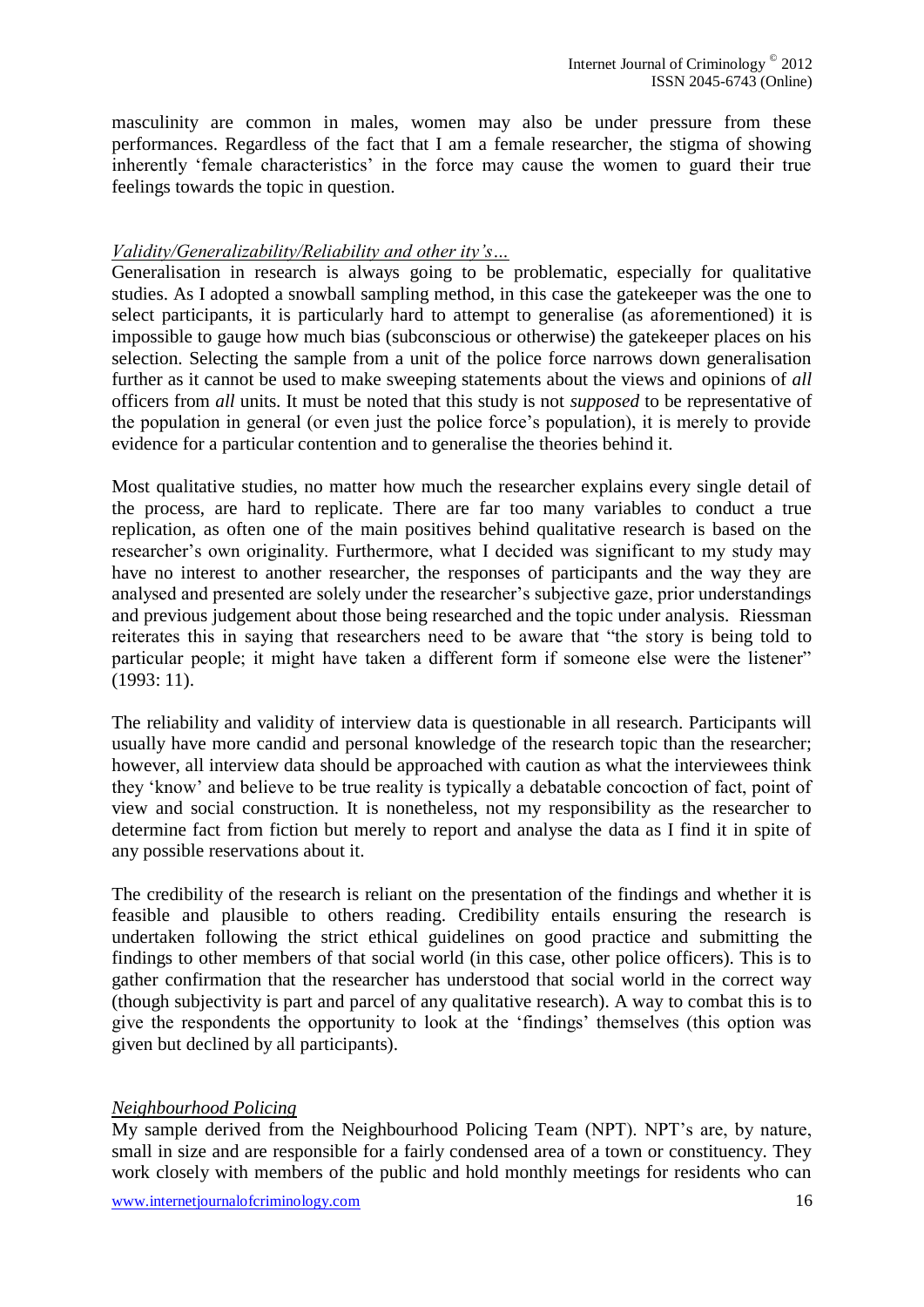air their concerns about crimes and anti-social behaviour in their area. Due to this, it likely (and evidenced in the data) that the police officers know the area they patrol extensively and particularly the people who frequent the neighbourhood. It was ascertained that the officers know a significant proportion of the community by face, if not by name also. This completely changes the findings and the research would most certainly have taken a different approach would it have been undertaken with a different unit (and thus different methods to policing). Their occupational closeness to the residents and the in-depth knowledge this brings would most certainly affect the opinions and views of the officers questioned, for example, one of the questions being "What power differences would you feel if you wore everyday clothes when carrying out your policing duties as opposed to wearing the uniform?" – this may not have an effect in the officer's view since he knows the residents by face (and presumably vice versa) and thus some of the public would still know that they are police officers regardless of clothing worn and therefore not affect any feelings of 'power'.

#### **Ethical Considerations**

Adherence to strict ethical guidelines is essential to ensure that respondents are fully protected by the interview process. The Nuremberg Code of 1947 is a useful guideline to follow:

"The voluntary consent of the human subject is absolutely essential. This mean that the person involved should have legal capacity to give consent, should be so situated as to be able to exercise free power of choice without the intervention of any element of force, deceit, duress, over-reaching, or any other ulterior form of constraint or coercion; and should have sufficient knowledge and comprehension of the elements of the subject matter involved as to enable them to make an understanding and enlightened decision."

(Smith, 1981:

16)

Smith (ibid) indicates that informed consent is an imperative issue in undertaking qualitative research and the interviewer is thus required to inform participants of what their participation in the study will involve, the time frame of the interview schedule, and their opportunity to opt out of the research at any time without judgement or having to provide a justification. Furthermore, prior to the interview, verbal reassurance (as well as written word) was given that anonymity would be granted, and the data collected via the Dictaphone would be stored in a locked office to which only I had access to and it would be destroyed once the research had been completed; this was further reiterated following the interview process.

To ensure that full consent was obtained, an information sheet along with the appropriate consent forms were given to participants to sign, asserting as fully as possible the purpose of the study, how the resulting data would be used and ascertaining their rights (see Appendix Two). It is important that the participants fully understand the nature of the research and the information sheet that couples the consent forms is giving the potential interviewees the opportunity to appreciate what the researcher is trying to find out. As Kelly (1998) insists: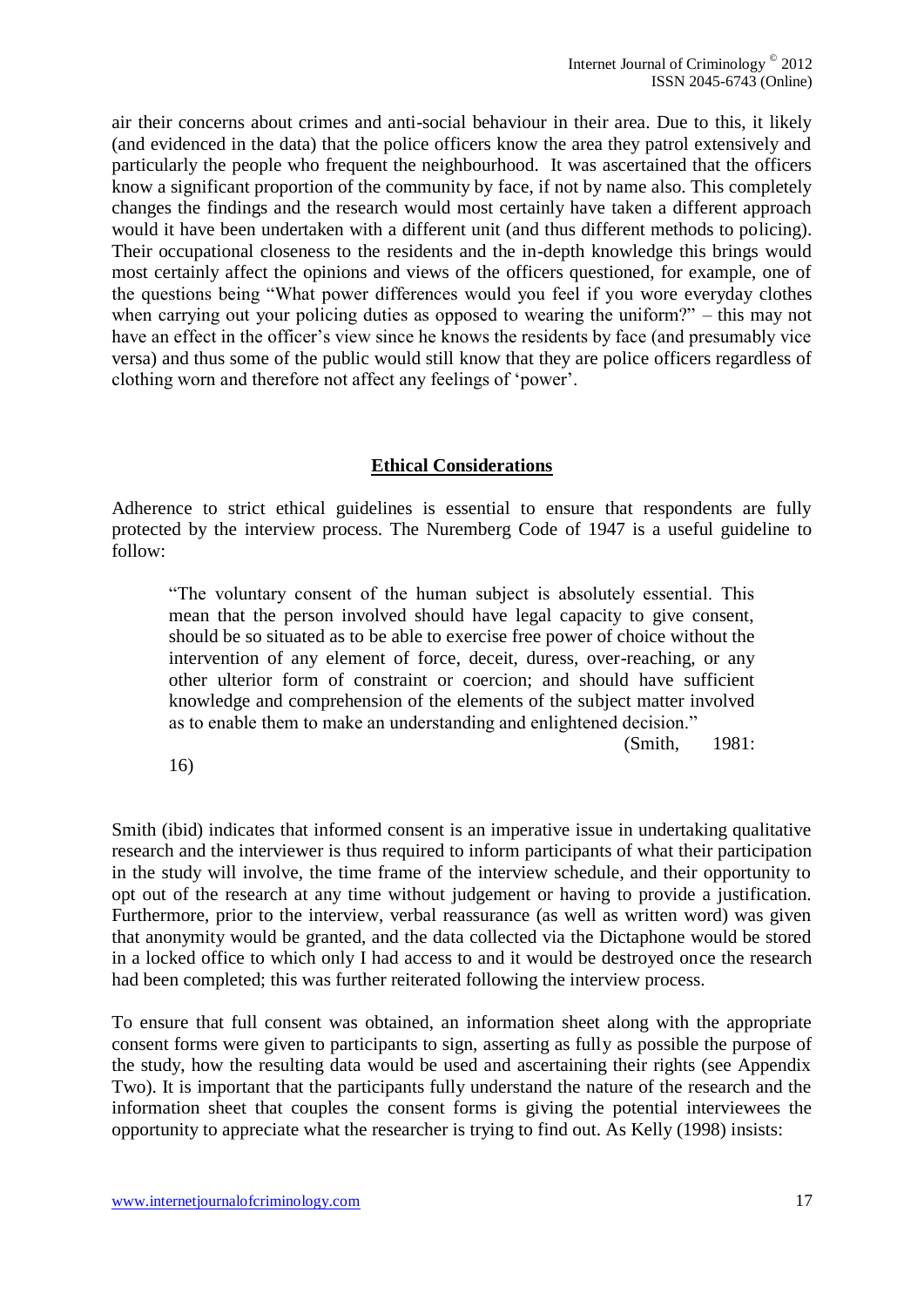"It is easy to get very wrapped up in the subject and think that, because we are convinced of the particular value of our research, others will be too." (Kelly, 1998: 121)

On the other hand, both qualitative and quantitative researchers consider the potential 'dilemma' of giving participants the opportunity to understand the *full* extent of the research; as in, the possibility of 'contaminating' the study by informing the interviewees too in detail about the research questions that are to be asked (Weber, 1946).

## *Chapter Four:* **Findings and Analysis**

The following chapter explores the research findings and offers criminological insight into the police. It attempts to analyse the links between the wearing of the uniform and the authoritarian aspect of policing culture. Some social phenomenon that surrounds officers in regards to the social impact their occupation has on their lives outside of work have been examined and used to refute or support previous research on the subject.

## *The Uniform as Representation*

.

The police uniform generates particular stereotypes about the wearer's status and what the occupation entails. The standard police attire has not changed significantly for over a hundred years, the reason being its highly iconic and recognisable nature to the wider public (see Appendix Five). It symbolises not just the identity of this powerful institution but the identity of the wearer and the symbolic indication of societal protection against crime. They were originally designed to have masculine appeal (Fussell, 2003) and this has not altered since women were allowed to join the police force. Stability and sameness in not altering the uniform incites feelings of safety in citizens; people by nature, do not like change, and a state of confusion would arise if the uniform modified every few years as the highly recognisable nature of the institution would lose its most powerful symbolic feature. The officers interviewed recognised this as a potential problem were it to ever happen:

*"People like sameness, stability" (Afeerah)<sup>5</sup>*

*"It's important that the public see us as one unit, a team, it gives the impression of togetherness and it commands more respect, if I wore normal clothes and tried to arrest someone they wouldn't be havin' any of it." (Natasha)*

One officer even referred to wearing the uniform as being part of an animal herd:

www.internetiournalofcriminology.com 18 <sup>5</sup> Pseudonyms have been used to protect participants and guarantee anonymity and confidentiality.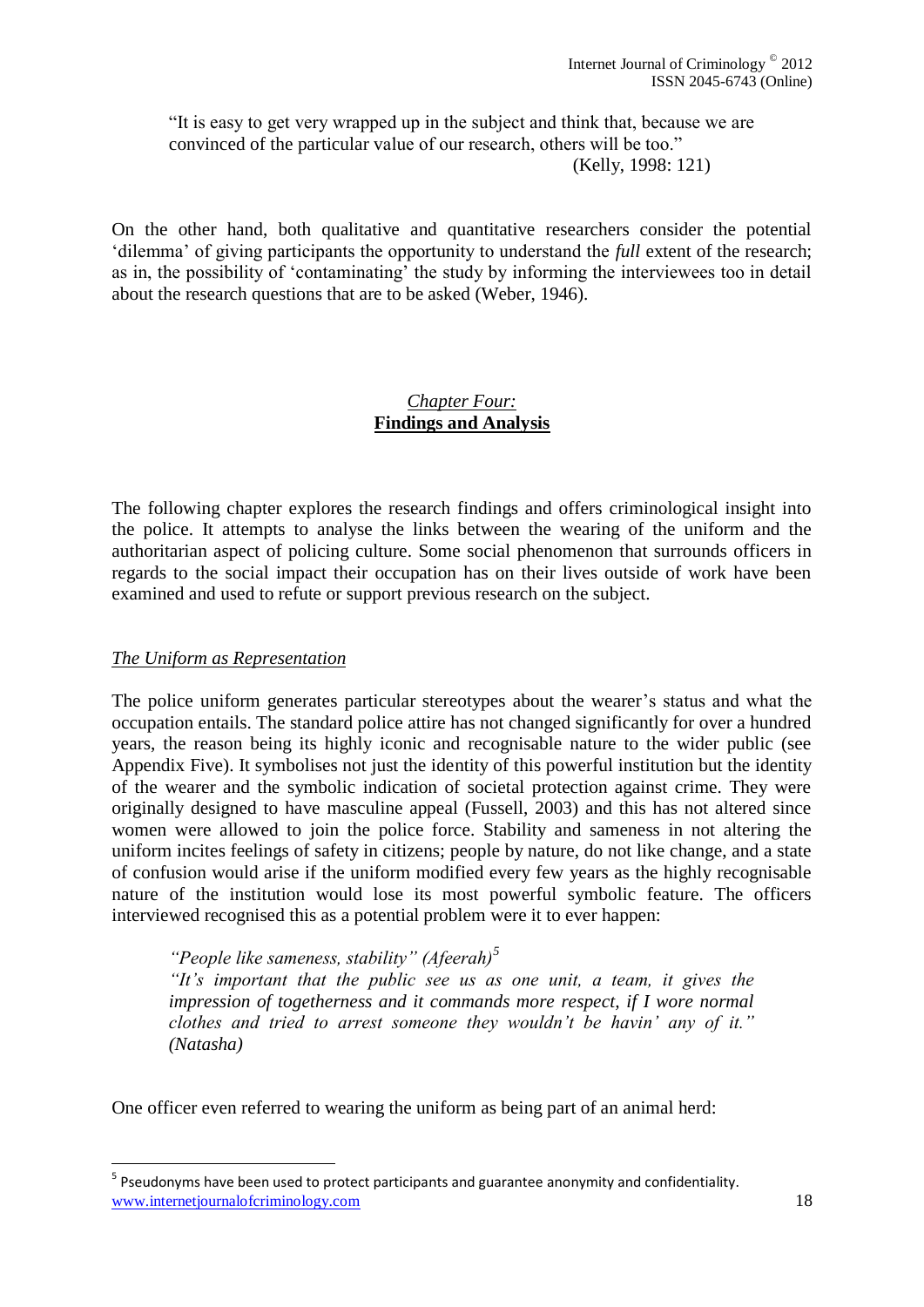*"You've seen nature programmes right?! Look what happens when one deer gets separated from the rest!" (Mark)* – This suggests that being an image of togetherness and a unit gives a psychological feeling of protection to the wearer.

The police uniform as a whole is a representation of the sameness and anonymity that the institution promotes to encourage conformity (from the officers and the public). Individuality is not something the police can afford to promote and the lack of personalisation further exaggerates the distinctive divide between officers and the public. Of all the officers interviewed it was accepted and understood that the collar number was just a means of identification, supporting the idea that personalisation would be a contradiction of the sameness of the uniform itself;

*"Well I suppose being anonymous at work, like just with your number, is safer for everyone. You can't have people knowin' your name. I think they want it to stay that way 'cause otherwise it'd get too personal y'know? We're not meant to be everyone's mate." (Jason)* 

People are socialised from an early age to understand what the police are about; *"The reason why the people are so powerful is because it is what the public is led to believe" (Afeerah).*  The public are led to believe it and therefore it must be so? It should be noted that the police force is an extremely powerful institution, at one of the top tiers of the hierarchy in our modern capitalist society, and thus, it is likely that we are taught to believe that they are powerful and they command respect, even if this became no longer the case. Apart from the odd report that the public no longer trust in the police's work (due to increasing crime rates), the force still remains an extremely influential force, capable of changing the tone of any street once their presence is felt.

As is evident by the pictures shown in Appendix Five and the respondent's answers it is clear that the police uniform's most important feature and its usage as a representation of the institution is its iconic and highly recognisable nature promoting feeling of safety in the eyes of the public.

#### *Celebrity Status*

During the interviews it seemed that one word appeared to emerge frequently: "celebrity". It became apparent that once the uniform is donned and they are recognisable as police, they become like *"mini celebrities" (Natasha).* Although the word 'celebrity' carries negative and positive connotations, it generally means 'recognisable'. Rojek (2001) ascertains that the word comes from the French word 'celebre':

"…meaning 'well known in public'… it suggests representations of fame that flourish beyond the boundaries of religion and Court society. In a word, it ties celebrity to a *public*… We might reduce this to an admittedly rather crude equation: celebrity = impact on public consciousness." [Emphasis in original]. (Rojek, 2001: 9-10)

Rojek's explanation supports the idea that the police are well-recognisable to the public and in a way, are celebrities in their own right. Everyone knows who they are when in uniform and generates a certain reaction like a popular culture 'celebrity' would: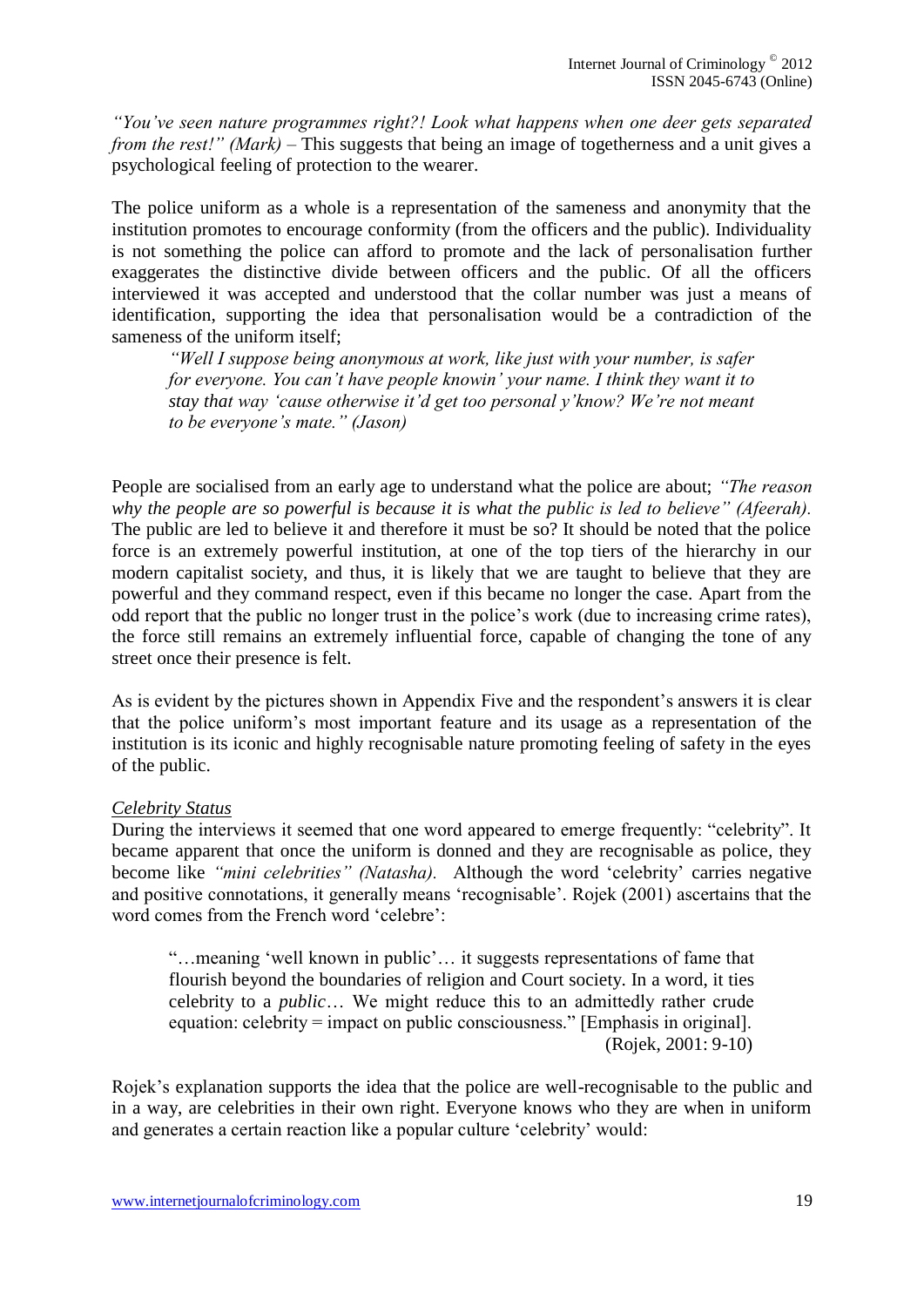*"It's like Moses partin' the water, you walk down the street and you can feel like a million eyes on you." (Natasha)* 

*James* referred to it as *"three head syndrome"* with *"everybody staring"* though it was established that this reaction becomes a part of the everyday, a consequence of the occupation. A large proportion of officers interviewed reported the 'weirdness' of this celebrity status, and the 'uncomfortable' feeling of a 'hundred public eyes', but most insisted that it was something they became accustomed to, increasingly part of the norm the longer they had been officers, so much so that it becomes unnoticeable, something *"you get used to" (Simon).* It is however important to consider that while the officers referred to it as 'unnoticeable' after a while, they have had to have *noticed* that it has become *un*noticeable. One explanation of this could be, like most issues presented at the beginning of their police career, they have become hardened to the more unpleasant aspects of policing and perhaps performing emotional management in this case (the management of emotions and performance is discussed later).

Although the emergence of a celebrity status was not anticipated when embarking on this study; it is actually the surfacing of a *new* theory as a consequence of the police occupation. It is an important expansion of the theory that the highly recognisable feature of the uniform creates a sort of notoriety for its wearers; a generation of a celebrity status.

#### *Uniform Colour*

The colour of the police uniform was also important to consider and questions were raised about a potential colour alteration. Apart from the aforementioned recognisable nature of the uniform, being that it hasn't changed significantly, *"it's always been this way" (Simon),* it is interesting to consider the implications of colour connotations should the uniform be changed to a lighter, brighter colour (I gave the possible options of white or pink). Apart from the original designers choosing black to encourage the recognisable nature of the clothing, it's ease in cleaning, and it's camouflage effect in dangerous situations, the dark shades of the uniform has connotations that surpass its efficiency. From the age old religious background of good versus evil (the angel in white, the devil in black), the dark colours of the police uniform have been chosen to represent its masculinity, its power, the symbol of punishment and retribution.

Though white is a neutral colour, pink was chosen as an option to explore whether it evoked 'macho' reactions in a predominantly male environment as pink has socially 'feminine' connotations. In the age of the 'new man', I was not sure what sort of reaction this would have. It seemed my original presumptions were correct however. The male participants balked at the idea, one even openly associating black with 'being male': *"I wouldn't like it [the light colours]. I come from a generation where men should be men" (Richard).* With references to the *"girly colour"* suggestion *(Nick)*, significant amounts of *"ribbing" (Mark)* would take place and it would be *"hard to be taken seriously" (James).* One respondent referred to the symbolic connotations of colour and supported Nickels (2008: 79) view that "darkness suggests evil and death":

*"Black symbolises death (laughs) and danger, if you saw us riding the streets on horseback in white, it wouldn't have the same effect would it?!" (Jason)*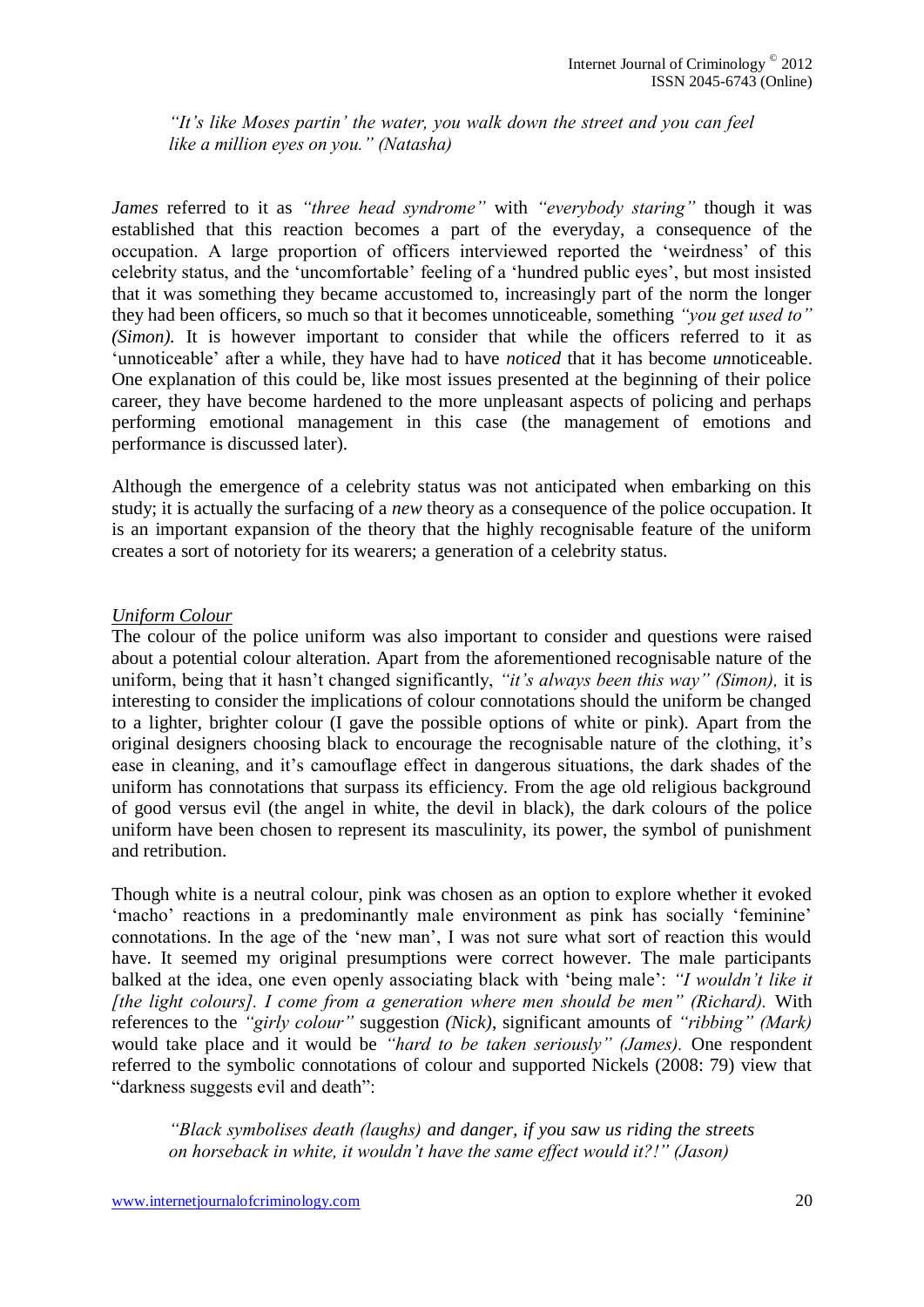While *Natasha* commented that the uniform itself was *"obviously made for men"* the colour in-fact made no difference and she understood why the uniform is the way it is; i.e. to encourage sameness and unity.

As aforementioned, the most important aspect of the police uniform is its consistency and this is essentially highlighted by the monotonous colour that has remained largely unchanged over the past hundred years (slight neutral changes have occurred: black/navy) but none that would change the perception of the clothing itself. It was no surprise that displays of machismo emerged when it was suggested that a 'feminine' colour be used, supporting previous theories that presentations of masculinity in a predominantly male environment like the police force are common, even in-front of a researcher.

#### *The Uniform as Deterrence*

As explored above, the potential colour change to uniforms would alter the perception that the officers had of themselves rendering them 'less masculine' and thus presumably less authoritarian as a consequence, it is called in question whether it is the police officers *themselves* that are the deterrence against crime or whether it is the *uniform* worn by these officers that incites compliance: *"I think the uniform is like a deterrence mechanism, people tend to behave themselves when they're around the police" (James).* Previous research by Mauro (1984) indicates that lighter colours of uniform are ranked lower in terms of authority while darker clothing were ranked higher for respect and competence. If Mauro's research is based *just* on the uniforms (this is unclear) and not the physical characteristics of the actual officer wearing it in the study then it is evident that it is the uniform itself that generates these public reactions. *Jason* reiterates this in saying that *"people see the kit and tend to automatically comply, it certainly wouldn't have the same effect if we were wearin' civvy clothes"* thus supporting the theory that it is not the *people* in uniform they fear, it is the uniform itself and what it represents. One officer disagreed with this however, in commenting that it depends on the type of person the officer is in the situation with*; "It all depends on who you're dealin' with whether you get respect or not. It's less about the uniform and more to do with who you're dealin' with at the time" (James).* 

As well as a deterrence mechanism, the uniform gives police officers' a sense of 'pride'. A significant proportion of police officers exhibit (and verbally confirm) the pride taken in their job. While Kutz (2005: 172) stated that individual pride "makes sense" because of the contribution to a greater good, I believe it to be more of a novelty feature that gradually wears off the longer they are in the job. Though officers reported that it *did* make them feel proud to wear the uniform, its effect was a lot more prevalent at the start of their careers, before they *"knew what it* [the job] *was really about"* (Johnny).

*"When I first joined, it was a really proud moment, like 'I can do anything!', but I think the longer you're in this game, the less it means, it just becomes part of who you are I suppose." (Johnny)*

It is apparent from the officers questioned that it is the uniform itself that incites compliance and acts a deterrent to criminals. This has been investigated in the past, albeit not fully, as one theory *not* explored in previous research is the evidence that it does not appear to be the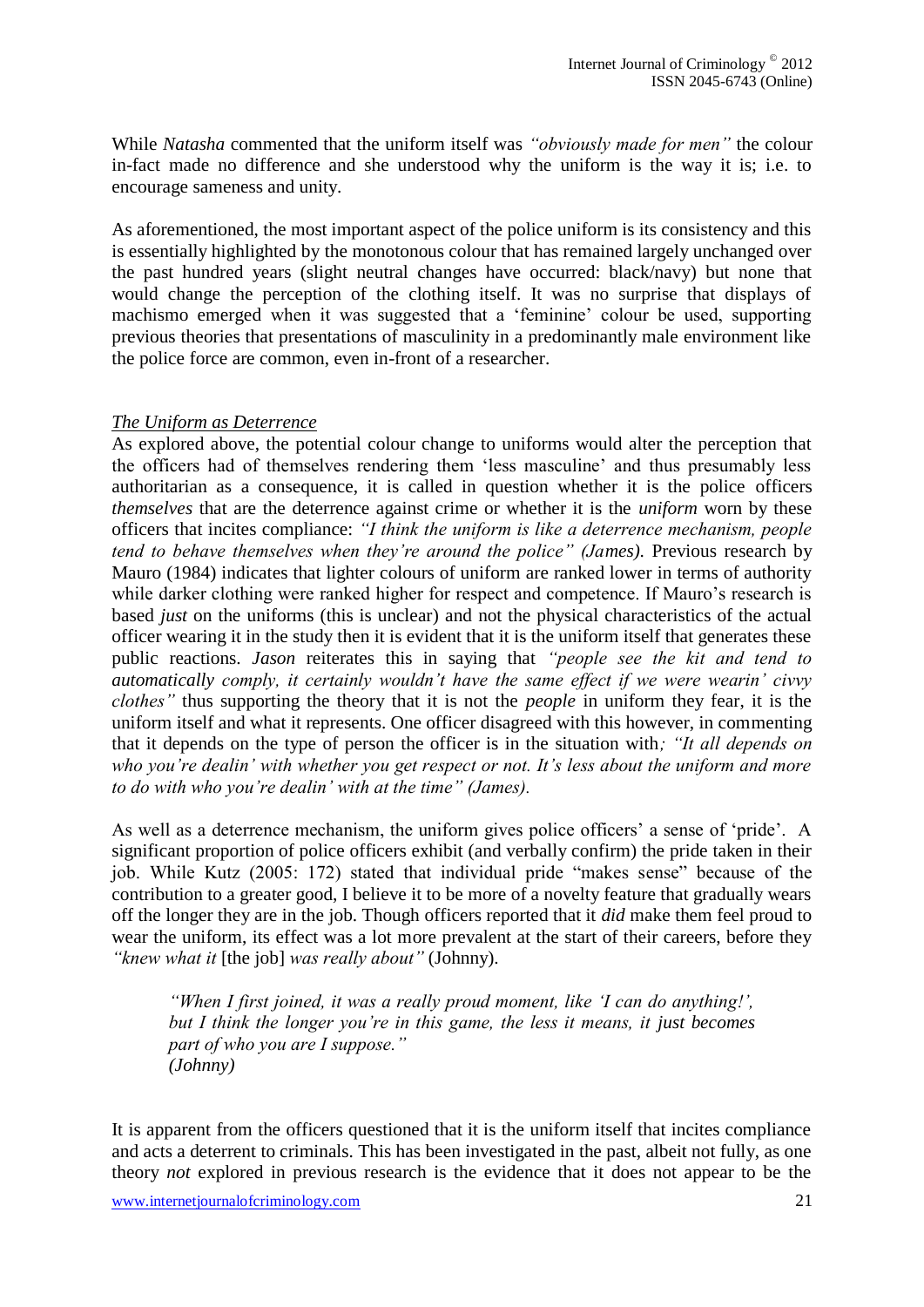officer themselves that are the deterrence but actually the *uniform*; this suggests that anyone regardless of socio-economic characteristics can wear this powerful clothing and it would possess similar effects.

## *The Home and Work Divide*

These powerful items of clothing are by nature, going to have some sort of effect on the wearer. With the evidence suggesting that it is the uniform itself that emits authority and power it is in no doubt that the wearer will, in some way, become 'contaminated' by this powerful item of clothing, taking these feelings of power and superiority they feel at work through to their everyday life, particularly at home where the officer's family are the closest ones to notice this work/home personality blur.

Respondent's noted that the differences between their home personality and work personality were vast, in fact *"two personalities"* (Afeerah). While this is a given in most jobs with the requirements of professionalism, a police officer's personality may be subject to the most significant change. With dealing with potential dangerous situations on a daily basis, the 'hardening' of the personality is seen to be a requirement and one that is 'taught' in training, to *"put on a hard front at work" (Natasha).* This is what Goffman (1959) referred to as performance management; the 'front' and 'back' stage personas. The front stage is where the police officer will put on a performance (the 'hard' personality) for the audience (members of the public) and back stage is where this performance can be relaxed (at home). It was suggested by Waddington (1995) that police officers' back stage is the work canteen; it is important to consider that just because the work canteen is away from the public eye (i.e. the primary audience) does not mean that officers are not staging their work performances in there as well. As *Natasha* pointed out:

*"[At the start] I think I cried at least once a week from feeling stressed at work. All the lads used to laugh at me which didn't help. So I learnt to kinda toughen up, I mean it still gets to me, you see some horrible stuff, but you can't show it. I'd get ripped, I have to act like one of the lads."*

– And thus it is important to Natasha that her 'front' is sustained even in front of other colleagues through fear of getting 'ripped'.

While the male officers did concur that the situations at work were challenging and emotional, none gave any indication that these 'fronts' were indeed fronts, though it is evidenced through some of their answers that it did affect them mentally, whether outwardly shown or not;

*"I'd come home proper moody and not wanna talk about anything." (Richard) "It plays on your mind." (James) "Every now and then, I do wake up at four in the mornin' thinkin' about somethin'." (Simon)*

The blur between work and home can have detrimental effects on officers' lives outside of work, what Finch referred to a "vicarious contamination" (1983: 37). Crawley (2004) found that this 'contamination' was due to the "polluting effects of symbolic contact with 'profane'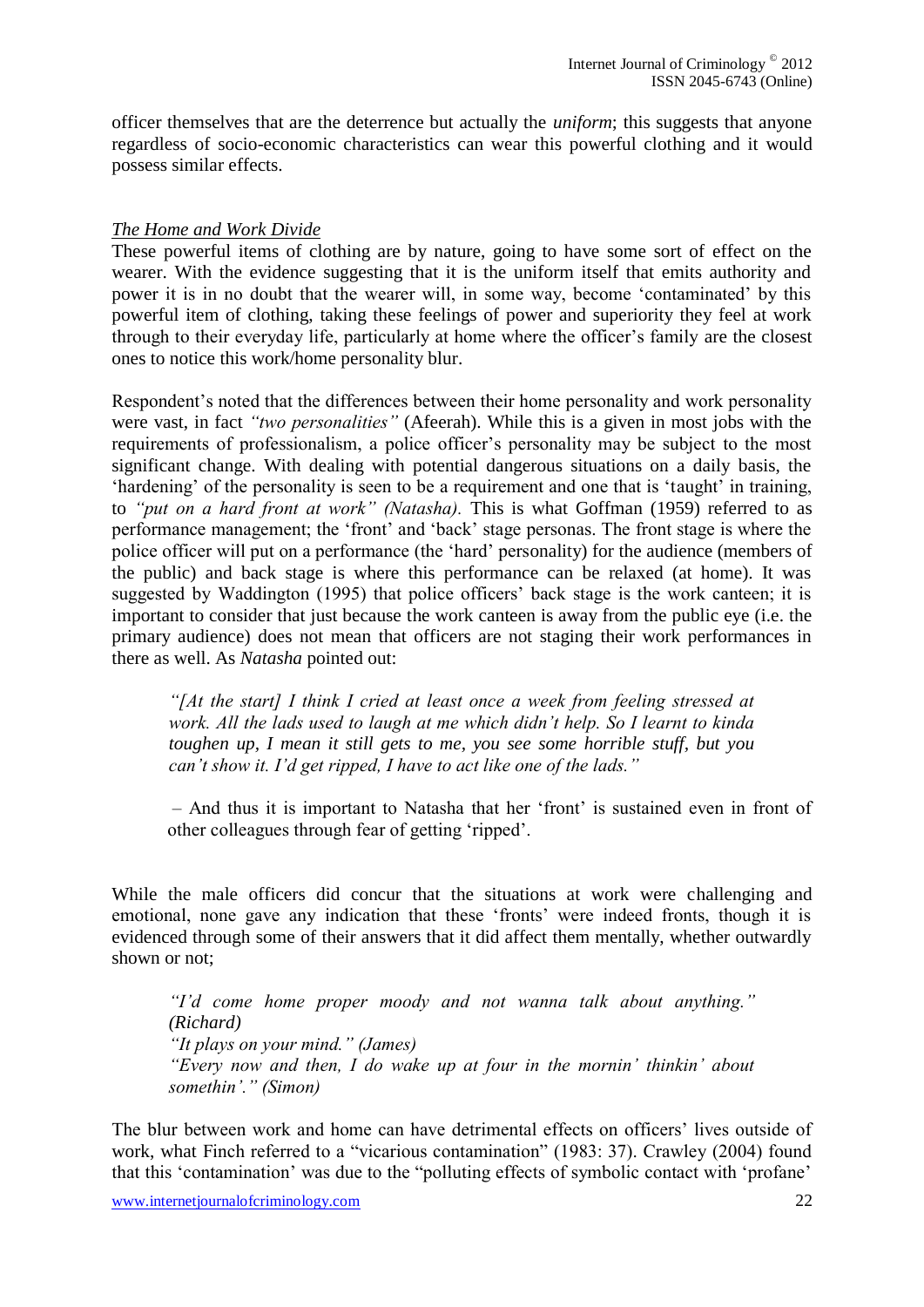individuals" (2004: 245), and with talk about work. The officer's interviewed all insisted that it was imperative that the end of the shift meant the end of thinking about work situations, "I'm a big believer that as soon as you clock out, it's over" (Simon). The only officer that commented that talk about work was part of home life said he did so because his wife was also a police officer remarking that there was therefore *"nothing else to talk about" (James).*

While it was concluded that it was important not to talk about work at home in an effort to switch off, it affected their home lives nevertheless and is thus evident that the blur between the work and home personality is unfortunately a negative consequence of the occupation. While the interviewee's insisted that it was important to 'switch off' once work was over, it was apparent that for some of them this did not happen. There seemed to be a high correlation between those who found it easier to disengage from work and the length of time served, indicating that switching off was something that became easier the longer you did it, a type of desensitization to the stress. It was however, these same officers that reported that the occupation and the uniform becomes part of them, an extension of their personality;

*"It's just part of who I am now, I just see it as an extension of that. When you've been here for years, like a lot of the guys have, they see it like part of themselves, like how they describe themselves." (Richard)*

It therefore seems that this disengagement is less to do with 'switching off' but more to do with suppressing part of their work personality that has become part of their selves. This suggests that a 'front' is also sustained at home, to cover the part of the personality that they do not *want* to take home but subsequently has to as it has gradually become part of their character. Furthermore, it is evident that 'performances' are not just for the main audience, i.e. the public, but part of the way they attempt to present themselves to generate certain impressions in the eyes of others; for example, an impression of controlled emotion is deemed necessary when at home to avoid their family and friends becoming contaminated by their occupation. This however, is unavoidable at times, an unconscious reaction for some officers:

*"Like my missus will say to me, "you're speaking to your wife here, you're not at work right now!", like without even realising it, the way you've said something 'cause of the way you deal with people at work, subconsciously, without even realising it. I suppose work and home cross over sometimes" (Mark)*

It was previously hypothesized that the officer's would sustain fronts for not only the researcher, but their extended social circle as well. Although there is evidence to imply that this is the case, fronts are extremely hard to distinguish, considering that the officers themselves may be unaware that performances are even in place (when personality adaptation occurs).

## *Me, Myself and I: Solidarity in the Force… "Erm, erm I work for the council"*

As the police officer's personality may become a mix of both social worlds, this identity 'crisis' can become problematic. Mead (1964) famously explored the split between the private and public self and refers to it as a natural, human condition that has always existed. Like Goffman, he speaks of the 'fronts' that people stage in order to present a particular self. The split between the I and the Me for the police officer becomes increasingly difficult as the time passes, especially when it becomes part of their personality. As 'celebrities', at least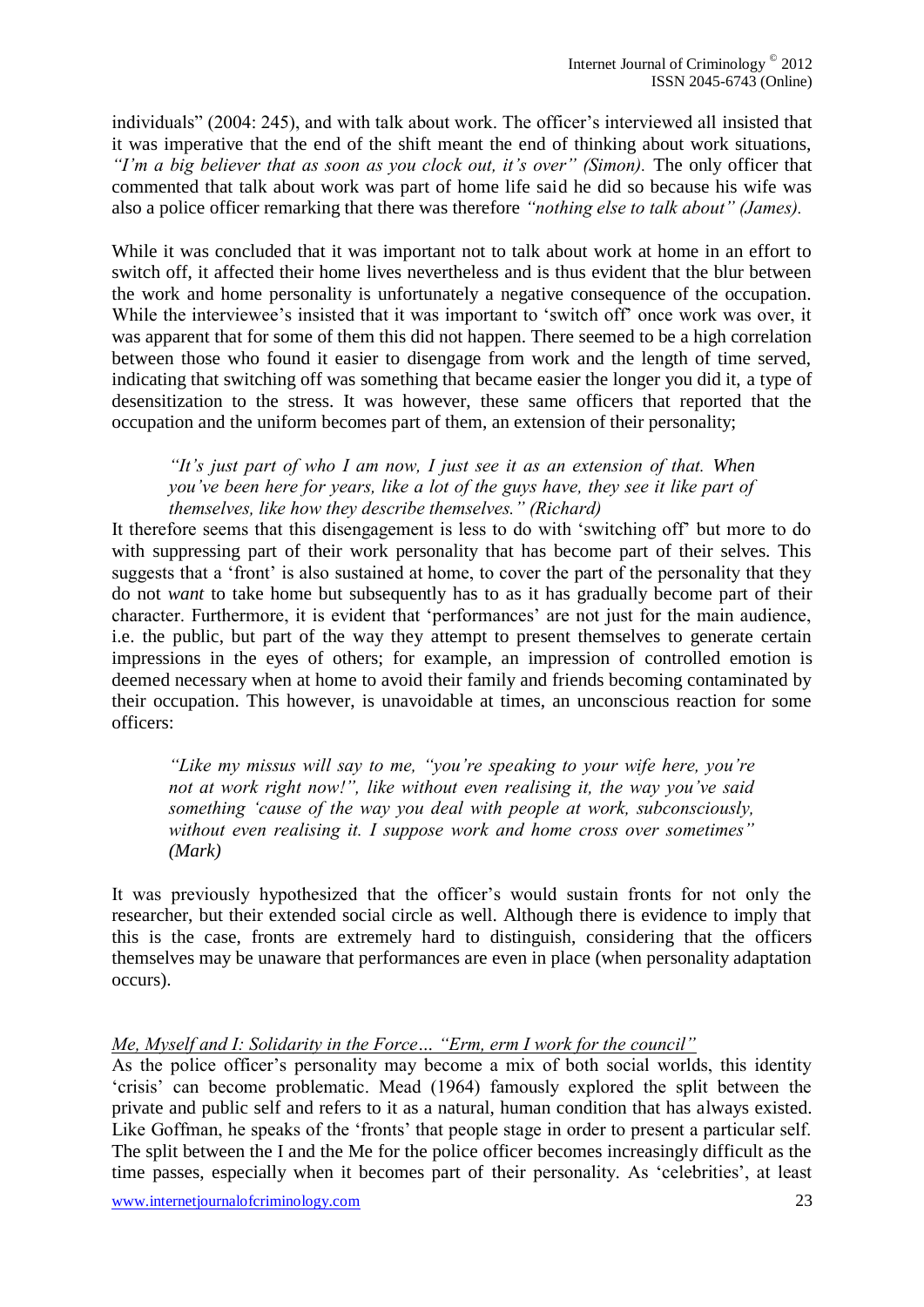while wearing the uniform, "identity confusion" can cause officers to retreat to the umbrella of the institution… other police officers (Rojek, 2001:11).

It is heavily documented that the police force has one of the highest levels of occupational solidarity of any job. Through their initial training they are re-socialised to forget their old life and it is suggested that their colleagues are their "only protection" against a menacing society further emphasising the 'us versus them' mentality. This seemingly begins in the training process which "is intended to sever many of his ties with his previous civilian life" (Whitaker, 1982: 227). One of the officers interviewed supports this view in saying that *"they pretty much tell you to forget your old life, this is your new one sorta thing. So I did have to cut myself off quite a lot" (Jason).* This obvious cut-off point from their 'life before' can only serve to exacerbate the feeling that they are isolated not only from the wider public but from any previous life that they had especially if they had 'undesirable' friends or acquaintances:

*"I'm not saying I used to hang around with dodgy people, but it's like they have to be careful what they said. I'd rather it not be like that but I also have to be careful what I hear 'cause you have a sort of job responsibility" (Nick)*

The uniform itself makes the officers aware that they are different and Reiner (1985) reported that they are unable to form and 'sustain' normal relationships outside of the force because of this. Similarly to Crawley's findings (2004) most of the participants in my study lied about their occupation to people they didn't know (and in some cases to their friends and families), partly due to the sometimes 'obvious' behavioural change that people had;

*"I've learnt to keep my mouth shut, but it's funny how much people change the way they speak to you when they find out you're a policewoman. I find it quite entertaining." (Natasha)*

Another reason cited was the aspect of safety:

*"I was told when I first started you have to be careful as people who you've done an' stuff can find out where live… an' it's just not safe." (Nick)*

Rather than *lie,* it became more of a distorted truth for one officer:

*"Yeah, I do tell people I do something else, I work for the council or whatever, as it's not a lie really!" (Simon)*

Although I presumed that they would all lie about their occupation it was, apart from the odd comment, surprising to find that most were not as secretive about being a police officer as I imagined, especially to their family and friends. To others (on holiday or in the pub for example, questions about occupation were skirted or had only elements of truth about them). One explanation for this would be that the majority of officers questioned did not live in the area (where they worked), and therefore it was probably easier to keep home and work life separate, in the sense of no danger to them coming across members of the public outside of work that they had altercations with on the job.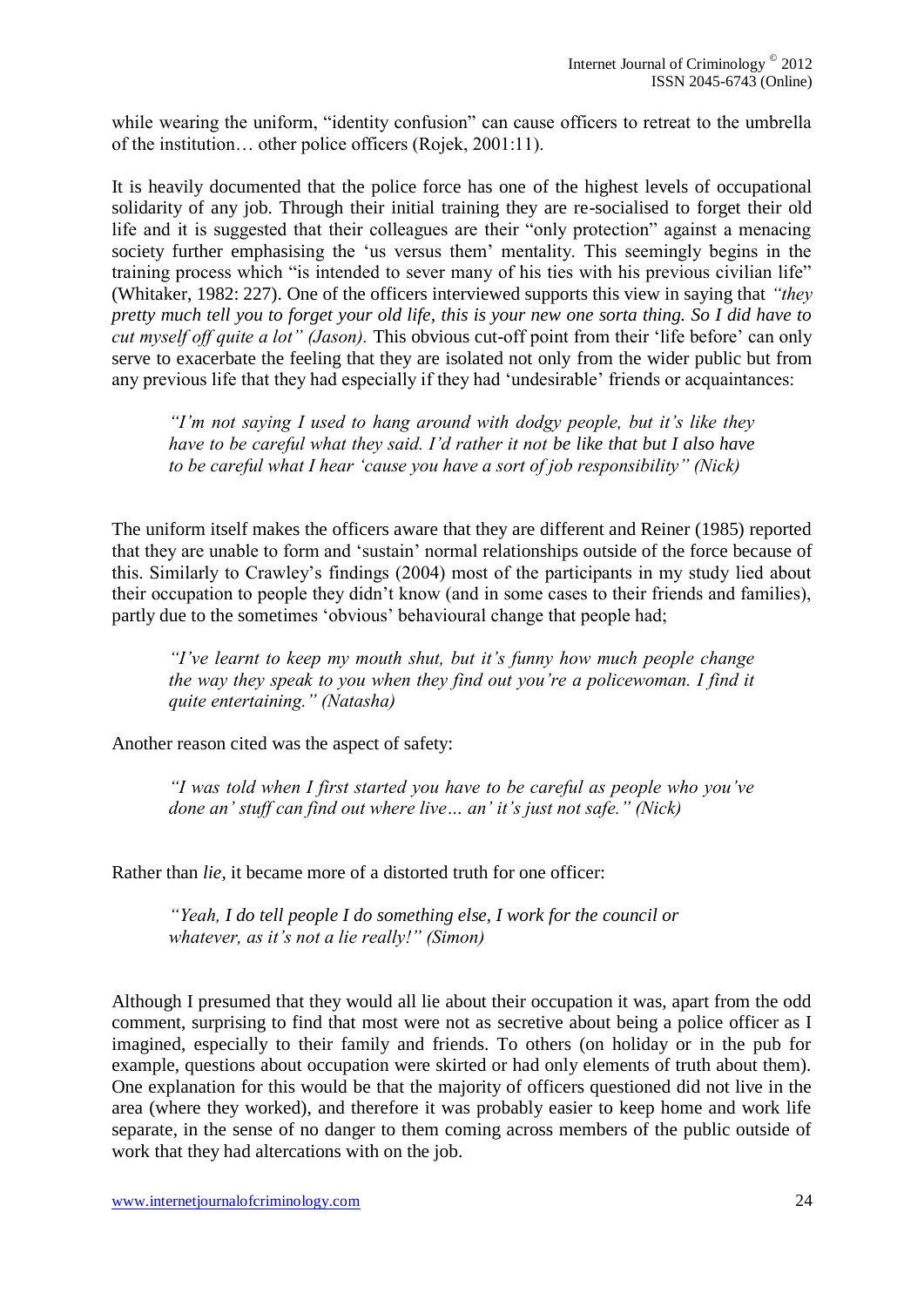As for occupational solidarity, a consequential necessity in the eyes of other researchers (Reiner, 1985; Whitaker, 1982 et al.), the majority of officers questioned felt that although they expected and experienced their fellow officers 'backing them up' when needed, the level of solidarity was not as prevalent or important as previous research has reported. Although it must be considered that when earlier studies were undertaken in this area it was thirty years ago and therefore the social politics of the force may have changed, a more plausible explanation would be that most of the officers questioned did not live in the area and could therefore keep their home and work life very separate, diluting the need for occupational solidarity. For a similar reason, refuting Skolnick's report that being a police officer makes them "less desirable as a friend" (1975: 265), my study shows that although some friend relationships were disintegrated when they joined, most social relationships were kept throughout their occupation. In the process of forming new social relationships it is possible that due to lying about being an officer they were able to form these friendships without damaging them from the outset (it was unclear whether there were admissions after the event however).

Nevertheless whilst *at* work, solidarity was quite high with mutual understanding being cited as the main reason:

*"We all have to deal with the same stuff in the job so yeah, we sort of have an understandin'" (James)*

Ashforth and Kreiner reported that workers sharing the same social experiences come to regard themselves as "in the same boat" (1999: 419), and theorise that workers draw a "psychological boundary around the group, thus exacerbating the sense of difference and separation" (ibid); the 'us versus them' mentality.

Whether this is intensified by the officers all wearing the same uniform was unclear as it was just an accepted perception that people on 'their side' would look the same and thus the visual confirmation was instant:

*"Like it's obvious who's the police; like with a glance you can tell who's on your side or not, y'know if it's a dangerous situation or somethin'" (Simon)*

As Simon remarked "you can tell who's on your side", it implies that the 'sides' to be taken are between the police and the public, supporting the idea that there is a marked boundary between them, visibly signified by the wearing of the uniform.

Although there is evidence to suggest that internal solidarity does exist, from the officers that were interviewed it was slightly ambiguous; some cited high levels of solidarity while others claimed to not socialise with colleagues. Rather than refuting previous literature on occupational solidarity it begs the question whether it depends primarily on the type of department under study.

#### *Cleansing Rituals and Moral Taint*

The contamination between work and home life is a negative consequence of the police occupation. In Crawley's research, she found that it was imperative that the boundaries between (the impurity of) work and (the purity of) home are maintained to avoid the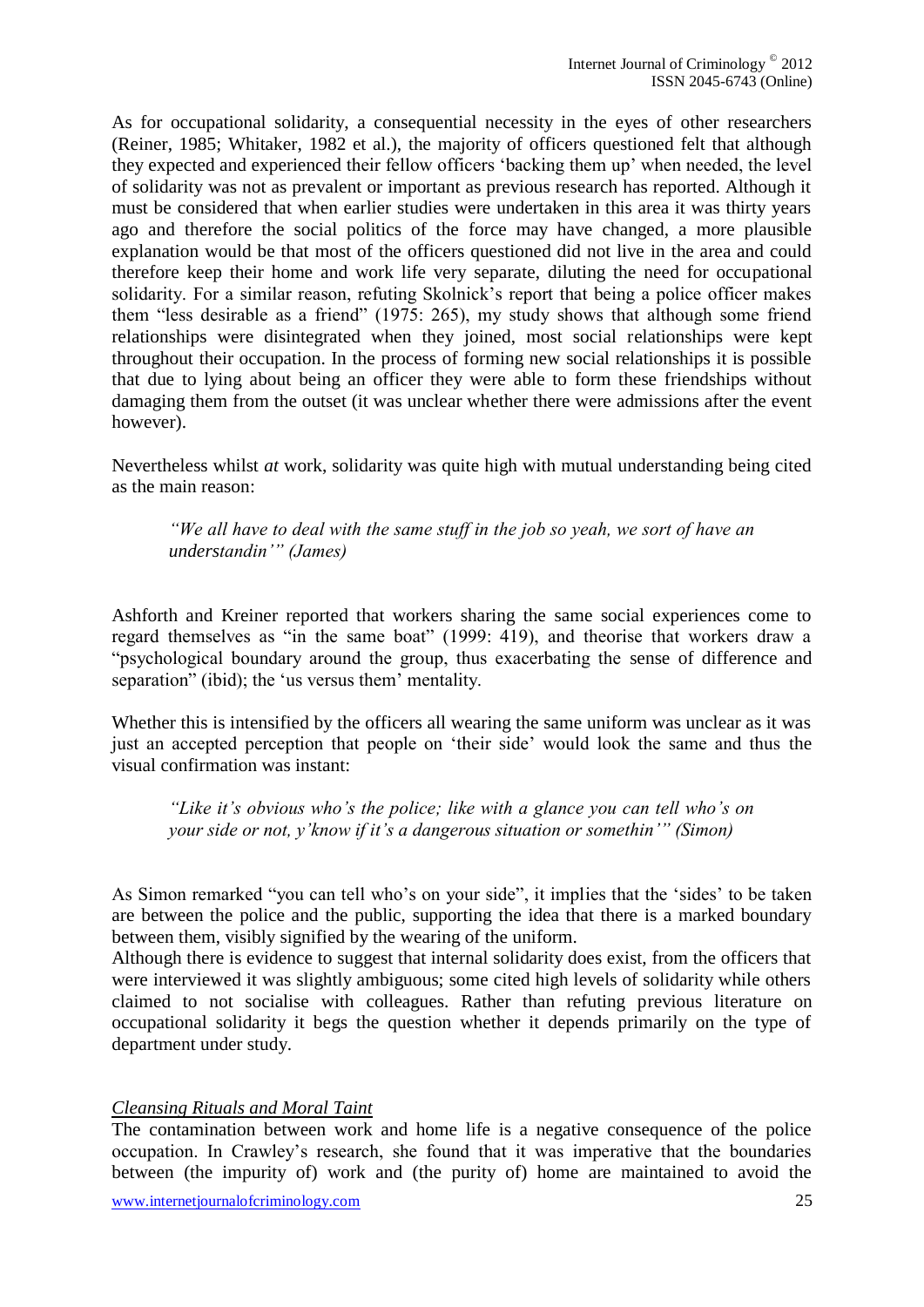"polluting effects of symbolic contact with 'profane' individuals" (2004: 245). To achieve this, 'rituals of purification' are developed, the main one being "the immediate removal of the uniform" (ibid). Although Crawley's researched prison officers, I found that police officers followed the same processes to avoid contamination between work and home.

*"I always go for a wash and put on my own clothes, it makes me feel normal again." (Natasha)*

*"I always have a shower when I get home. Just because some houses that you go in, some of the people you come into contact with. You always feel a bit smelly, a bit tainted by them." (Mark)*

*"I never ever take my uniform home; I like to keep my home and job completely separate." (Johnny)*

While all of the officers noted the importance of the removal of their uniform and washing themselves to avoid contamination, when it was suggested to them that they should wear their uniform to and from work (as proposed by a think tank), the reasons why they were against the idea were less about contamination and more about the safety aspect of people knowing where they live. Though indicating that although it is important to remove the uniform and wash themselves in a 'cleansing ritual', safety aspects were reported as the main reason they did not want to wear their uniform home and *not* contamination: there is then evidence to presume that once they are 'washed', they are 'clean', signifying that the contamination is more than uniform-deep; deep enough to penetrate the uniform since washing is needed to remove the pollution as opposed to just kitting down.

Policing work can provide a 'moral taint' on its' officers as it is an occupation that causes the worker to "employ methods that are deceptive, intrusive, confrontational, or that otherwise defy norms of civility" (Ashforth and Kreiner, 1999: 415), all of which the officer is required to perform during the course of their career. Through this moral taint, it can be very hard to construct a positive sense of self (ibid: 413). As an occupational consequence, officers can become stigmatised by the sheer nature of their policing role and dealing with 'profane' individuals and/or situations:

"People who must deal with pollution – who perform dirty work – tend to become 'stigmatised', - that is, society projects the negative qualities associated with dirt onto them so that they are seen as dirty workers."

(ibid: 416)

Hughes (1962) reiterates that it is exactly because dirty workers handle the unpleasant aspects of their work in order to sustain the effective functioning of society that others can continue to consider themselves clean. Though the 'dirty work' of the police occupation is necessary to fulfil ones role, the immediate removal of the uniform and the following of cleansing rituals can serve to psychologically shed this symbolic 'dirtiness' and thus emerge 'clean' in time for home.

It is apparent from the previous literature cited above and the officer's responses that contamination does occur from the workplace to the home. Attempts to control it are evident, and to support Crawley's (2004) research that cleansing processes are necessary, the officers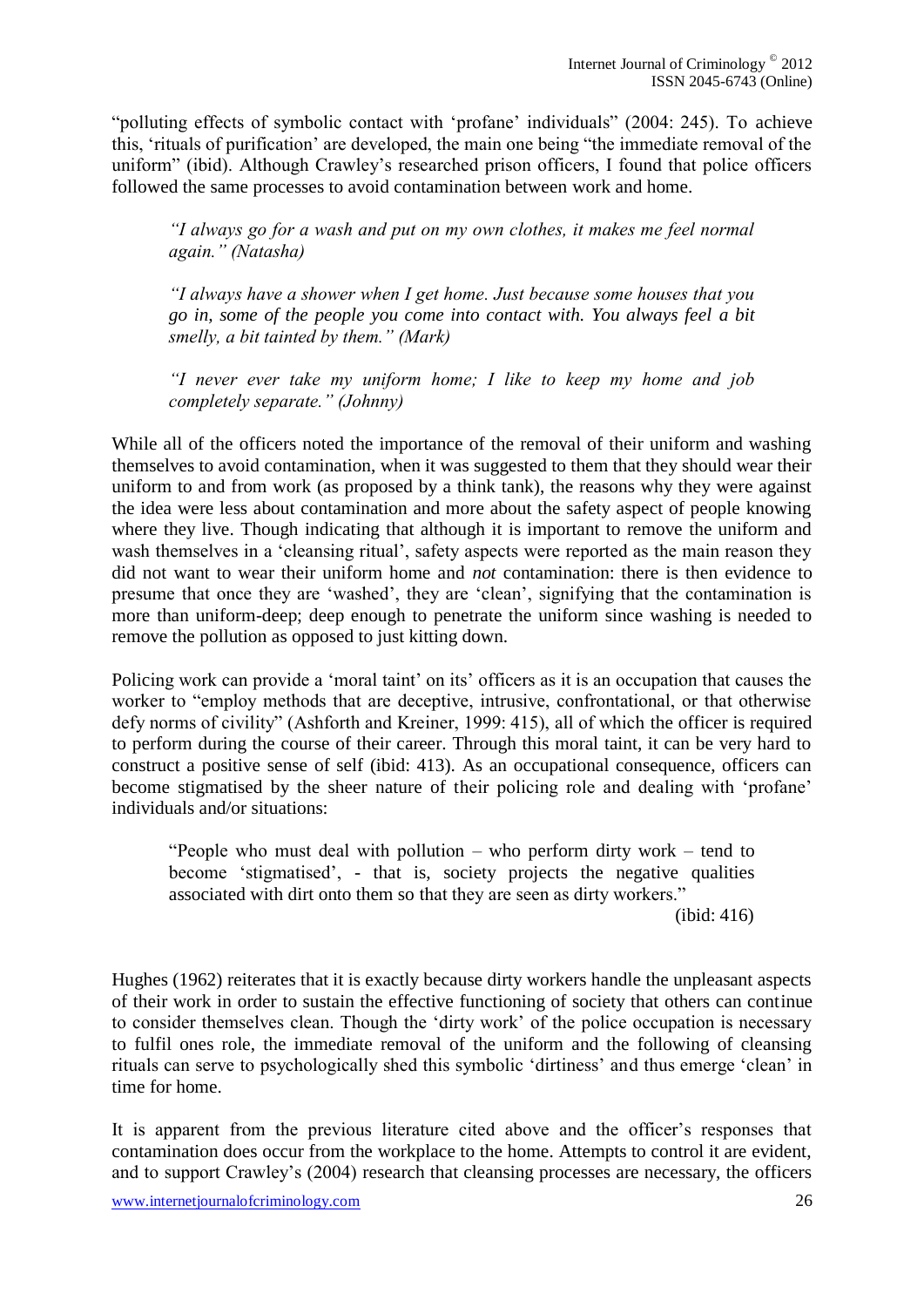questioned also note the importance of this. These attempts are obviously futile in some cases however as it seems that the longer they work for the police the harder it is to separate the work personality from their social side outside the force.

#### *Time Served = More Suspicious?*

Skolnick reported that police officers are trained to be suspicious to "perceive events or changes in the physical surroundings that indicate the occurrence of probability of disorder" (1975: 267). It is not a *condition* of police work, it is in fact "deliberately encouraged by training" (Reiner, 1985: 91). *Natasha* confirmed that it is part of initial training in saying that *"they do tell you to be suspicious of everyone!"*

It became clear from participants' responses that a suspicious nature is something that becomes more acute the longer they are in the force. There seemed to be a direct correlation between years served and the more suspicious that had become. This observation was not based my subjective view of their answers, but on the fact that they were very aware of what was happening to them:

*"I don't trust anyone now. I know that's bad, but loads of people that I thought were good eggs turned out pretty bad. I think it gets worse the longer you're here, and you're well aware what's happening to you. When I joined, I was only a youngster and I thought everyone was inherently good, but you really do meet some vile people, it makes you realise how lucky you are but on the other hand it makes you kinda lose your faith in people." (Johnny)*

*"It's given me a very stereotypical view of people, everyone is the potential enemy." (Nick)*

While it is evidenced that is an inevitable consequence of training and time spent on the job, the acquirement of a suspicious personality was seen as a 'necessity', *"'cause it makes you safer" (James);* a necessity that needs to be kept in check to avoid becoming cynical and desensitized:

*"There's a danger of becoming desensitized to the job… Otherwise, you could get to maybe not my level of service, but certainly fifteen, twenty years down the line and not give a crap about anythin'" (James).* 

## *Chapter Five:*  **Conclusion**

This study aimed to explore some of the social phenomenon surrounding the police uniform and the effects that being a police officer has on their life outside the force. My aims were to investigate the links between the uniform and how it is used as one of the main tools of their trade. The majority of the findings supported previous literature on the topics, however interesting themes emerged that have not been noted before; namely that the officers acquire 'celebrity status' and that it is the uniform itself that is the authoritarian contrivance and not the people wearing it.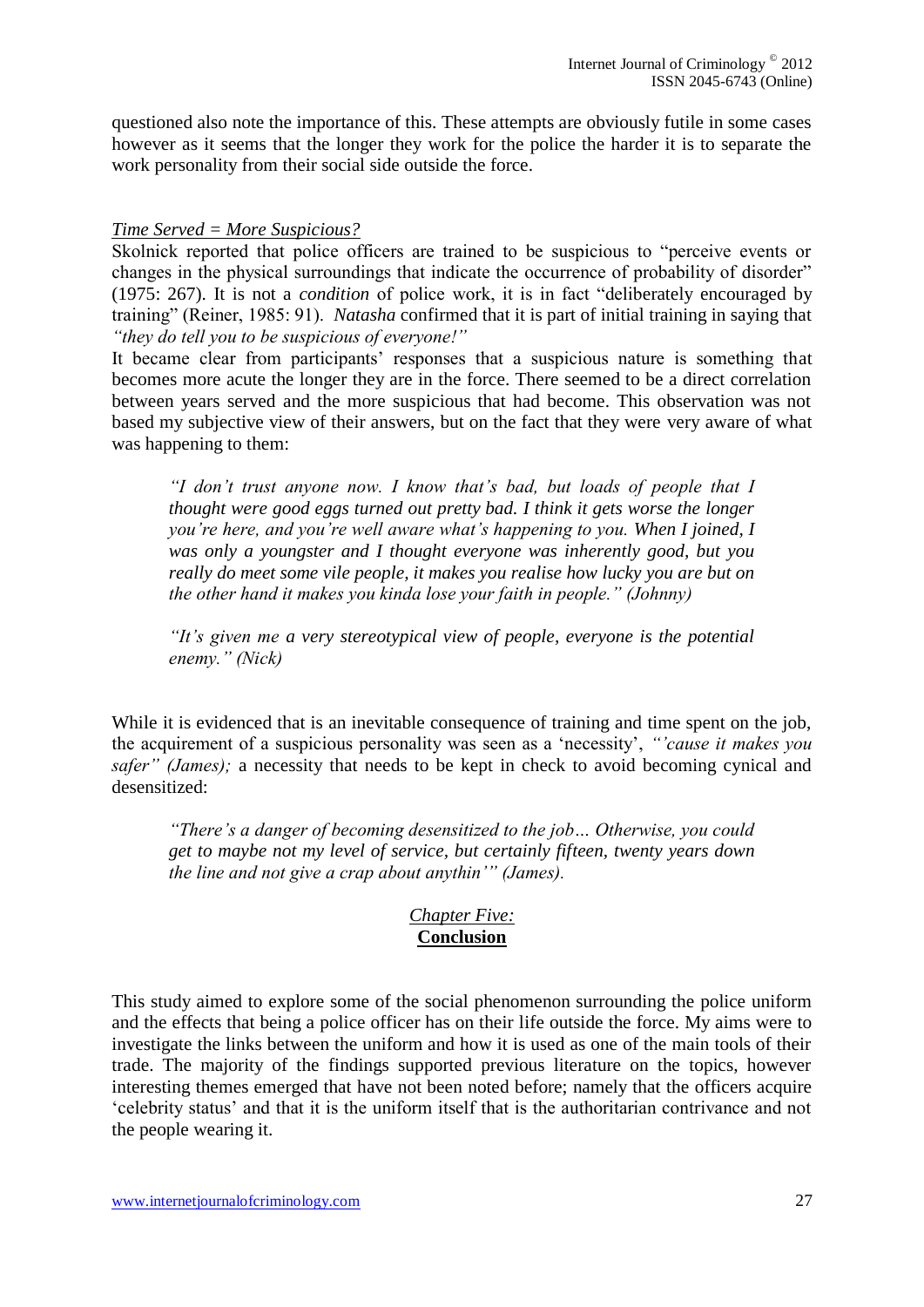It is clear that one of the main reasons why police presence is so powerful is the highly recognisable and iconic nature of the uniform. Originally designed to have masculine appeal (Fussel, 2003), they serve to be symbolic of the protection of society. The dark colours of the uniform also represent the sameness and unity of the force and the unchanging clothing is purposely constructed to create a distinctive barrier from the public. As investigated by Nichols (2008), colour connotations are powerful in examining perceptions of people and clothing. Predictably, when a colour change to 'pink' was suggested, the male officers interviewed advised that the police would lose 'respect', not only because of the feminine connotations of the female-associated shade, but also because the original uniform is powerful due to its identifiable features. These findings support Mauro's (1984) research that indicated that lighter colours of a uniform are ranked lower in terms of authority.

An interesting question (but impossible to investigate as we can't change the past) is to consider for a moment that gendered stereotypes did not exist. That is, if colours weren't gendered (and this has not always been the case), would the police uniform designed as pink originally incite the same powerful connotations that the dark uniforms hold today? I think so. Furthermore, in suggesting that they *would*, it is then essentially a case of *learned understandings*. Primary socialisation occurs when parents teach their children from a young age the appropriate attitudes and values attributed to a particular culture; most parents teach their children to respect and fear the authoritarian presence of the police and this continues through secondary socialisation, further reinforced by the mass media, and then onto our offspring. It is therefore a 'learned' understanding; refuting Nickels' (2008) claim that colour coding is "automatic".

Since the police uniform is such a powerful representation of their institution, it is important to consider whether it is the clothing itself that acts as a barrier between the police and the public and thus prompts compliance or is it just the officers themselves that cause these reactions. The findings indicate that it is the *uniform* that people fear, with the majority of responses implying that their authority and powers would be diminished significantly should the Criminal Justice System choose to discontinue the wearing of the uniform. This is influential new data as it has not been noted before (in any significant detail) that it does not appear to be the officer themselves that are the deterrence, but the clothing that they wear; this insinuates, albeit as a broad statement, that any member of the public, regardless of socio-economic characteristics can put on the uniform and inherit its power and authority.

The obvious power that the uniform holds can only serve to have some psychological effects on the wearer. From the participant responses it can be concluded that their personalities between work and home are split (and the difference vast). In order to cope with the daily stresses of police work, officers are trained to see it as an essential requirement that they 'harden' their personality. These hard fronts are not only sustained for the public but it seems for other officers as well due to the risk of a feminine performance 'slip'. This supports Goffman's (1959) research on the front and back stage personas but while he noted that the back stage is where officers can relax in front of other 'performers' (colleagues), (as did Waddington's (1999) 'police canteen' and Hoschild's (1983) work on air hostesses) there is evidence in this study to suggest that officers could *not* relax these performances in-front of colleagues, for fear of getting "ripped". Therefore it seems that these 'fronts' are sustained whilst at work, and relaxed at home.

The pressure to sustain these fronts became greater the longer they spent in the force. This led to what Crawley (2004) found to be a contamination through to the home, long after their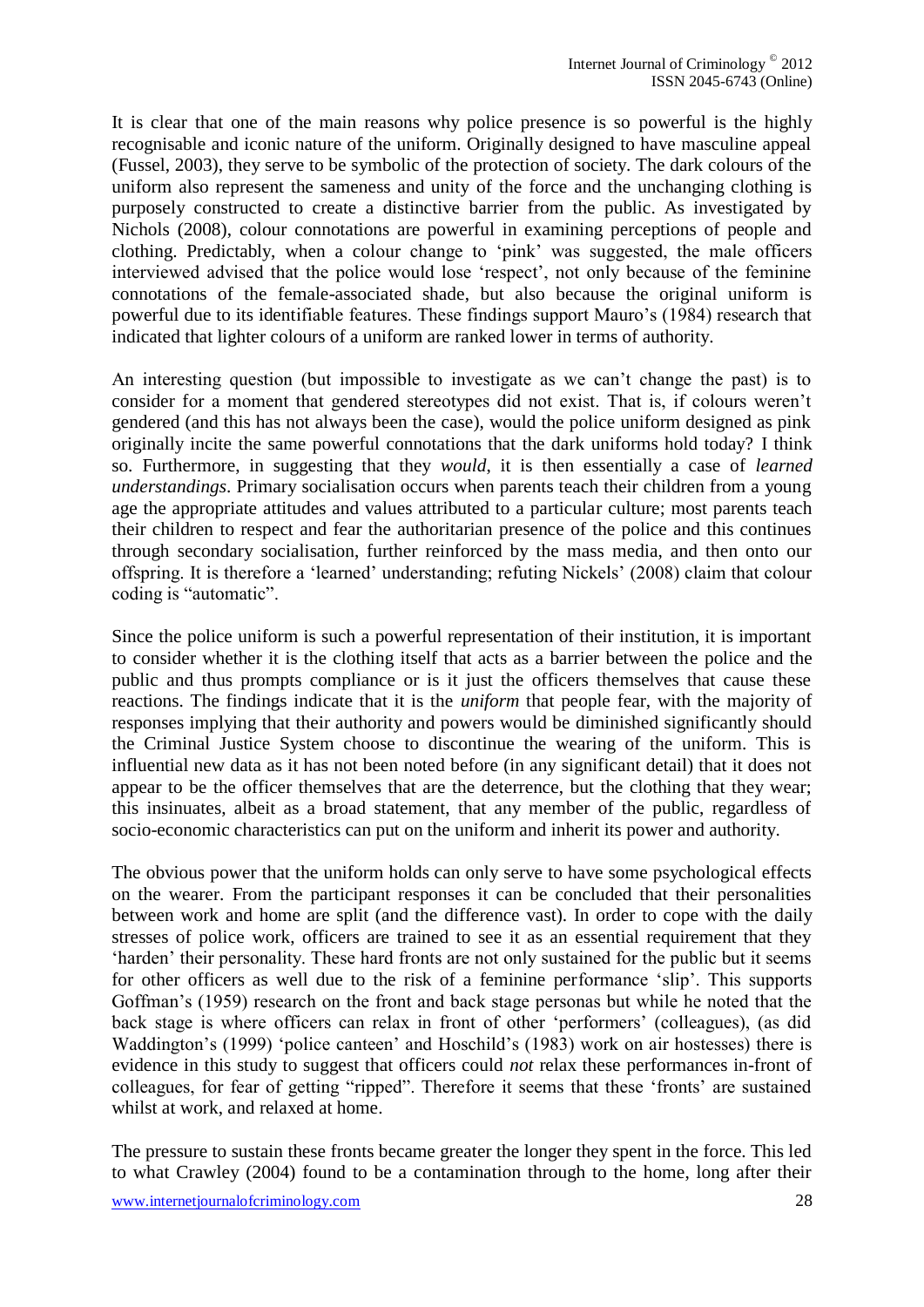shift had ended. For some officers it was apparent that this contamination was embedded in their personalities completely after a while, essentially becoming part of who they are. Although this personality 'blur' was evidenced in some cases, attempts to 'cleanse' themselves were stringently made in all cases. The removal of the uniform and washing themselves were quoted as the most important methods of cleansing themselves from the 'dirtiness' of work, suggesting that although the uniform is their most powerful tool in dealing with the public, it was seen as a symbol of pollution, one that had to be removed immediately to 'get back to normal'. It is interesting that the removal of the uniform was not enough to cleanse; this signifies that contamination is more than uniform-deep, and a shower is ultimately needed to remove the full 'contagion'.

While internal solidarity was still at high levels inside the force, it was not at an intensity that would fully support the previous literature (Reiner, 1985; Whitaker, 1982 et al.); most of the officers interviewed did not socialise with colleagues. As much as I would like to conclude that 'office politics' have obviously changed in the 30 years since Reiner (1985) and Whitaker (1982) undertook their research, it is more likely that the respondents, in not living in the same area where they worked, were able to keep a split between their social lives outside of the force; enabling them to sustain any social relationships thus lessening the need for internal solidarity.

The emergence of a 'celebrity status' theory was one that was not anticipated but added depth and a completely different angle to my study on the uniform. A significant proportion of the officers questioned noted that, in uniform, they became "mini celebrities". While established that the 'celebrity feeling' was considerably more noticeable at the start, it became part and parcel, a seemingly negative consequence of the occupation.

#### *Contribution to the Criminological Body of Knowledge*

While the aims and objectives of this research were sought through responses from the interview schedule, the most important finding was that of a 'celebrity status'. As the other findings either refuted or supporting the previous research undertaken on the police (as demonstrated in chapter four), the importance of new findings ensures this study is of criminological significance as it allows scope for other researchers to expand and further explore.

The emergence of a celebrity status adds a much needed update to Goffman's work on stigma. In the fifty years since it was first published other researchers have used vague adaptations of stigma in their own work; it is important to note that stigma has emerged as a consequential part of popular celebrity culture today. Nettleton (2006: 95) understood Goffman's stigma by claiming that it is the "process by which the reaction of others spoils normal identity". With police officers it is the part of their occupational personality that is 'spoiled'; that is, when the uniform is removed they return to being 'normal'. However, as discussed in chapter four, over a prolonged period even the removal of the uniform cannot help to differentiate themselves between their 'normal' and 'stigmatised' selves. It is interesting to also note that while 'stigma' itself has negative connotations and can thus have a knock-on effect with employment, social status etcetera, the police force and other governmental agencies who hold similar stigmatised status's (prison officers, FBI) actually hold unique classifications; their occupational prestige is startlingly juxtaposed with their stigmatised status.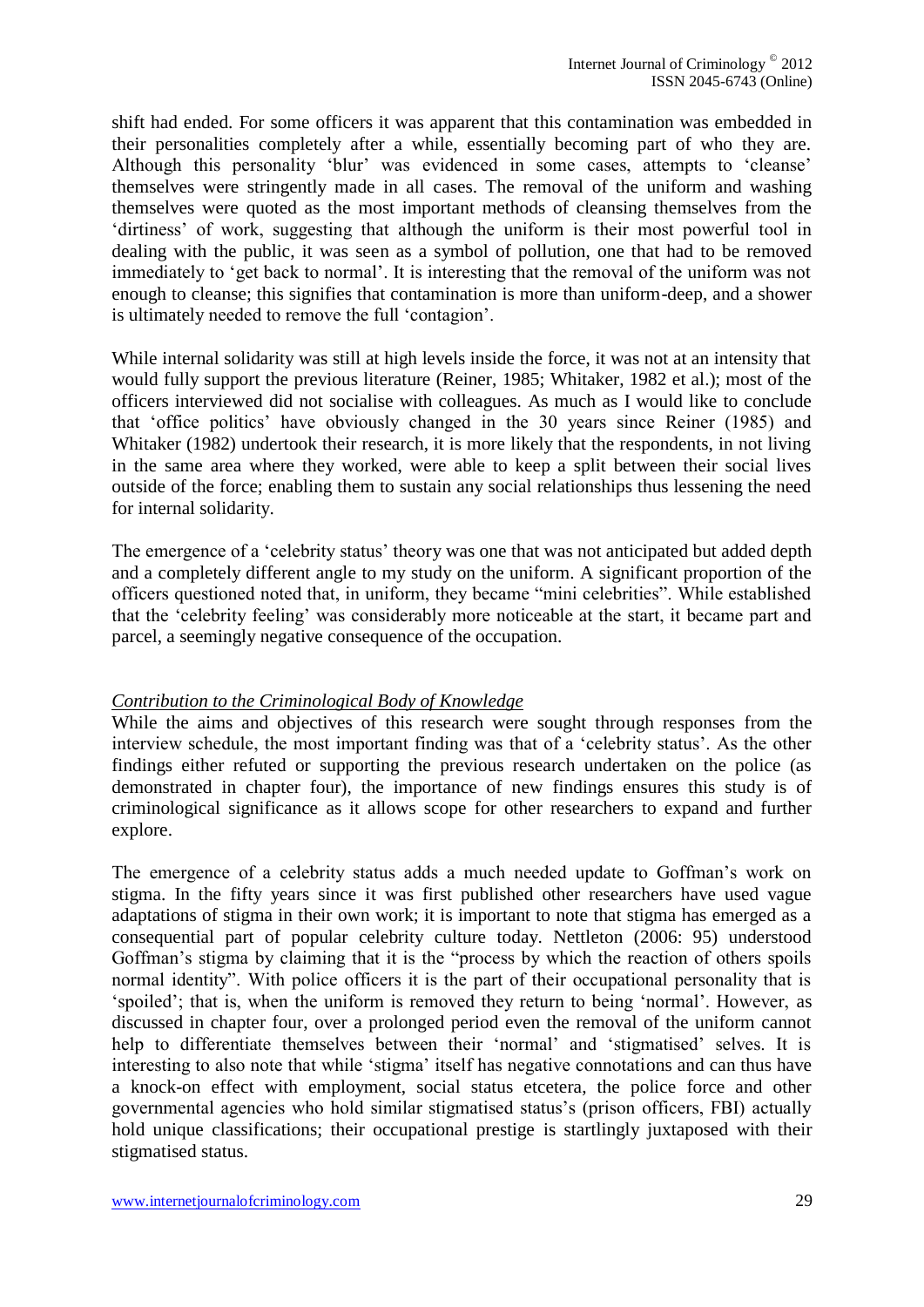## *Recommendations for Further Research*

Conducting nine interviews, although producing more than enough data for my study, is not enough to make generalisations. Questioning only two women did not add enough crossgender analysis so in future I would recommend an equal gender split to cross examine male and female responses more effectively. The sample was the Neighbourhood Policing Team and I would thus advise exploration into different departments and units as their experiences with the public would be completely different dependent on their roles in the force.

#### *Recommendations for Police Policy*

There are many arguments surrounding the debate on whether the police uniform should change. The  $\overline{BBC}^6$  reported that casual suggestions of 'open-necked t-shirts' and 'baseball caps' were proposed in the debate to improve relations between the police and the public. While this could help combat the social impact of the distinctive divide between the two (and assist in the numerous psychological and social problems highlight in chapter four) it has been indicated by previous research (Mauro, 1984) that while 'casual' uniforms and lighter colour choice may incite conformity and improve relations, it decreases officers' feelings of authority and potentially public perception; a 'friendlier' uniform may insinuate a 'friendlier' officer; Adams et al (1980) found that this could encourage complacency on the part of the officers which in turn could embolden criminals. In contrast it was also reported by the BBC that proposals were made that the police become a more militarised force (increased visibility of weapons and more protective garments) which would seemingly increase feelings of public safety but also widen the distinctive divide between officers and civilians.

With the above proposed changes taken into account, the debate between improved public relations versus increased social disorder is an important one. It is therefore concluded that drastic changes cannot be made considering their most powerful feature is its iconic recognisable nature. Instead, subtle modifications are needed to sustain the fine balance between public relations and officers' authoritarian status.

1

www.internetiournalofcriminology.com 30 6 BBC News Online, "The Police Uniforms Blue?", September 2000 (accessed 01/02/2012) <http://news.bbc.co.uk/1/hi/910968.stm>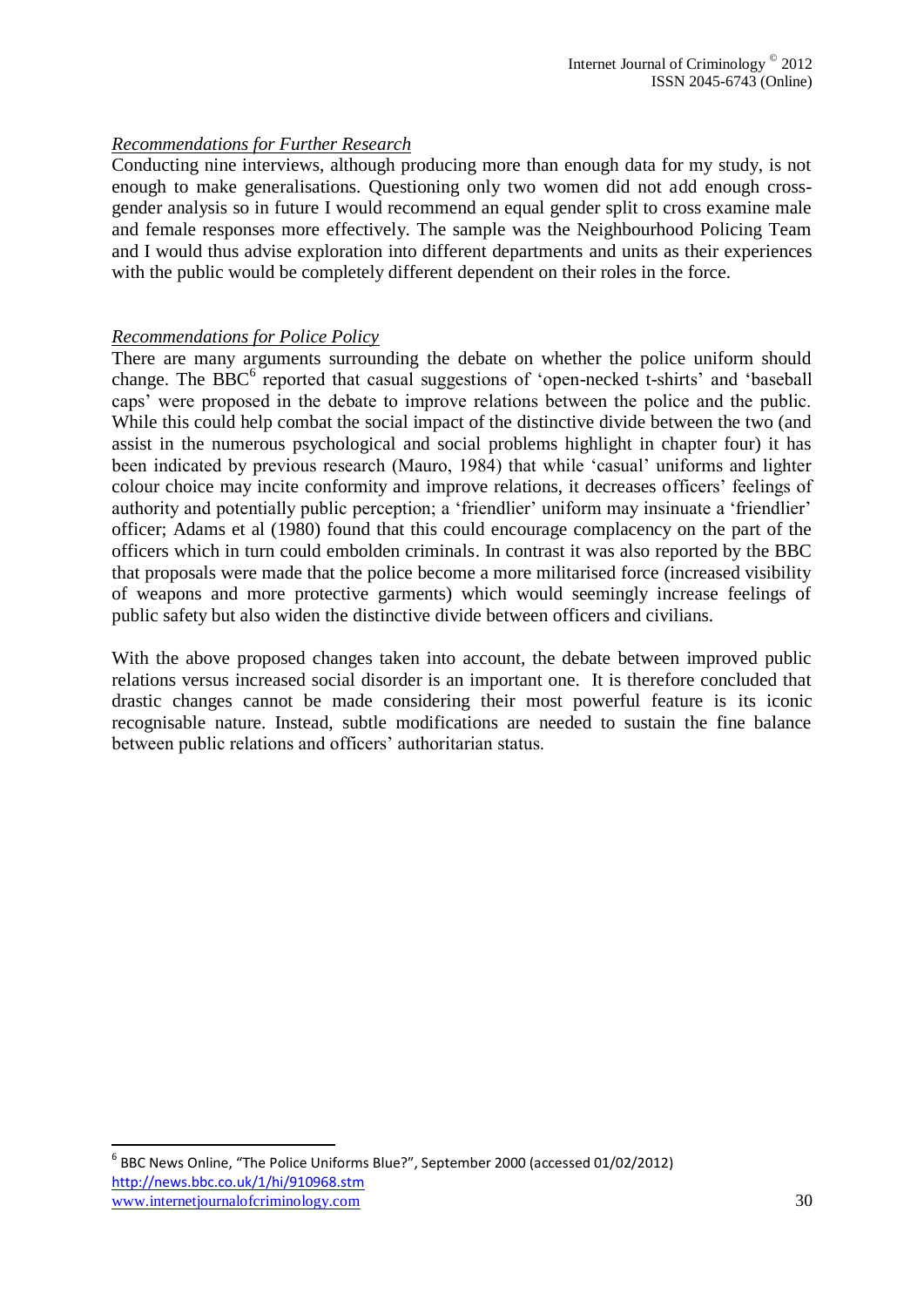## **Bibliography**

Adams, R., McTernan, T., and Remsberg, C. (1980) *Street Survival: Tactics for Armed Encounters.* Northbrook, IL: Calibre Press.

Arber, S. (1993) "The Research Purpose", in Gibert, N. (ed.) *Researching Social Life.* London: Sage Publications.

Ashforth, B. E. and Kreiner, G. E. (1999) "How Can You Do It?": Dirty Work and the Challenge of Constructing a Positive Identity. *The Academy of Management Review*, Vol. 24, No. 3.

Blum, F. H. (1970) "Getting individuals to give information to the outside", in Filstead, W. J. (ed.) *Qualitative Methodology: First-Hand Involvement with the Social World.* Chicago: Markham Publishing Company.

Blumberg, A., and Neiderhoffer, E. (1985) *The Ambivalent Force: Perspectives on the Police* (3<sup>rd</sup> Ed.) New York: CES College Publishing.

Bryman, A. (2008) *Social Research Methods (3rd Ed.)* Oxford: Oxford University Press.

Burgess, R. G. (1984) *In the Field: An Introduction to Field Research.* London: Allen and Unwin.

Caplan, J. (2003) "Police Cynicism: Police Survival Tool?". *Police Journal.* Vol. 76., Issue 4.

Chan, J. (1997) *Changing Police Culture: Policing in a Multi-Cultural Society*. Cambridge: Cambridge University Press.

Connor, B., Peters, K., and Nagasawa, R. (1975) "Person and Costume: Effects on the Formation of First Impressions". *Home Economics Research Journal*. No. 4.

Crawley, E. (2004) *Doing Prison Work: The Public and Private Lives of Prison Officers.* Devon: Willan Publishing.

Denzin, N. (1991) "Representing Lived Experiences in Ethnographic Texts", *Studies in Symbolic Interaction.* Vol. 12.

Denzin, N., and Lincoln, Y. (eds.) (1994) *Handbook of Qualitative Research.* Thousand Oaks, CA: Sage Publications.

Douglas, M. (1970) *Purity and Danger: An Analysis of Concepts of Pollution and Taboo*. Harmondsworth: Penguin Books.

Fussell, P. (2003) *Uniforms: Why we are what we wear".* New York: Houghton Mifflin.

Geertz, C. (1973) "Thick Description: Toward an Interpretive Theory of Culture", in

Geertz, C. *The Interpretation of Cultures*. New York: Basic Books.

www.internetiournalofcriminology.com 31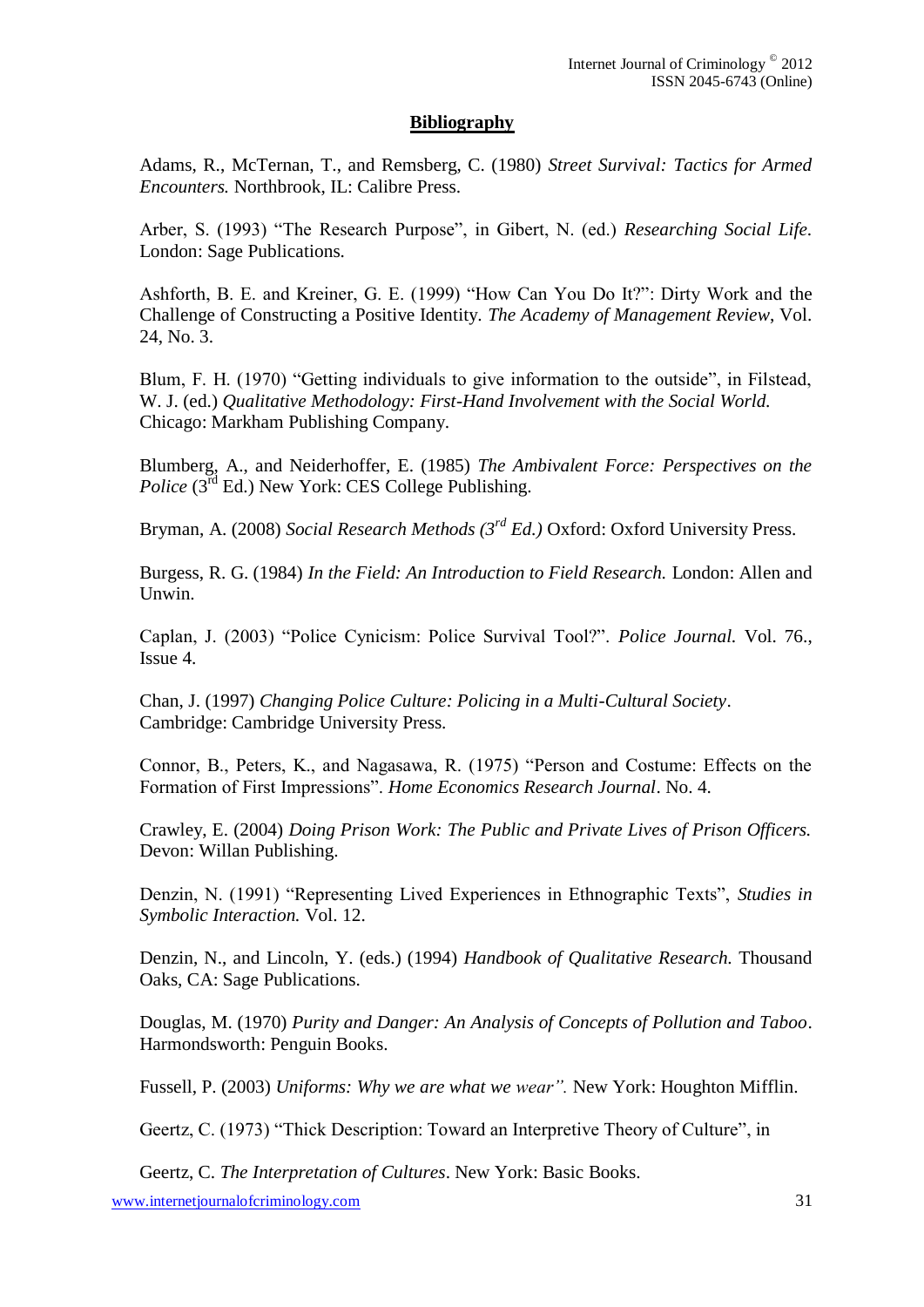Goffman, E. (1959) *The Presentation of Self in Everyday Life.* New York: Doubleday.

Goffman, E. (1963) *Stigma*. Englewood Cliffs: Prentice Hall.

Goldsmith, A. (1990) "Taking Police Culture Seriously: Police Discretion and the Limits of the Law". *Policing and Society: An International Journal of Research and Policy.* Vol. 1., Issue 2.

Graves, W. (1995) "Police Cynicism: Causes and Cures". *FBI Law Enforcement: Bulletin*  (April).

Hall, T. (2003) *Better Times Than This: Youth Homelessness in Britain*. London: Pluto Press.

Heritage, J. (1984) *Garfinkel and Ethnomethodology*. Cambridge: Polity Press.

Hoschild, A. R. (1983 (2003) *The Managed Heart: Commercialization of Human Feeling*  $(20<sup>th</sup>$  Anniversary Ed.) London: University of California Press.

Hughes, E. C. (1962) Good People and Dirty Work. *Social Problems*, 10.

Johnson, R. R. (2001) "The Psychological Influence of the Police Uniform". *FBI Law Enforcement Bulletin* (March). Vol. 70., No. 3.

Joseph, N., and Alex, N. (1972) "The Uniform: A Sociological Perspective". *American Journal of Sociology*. No. 77.

Kappeler, V., Sluder, R., and Alpert, G. (1995) "Breeding Deviant Conformity: Police Ideology and Culture". In Kappeler, V. (ed.) *The Police and Society*. Touchstone Readings: Prospect Heights, IL: Waveland Press.

Kelly, M. (1998) "Writing a Research Proposal", in C. Seale (ed.) *Researching Society and Culture*. London: Sage.

Kitsuse, J., and Cicourel, A. (1963) "A note on the uses of official statistics". *Social Problems*. Vol. 11.

Kutz, C. (2005) "The Difference Uniforms Make: Collective Violence in Criminal Law and War". *Philosophy and Public Affairs.* Vol. 33., No. 2 (Spring).

Lennon, S. J., and Davis, L. L. (1989) "Categorization in First Impressions". *The Journal of Psychology.* No. 123.

Mead, G. H. (1964) *Mind, Self and Society.* Chicago, IL: University of Chicago Press.

Miller, J., and Glassner, B. (2004) "The "inside" and the "outside": finding realities in interviews", in Silverman, D. (ed.) *Qualitative Research (2nd ed.)* London: Sage Publications.

Mitchell, J. C. (1983) "Case and Situational Analysis". *Sociological Review,* Vol. 31.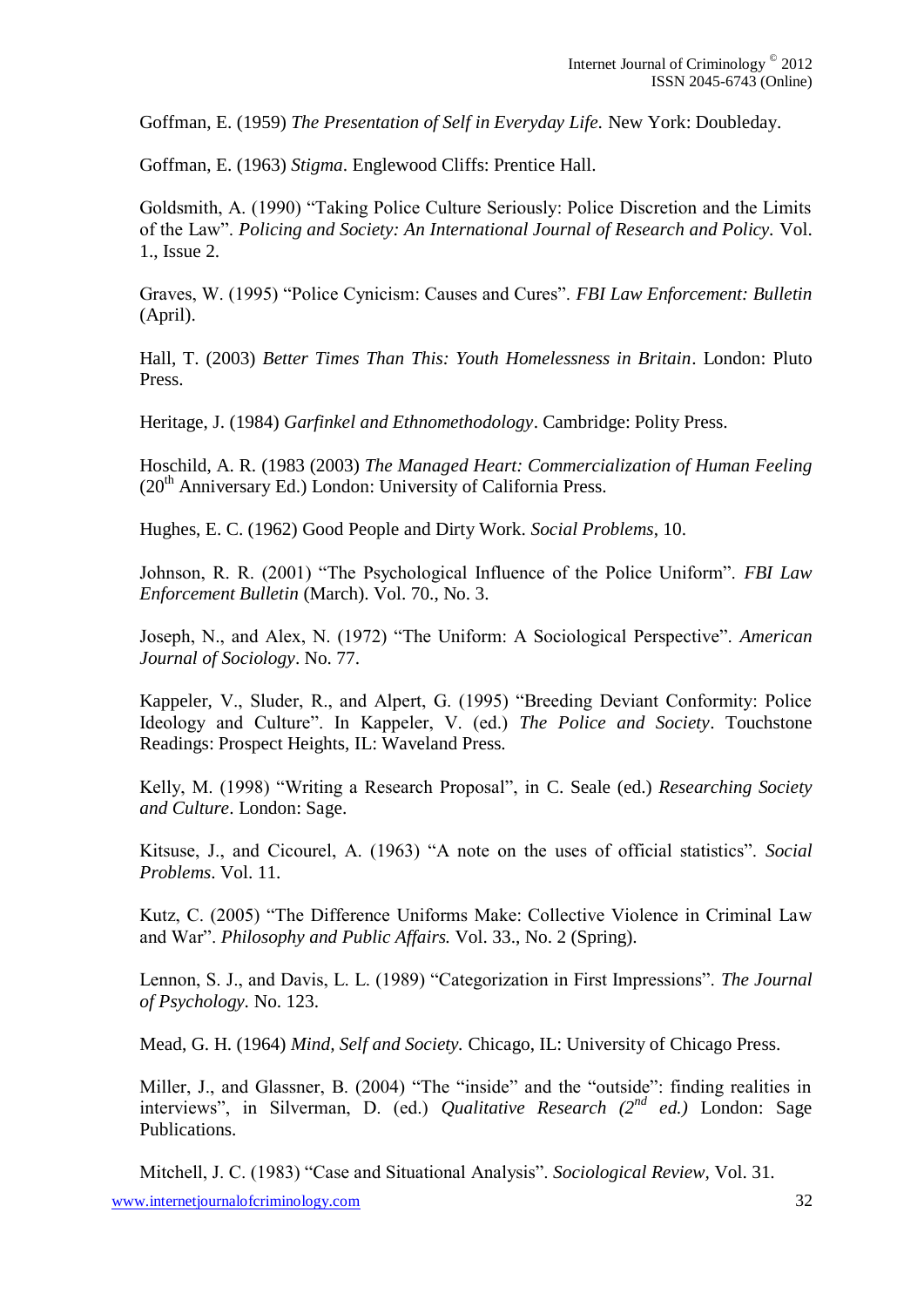Myers, D. G. (1993) *Social Psychology* (4th Ed.) New York, NY: McGraw-Hill.

Nettleton, S. (2006) *The Sociology of Health and Fitness*. Cambridge, UK: Polity Press.

Nickels, E. (2008) "Good guys wear black: uniform colour and citizen impressions of police". *Policing: An International Journal of Police Strategies and Management*. Vol. 31., No. 1.

Reiner, R. (1985) *The Politics of the Police*. Hertfordshire: Wheatsheaf Books Ltd.

Reissman, C. K. (1993) *Narrative Analysis.* Newbury Park, CA: Sage Publications.

Richardson, D. (2010) "Youth Masculinities: Compelling Male Heterosexuality". *The British Journal of Sociology*. Vol. 61, No. 4.

Rojek, C. (2001) *Celebrity.* London: Reaktion Books Ltd.

Rubin, H. J., and Riene, S. R. (1995) *Qualitative Interviewing: The Art of Hearing Data.* Thousand Oaks, CA: Sage Publications.

Sacks, H. (1984) "On doing 'being ordinary'"., in J. M. Atkinson, and J. Heritage (eds.) *Structures of Social Action: Studies in Conversational Analysis.* Cambridge: Cambridge University Press.

Silverman, D. (2001) *Interpreting Qualitative Data: Methods for Analysing Talk, Text and Interaction. London:* Sage Publications.

Skolnick, J. (1975) *Justice without Trial*. New York: Wiley.

Smith, H. W. (1981) *Strategies of Social Research: The Methodological Imagination (2nd Ed.)* New Jersey: Prentice-Hall Inc.

Spender, D. (1985) *Man Made Language (2nd Ed.)* London: Routledge and Kegan Paul. Waddington, P. A. J. (1999) *Police Canteen Sub-Culture: An Appreciation.* British Journal of Criminology. No. 39., Vol. 2.

Warren, A. (1988) *Gender Issues in Field Research.* Newbury Park, CA: Sage Publications.

Weber, M. (1946) 'Science as a Vocation'., in H. Gerth and C. W. Mills (eds.) *From Max Weber*. New York: Oxford University Press.

Whitaker, B. (1982) *The Police in Society*. London: Sinclair Brown.

Whyte, W. F. (1984) *Learning from the Field: A Guide from Experience*. London: SAGE Publications.

Young, M. (1991) *An Inside Job: Policing and Police Culture in Britain.* Oxford. Clarendon Press.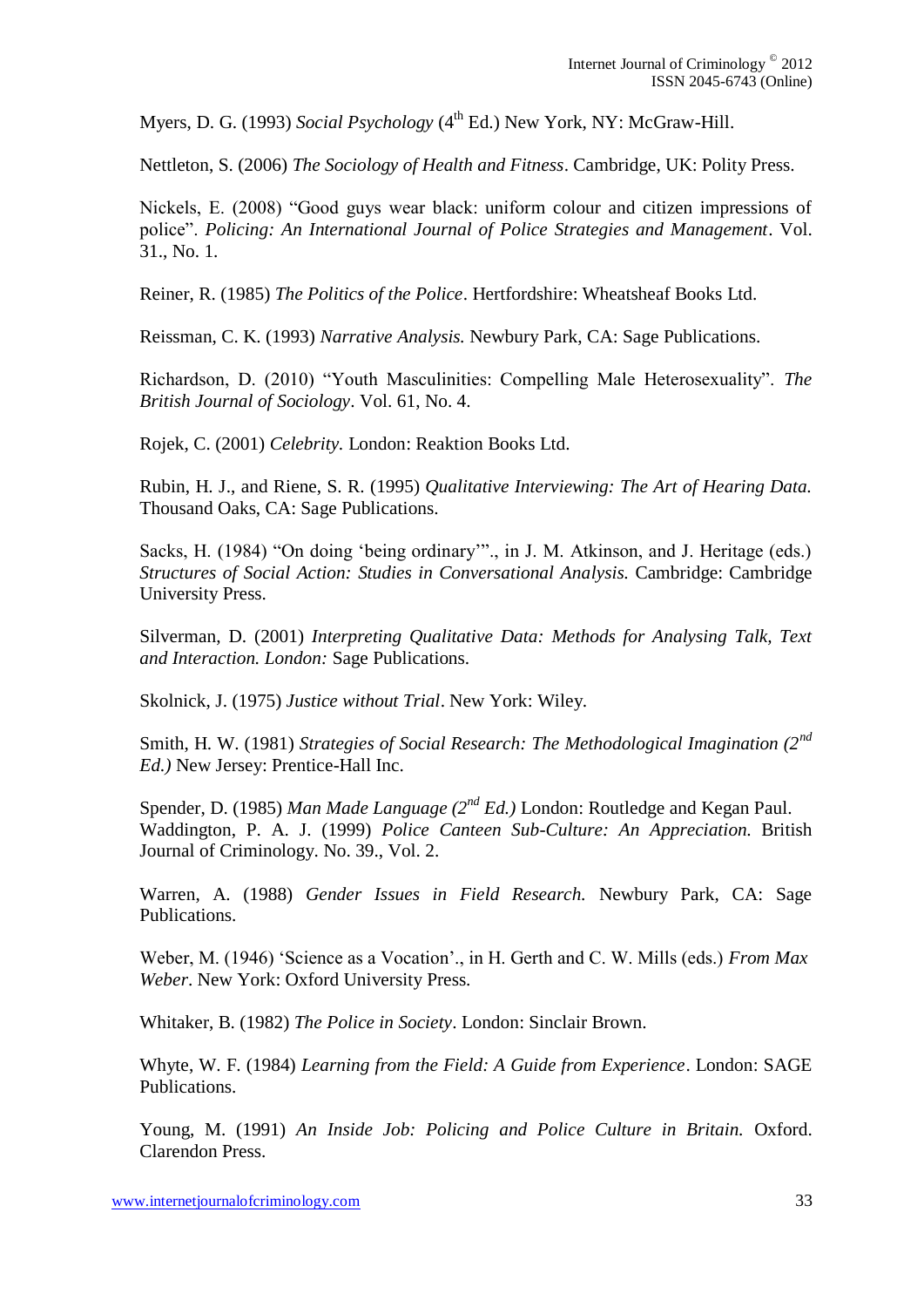## *Appendix One:* **Completed Ethics Form**

## UNIVERSITY OF SALFORD

## **Research Ethics Panel**

Ethical Approval Form for Post-Graduates

**Ethical approval must be obtained by all postgraduate research students (PGR) prior to starting research with human subjects, animals or human tissue**. A PGR is defined as anyone undertaking a Research rather than a Taught masters degree, and includes for example MSc by Research, MRes, MPhil and PhD. The student must discuss the content of the form with their dissertation supervisor who will advise them about revisions. A final copy of the summary will then be agreed and the student and supervisor will 'sign it off'.

**The applicant must forward a hard copy of the Form to the Contracts Office once it is has been signed by their Supervisor and an electronic copy MUST be e-mailed to the Research Ethics Panel through Max Pilotti [m.u.pilotti@salford.ac.uk.](mailto:m.u.pilotti@salford.ac.uk) The applications are processed online therefore the form cannot be submitted without the electronic version.**

*(The form can be completed electronically; the sections can be expanded to the size required)* **Name of student : CAMILLA DE CAMARGO**

**Course of study : MSC CRIME AND CRIMINAL JUSTICE School: HLaSS – Humanities, Languages and Social Sciences Supervisor :** DR TINA PATEL **Research Institute: CSR-SALFORD Name of Research Council or other funding organisation (if applicable): N/A 1a. Title of proposed research project**

THE POLICE UNIFORM: A STUDY OF THE POWER, AUTHORITY AND PSYCHOLOGICAL EFFECTS OF THE UNIFORM.

#### **1b. Is this Project Purely literature based? NO**

# **2. Project focus**

To critically assess the use of the uniform and to evaluate the power and stigma relationships associated with the wearing of a police uniform.

## **3. Project objectives** (maximum of three)

The aim of this study is to (i) Critically assess the use of the uniform; and, (ii) To evaluate the power and stigma associated with uniforms. As such, the objectives are:

- (i) To explore the meanings and impact of uniform wearing.
- (ii) To explore the personal associations of the wearing of a police uniform.
- (iii) To explore the social impact of the police officer's occupation and the uniform wearing; internal solidarity and the isolation from the public due to job/uniform.

## **4. Research strategy**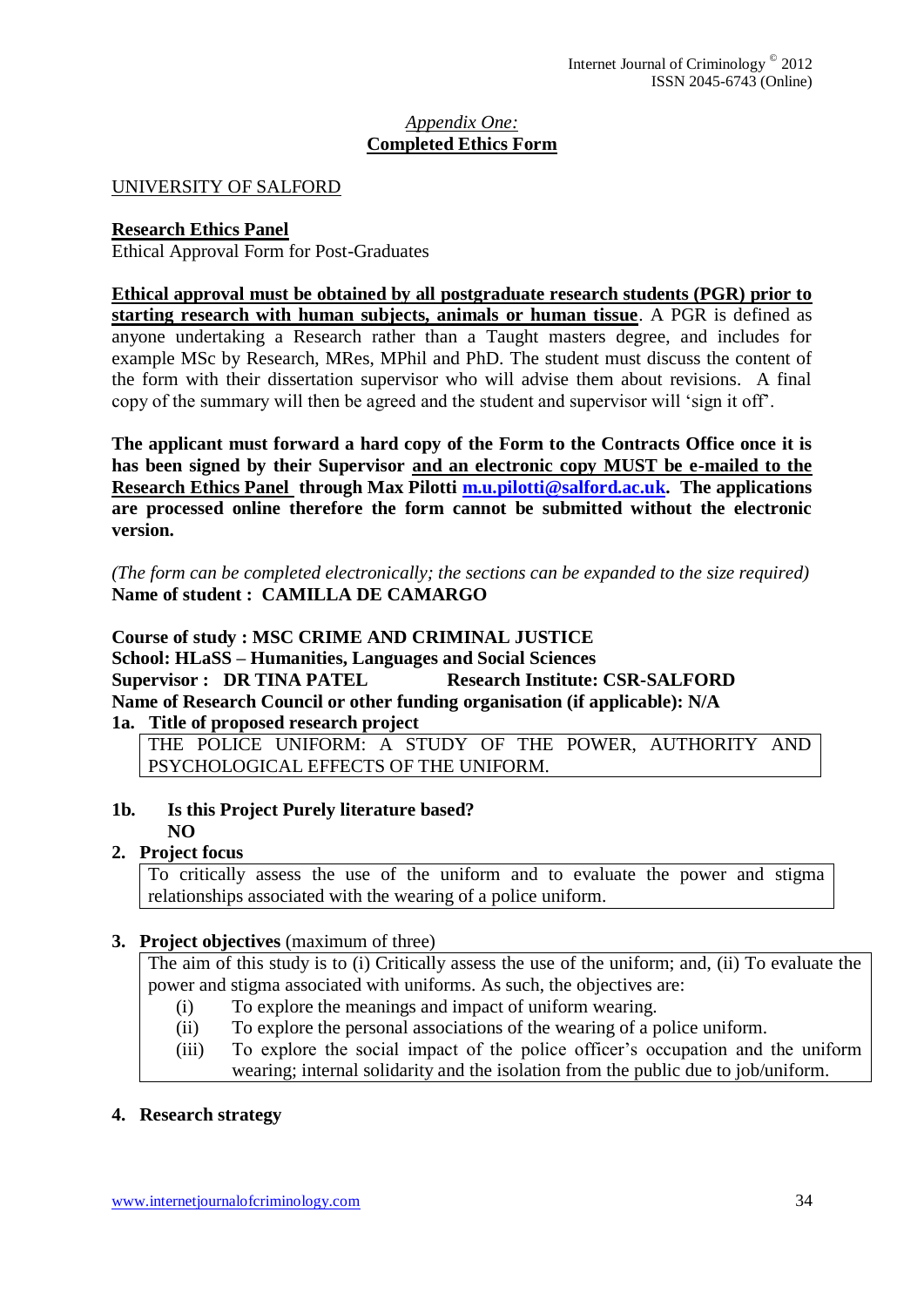(For example, where will you recruit participants? What information/data collection strategies will you use? What approach do you intend to take to the analysis of information / data generated?)

I will be contacting my local Lancashire constabulary by email to ask permission to interview their police officers. My local police force is Blue Line\* police force, Northern England. Once contact is made, I will be stating what my research aims and objectives are, my method of gathering interview data, and also to attach my consent form, information sheet and list of possible questions that I wish to ask in the interview. Once permission has been granted and access granted, snowball sampling will be used in order to gain interview data from colleagues of the original interviewee.

Interview schedules will be structured/semi-structured to allow for a gathering of more information and to gain opinions and personal experiences. Interviews will be tape-recorded for clarity and revisiting of data.

Questions will be based around the research focus; social impact of the uniform, potential secrecy around occupation/uniform (theories of stigma and isolation – Skolnick (1975), Goffman (1959, 1963 etc.) Importance of wearing the police uniform. Cleansing rituals of de-uniformisation (Douglas (1970) Finch (1983) and Crawley (2004).

Once interview data is gathered it will be coded to generate emerging themes and previous research/literature on the subject will be used to support or refute my findings (e.g Blumberg and Neiderhoffer (1985),Young (1991), Adams et al., (1980) Volpp and Lennon (1988) etc.)

## **5. What is the rationale which led to this project**

(for example, previous work – give references where appropriate)

The idea of what the uniform represents has always been of interest to me. Goffman's (1959, 1963) theory of stigma for example and his analysis of the front and back stages of performances are important in relating to my research in terms of the stigmatising of the occupation and the wearing of the uniform in public, what it represents to them and the public; whether their 'performance' changes when in and out of uniform/…in-front of colleagues/at home. Fussell (2003) also conducted considerable research in the history of the uniform and what it represents to the police force in modern times. Nickels (2008) explored the uses of colour and what they represent in terms of good/bad connotations and their cultural meaning. Important research such as Previous studies (Lennon and Davis, 1989., Connor et al,. 1975, Joseph and Alex, 1972) have shown that clothing and aesthetics are crucial in forming the first stages of social relationships, in showing that physical appearance (genetic looks as well as clothing), remains the first and foremost factor in generating a leading impression of an individual (which is why associations with brand-names is so influential). Therefore the uniform worn by a police officer produces particular stereotypes about their status, occupation and authority. Skolnick (1975) conducted ground-breaking research on the isolation and suspicion that police officers generally experience and this is 'learned' through their initial training. This widens the personal divide between the public and the police, in turn heightening internal solidarity with their fellow officers. This is interesting in my research as I would like to explore the isolation that officers feel in their occupation, when wearing the uniform, and whether this changes when wearing/not wearing it. Reiner (1985) undertook similar research in investigating the problems that police officers face in mixing with civilians in ordinary social life. Finally, Crawley's (2004) work, although focused on prison officers, her pioneering research on the effects of work spill-over and the isolation that the occupation brings is also very relevant to my research focus on police officers, as prison/police officers face similar problems and issues in a social context.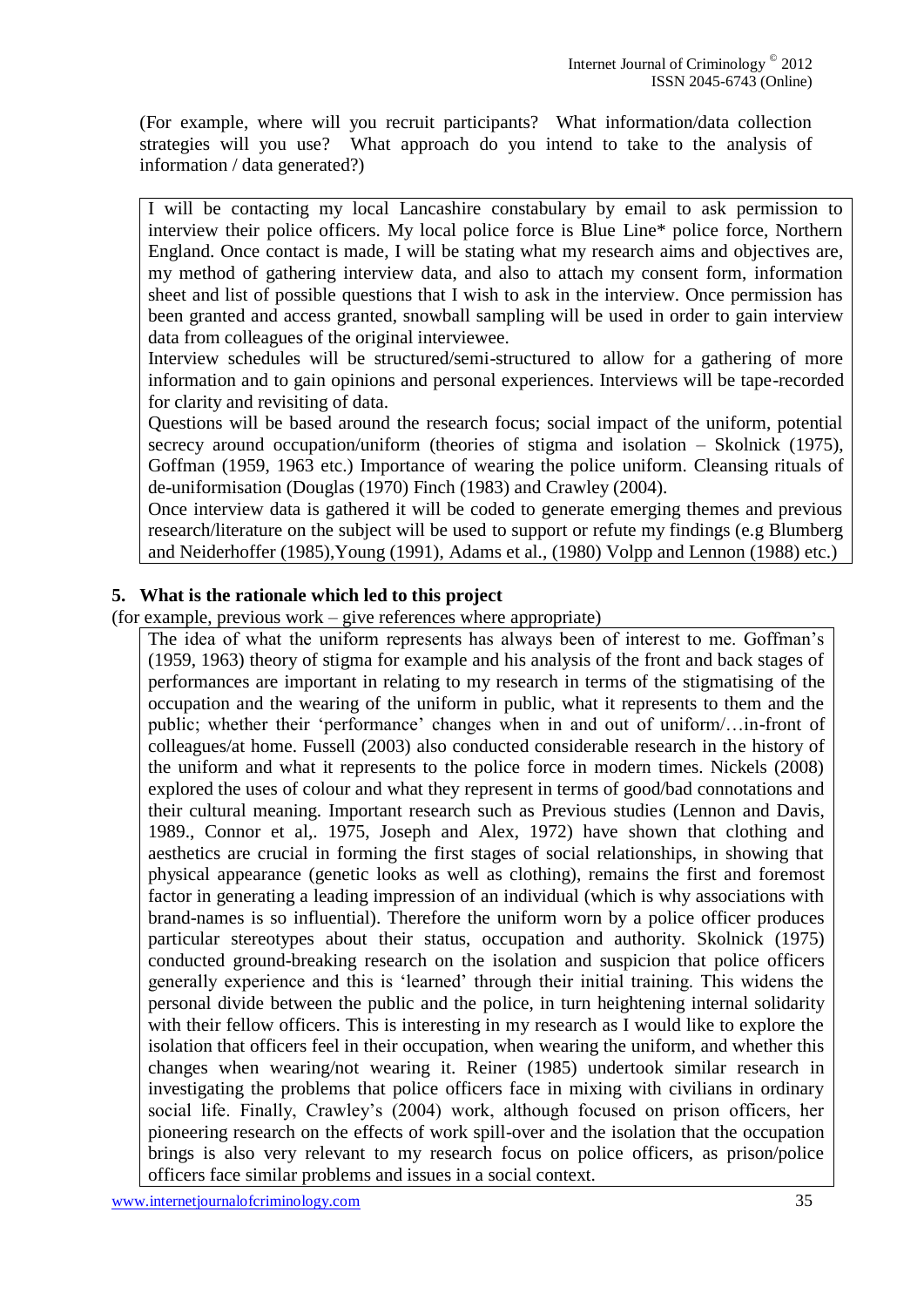## **6. If you are going to work within a particular organisation do they have their own procedures for gaining ethical approval**

for example, within a hospital or health centre?

No.

## *If YES – what are these and how will you ensure you meet their requirements?*

## **7. Are you going to approach individuals to be involved in your research?**

**Not personally:** As stated in question 4, I will be emailing my local constabulary in order to gain access to police officers. Once permission is granted it will allow me to access between 5-7 police officers. The first contact is important in being able to then use snowball sampling following recommendations that other officers that are willing to partake in the research. Anonymity and confidentiality will be ensured (see attached Consent Form and Information Sheet).

*If YES – please think about key issues – for example, how you will recruit people? How you will deal with issues of confidentiality / anonymity? Then make notes that cover the key issues linked to your study*

#### **8. More specifically, how will you ensure you gain informed consent from anyone involved in the study?**

By providing a detailed information sheet and consent form that needs to be signed by the participant and myself. The consent form includes information of what I intend to do, my research objectives, how information will be collected and stored, what they can expect from the interview, participant involvement/selection, the importance of voluntary participation, and their right to withdraw from the study at any given time without explanation.

#### **9. Are there any data protection issues that you need to address?**

## **YES**

#### *If YES what are these and how will you address them?*

As interviews will be tape-recorded it is important to ensure that the participants fully understand that all data gathered is completely confidential and no names will be used in the research. The data will be kept in a locked room to which only I have access. The data will then be destroyed once my research is complete.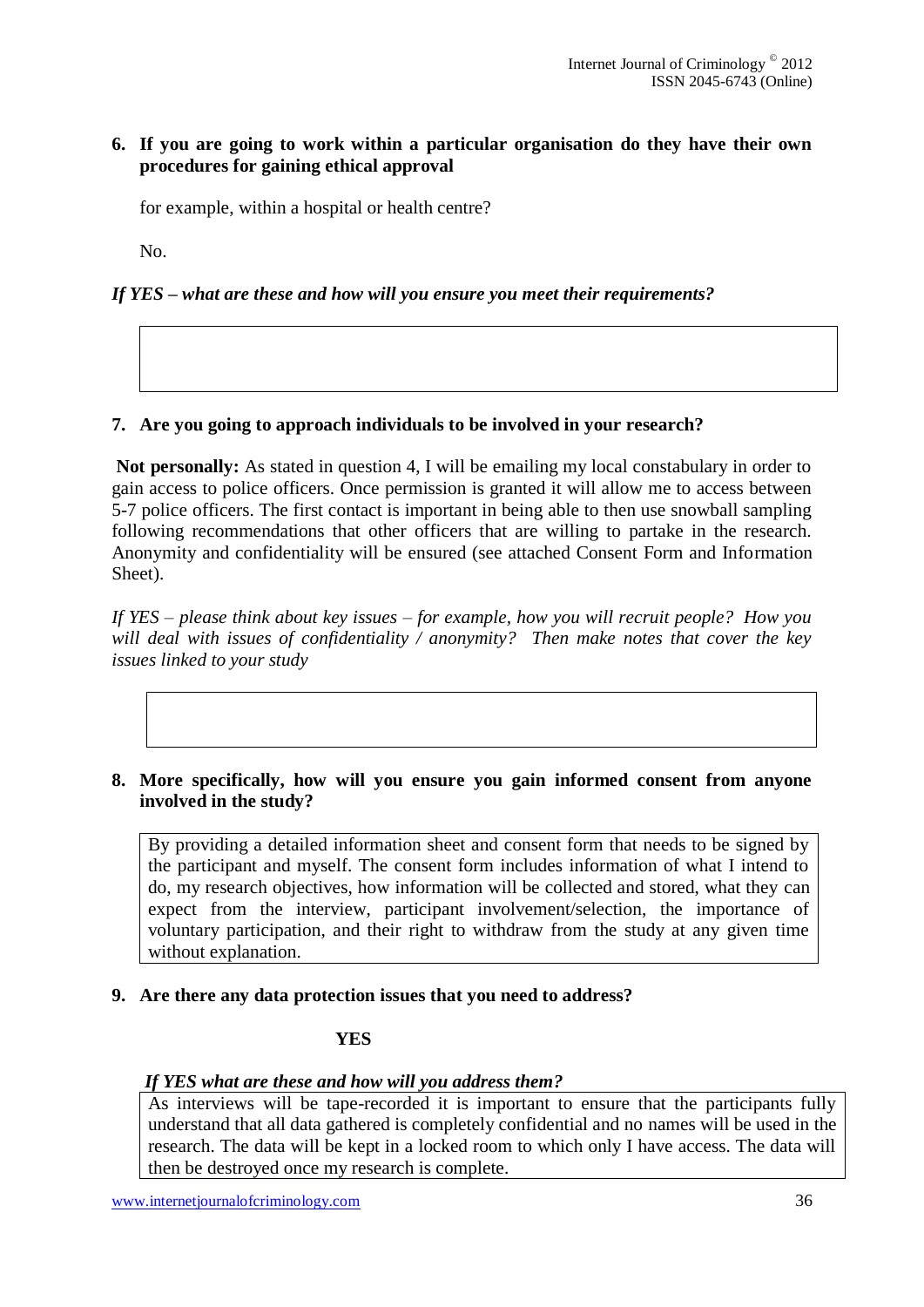Adherence to strict ethical guidelines is essential to ensure that participants are fully protected from any hard the interview process may cause them. The Nuremburg Code of 1947 will be used:

"The voluntary consent of the human subject is absolutely essential. This mean that the person involved should have legal capacity to give consent, should be so situated as to be able to exercise free power of choice without the intervention of any element of force, deceit, duress, over-reaching, or any other ulterior form of constraint or coercion; and should have sufficient knowledge and comprehension of the elements of the subject matter involved as to enable them to make an understanding and enlightened decision., this latter element requires that before the acceptance of an affirmative decision by the experimental subject there should be made known to him the nature, duration, and purpose of the experiment; the method and means by which it is to be conducted; all inconveniences and hazards reasonably to be expected; and the effects upon his health or person which may possibly come from his participation in the experiment." (Smith, 1981: 16)

As well as the above, following the ethical guidelines from the British Sociological Association and the Data Protection Act 1998 will ensure that all ethical codes are adhered to.

**10. Are there any other ethical issues that need to be considered? For example research on animals or research involving people under the age of 18.**

There could be problems of sensitivity of issue for example, gaining 'closed' insight from the experiences and personal opinions of police officers in such a powerful government institution may have a vulnerability factor. Stringent efforts will be made to ensure that the questions are inoffensive, unambiguous and not asking anything that will cause obvious distress or upset. Pilot interviews will take place in order to rule out any such questions. The police institution in general has many counselling services and help available for officers. Contact details will be at hand to pass to participants should I feel that it is needed proceeding the interview.

**11.** *(a) Does the project involve the use of ionising or other type of "radiation"* 

*NO*

*(b) Is the use of radiation in this project over and above what would normally be expected (for example) in diagnostic imaging?*

*NO*

*(c) Does the project require the use of hazardous substances?*

*NO*

*(d) Does the project carry any risk of injury to the participants?*

*NO*

*(e) Does the project require participants to answer questions that may cause disquiet / or upset to them? NO*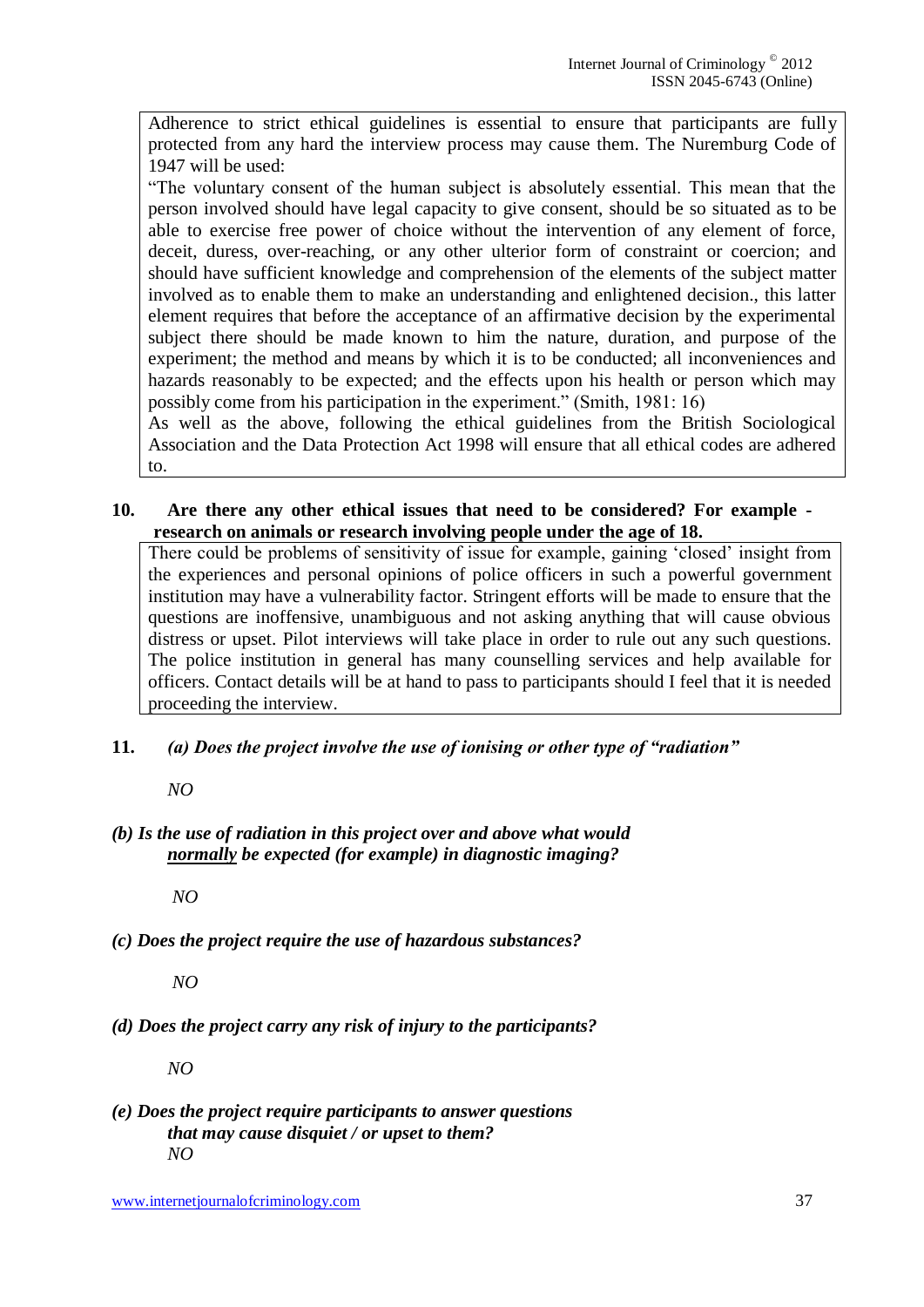*If the answer to any of the questions 11(a)-(e) is YES, a risk assessment of the project is required.*

## **12. How many subjects will be recruited/involved in the study/research? What is the rationale behind this number?**

Between 5 and 7 police officers, hopefully different genders and differing lengths of service will be incorporated for comparative purposes.

The study has never been intended to be generalizable. It is merely an exploration into policing culture in Britain. 5-7 are appropriate numbers for the size and access issues of the research project. Interviews will be about 20-30 minutes long and this will gather enough data to fully explore the aforementioned objectives.

#### **Please attach:**

- A summary in clear / plain English (or whatever media/language is appropriate) of the material you will use with participants explaining the study / consent issues etc.
- A draft consent form again in whatever media is suitable for your research purposes / population.
- A copy of any posters to be used to recruit participants

Remember that informed consent from research participants is crucial; therefore your information sheet must use language that is readily understood by the general public.

*Projects that involve NHS patients, patients' records or NHS staff, will require ethical approval by the appropriate NHS Research Ethics Committee. The University Research Ethics Panel will require written confirmation that such approval has been granted. Where a project forms part of a larger, already approved, project, the approving REC should be informed about, and approve, the use of an additional co-researcher.*

*I certify that the above information is, to the best of my knowledge, accurate and correct. I understand the need to ensure I undertake my research in a manner that reflects good principles of ethical research practice.*

| Signed by Student |  |                                                                                           | De. |
|-------------------|--|-------------------------------------------------------------------------------------------|-----|
|                   |  |                                                                                           |     |
|                   |  | In signing this form I confirm that I have read and agreed the contents with the student. |     |
|                   |  |                                                                                           |     |
|                   |  |                                                                                           |     |

www.internetjournalofcriminology.com 38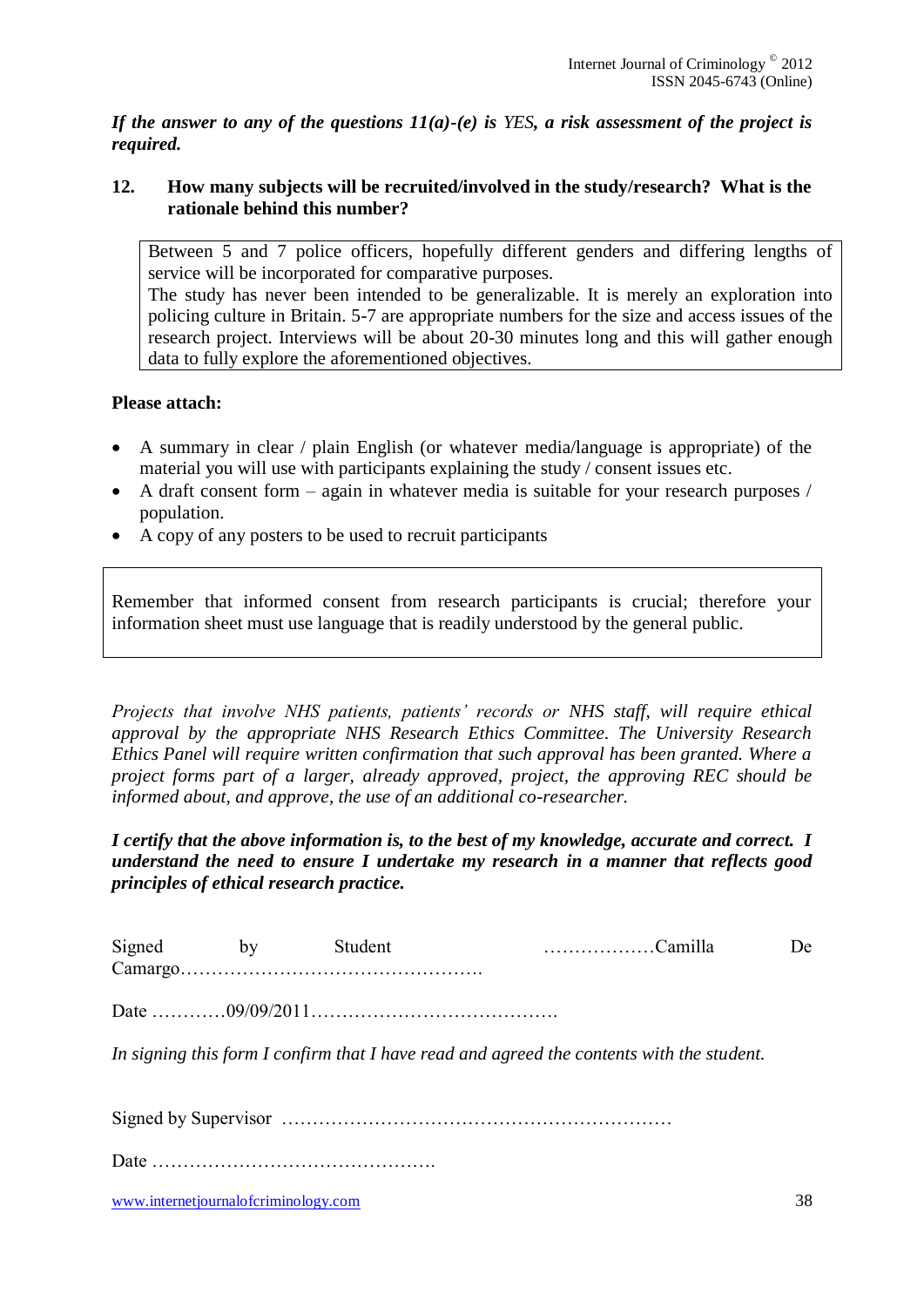## *Appendix Two:* **Informed Consent Form**

Informed consent form for members of the Blue Line police force, Northern England, who I am inviting to participate in my dissertation research titled "The Police Uniform: A study of the power, authority and psychological effects of the uniform".

## Part One: Information Sheet

#### Introduction

My name is Camilla De Camargo and I am a Masters student at Salford University in Greater Manchester. I am doing research on the use and significance of the police uniform, an evaluation of the power and stigma associated with uniforms and the isolation from the wider community that police officers face in their line of work.

The following sheets will provide information about the research and invite you to take part. You do not have to decide today whether or not you will participate. This consent form may contain words that you do not understand. Please ask me to stop as we go through the forms and I will happily explain or clarify any doubts or confusion you may have.

## Purpose of the Research

The police uniform has been a universal symbol of law enforcement agencies from as far back as the beginning of the 18<sup>th</sup> century. I intend to also learn about the psychological elements and notions of power when police wear their uniforms. Furthermore, exploring the divide between the police and the public is important in understanding any issues of isolation and stigma that sets police officers apart from the rest of the public. Participant Involvement

The research will involve your participation in an interview that will take about 30 minutes and will be recorded for my research evaluation purposes at a later date.

#### Participant Selection

You are being invited to take part in this research because I feel that your experience as a police officer can contribute much to my understanding and knowledge of policing culture.

 *Clarification: Do you know why I am asking you to take part in this study? Do you understand what the study is about and what is involved?*

#### Voluntary Participation

## *Your participation in my research is entirely voluntary*.

It is your choice whether you participate or not. The choice that you make will have no effect on your job or on any other work related evaluations. You may change your mind at any point in the process even if you agreed to take part at the beginning. Do you have any questions?

## Procedures

I am asking you to help me learn more about policing culture and the wearing of the uniform. I am inviting you to take part in this research project. If you accept you will be asked questions about your personal experiences within the police force. The questions will be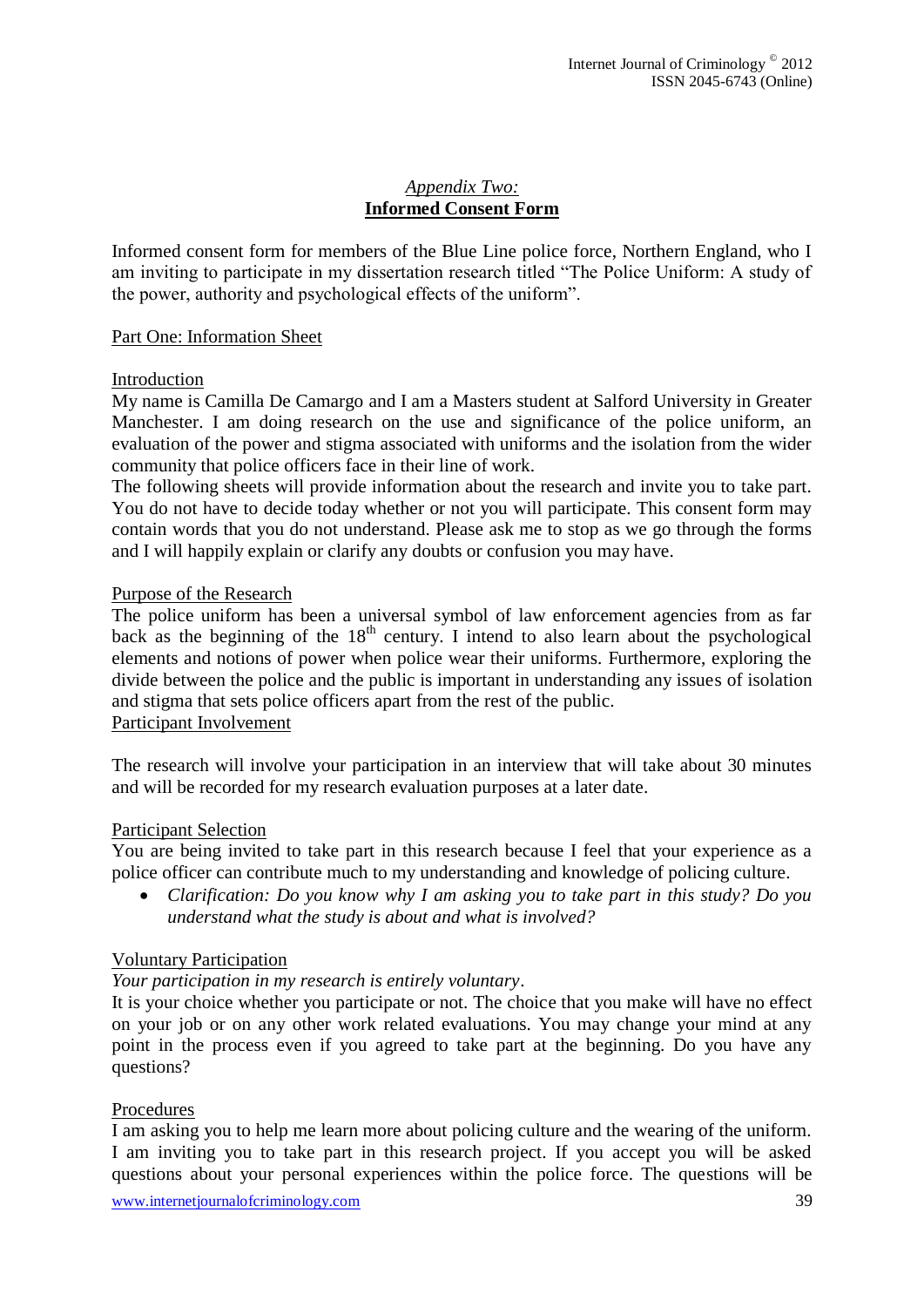about your experiences of isolation and stigma because you are a police officer and whether experiences (good or bad) spill over into your home life. The interview will also cover questions on the police uniform including the significance of wearing it and what it means to you personally, and whether being a police officer has made you overly-cynical and cause you to only fully trust other police officers (known as 'internal solidarity').

*Please note: You do not have to reveal any knowledge or personal beliefs or experiences that you are not comfortable sharing.* 

The interview is one on one and no one else will be present during the discussion. The entire interview will be tape-recorded, but no-one will be identified by name on tape. When the information is used in my research pseudonyms will be used in replacement of your name. The tape will be kept in a locked cabinet of which only I have access to. The information recorded is completely confidential and no one else will have access to the tapes. These tapes will be destroyed after my research is complete (early 2012).

*Please note: You do not have to answer any questions which make you feel uncomfortable in any way. You do not have to give a reason for not wanting to respond to a question, or for refusing to take part in the interview.* 

#### Part Two: Certificate of Consent

I have read all the previous information, and I have had the opportunity to ask questions about it and any questions that I had have been answered to my satisfaction. I consent voluntarily to be a participant in this research.

Name of participant Signature of participant:

Date: 2008. 2010. 2010. 2010. 2010. 2010. 2010. 2010. 2010. 2010. 2010. 2010. 2010. 2010. 2010. 2010. 2010. 20

As the researcher I confirm that the participant was given ample opportunity to ask questions about the research and any/all of the questions asked by the participant have been answered to the best of my ability. I confirm that the individual has not been forced into taking part and the consent has been given voluntarily.

A copy of the information sheet and the certificate of consent have been provided to the participant.

Name of researcher: Signature of researcher: Date: 2008. 2010. 2010. 2010. 2010. 2010. 2010. 2010. 2010. 2010. 2010. 2010. 2010. 2010. 2010. 2010. 2010. 20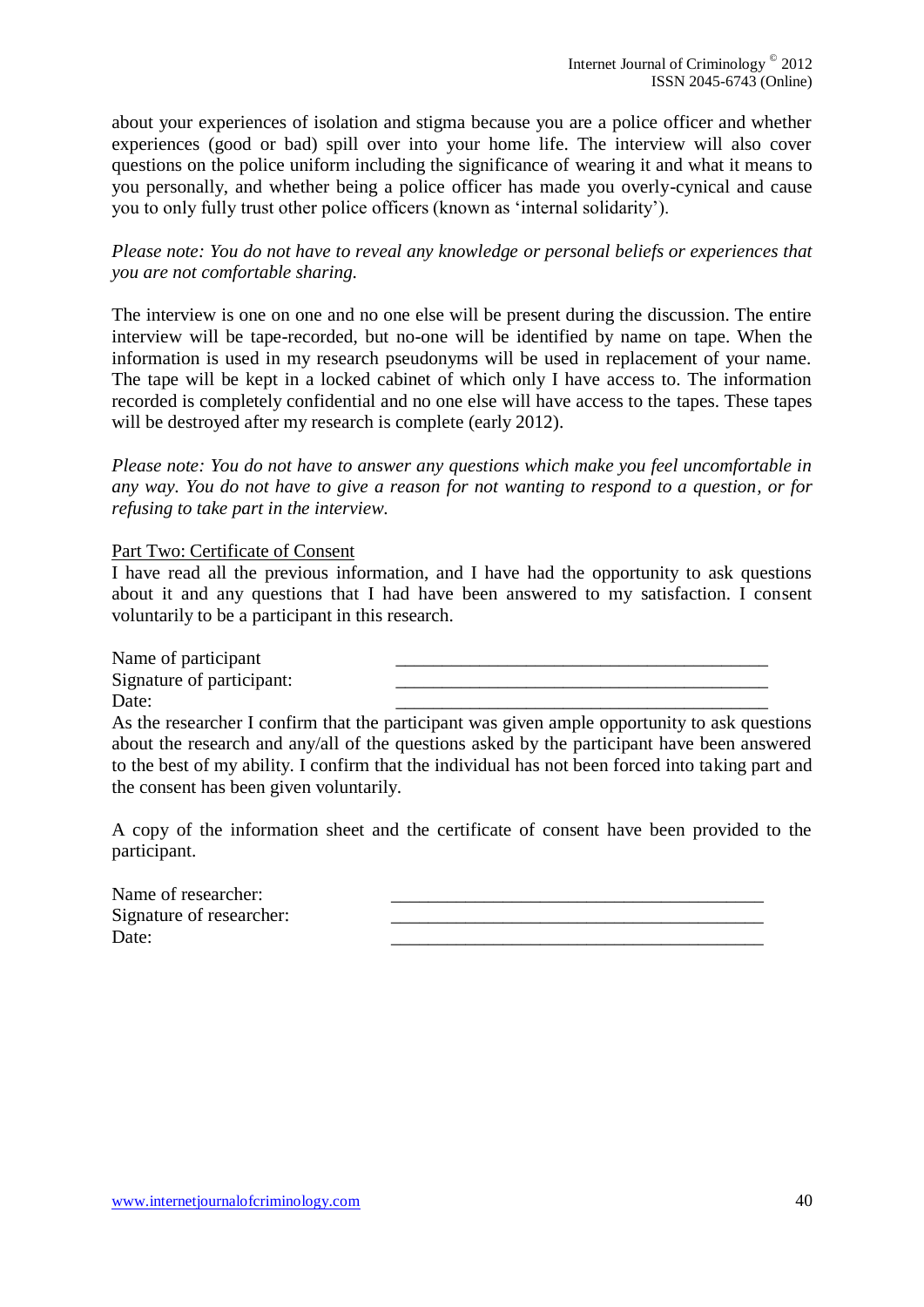## *Appendix Three:* **Interview Schedule**

- 1. How long have you been a police officer for?
- 2. What do you enjoy most/least about your job?
- 3. What does your police uniform mean to you?
- 4. What power differences would you feel if you wore everyday clothes when carrying out your policing duties as opposed to wearing your uniform?
- 5. Do you think the public would view the police as less powerful if the CJS scrapped the wearing of the uniform?
- 6. How do you feel when you put your uniform on?
- 7. Is there any cleansing rituals/differences you feel when you de-uniform at the end of the working day?
- 8. It has been recently suggested by some think tanks that the police should wear their uniform to work… How do you feel about that?
- 9. What does your badge number mean to you? What if there was not any number identification? (More anonymity for example).
- 10. What if the uniform was a different colour? i.e. pink/white for example?
- 11. Do you feel protected by your uniform and what it represents?
- 12. Does wearing your uniform/ being a police officer have a social impact on your life?
- 13. Do you feel a certain sense of belonging amongst your colleagues?
- 14. Is this further exaggerated by them all wearing the same uniform?
- 15. Do you lie about your occupation to people you don't know when out of uniform? People you do know? Why/why not?
- 16. How important is your uniform to you? Is it personal? Or a representation of the political aspects of policing?
- 17. Do you feel stigmatised by your occupation? By your uniform?
- 18. Do you feel isolated by the wider community?
- 19. Do you have a different personality at home and at work? When wearing/not wearing your uniform?
- 20. How hard do you find it to separate your work and home life?
- 21. Has becoming a police officer made you more suspicious of people?

## *Appendix Four:* **Participants' Transcribed Interviews**

*Pseudonyms have been used to protect the police officer's identity and to ensure confidentiality.*

Pseudonym Time Served as a Police Officer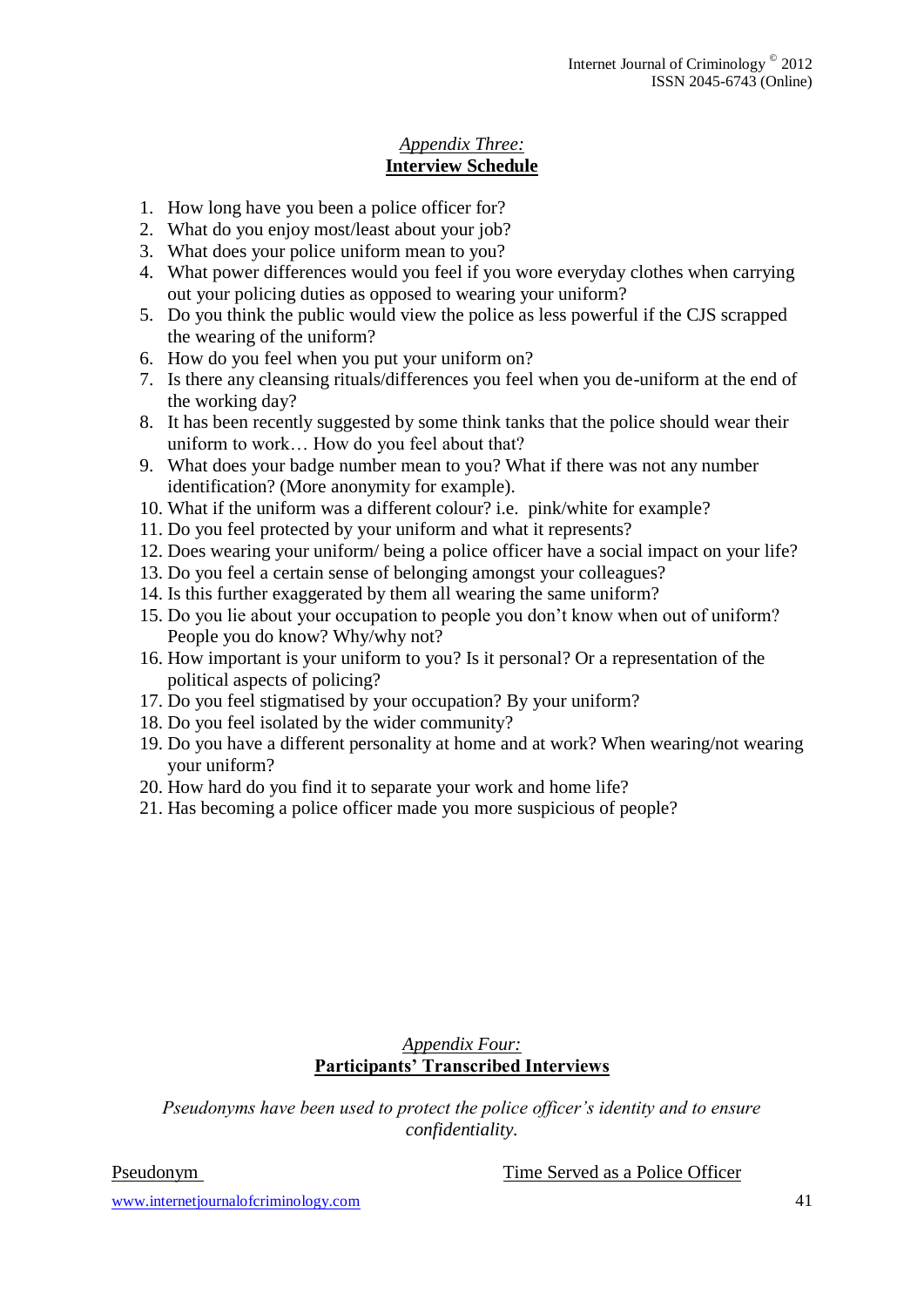*Johnny* 12 years

*James* 10 years, 8 months *Mark* 7 years, 6 months *Simon* 5 years, 6 months *Nick* 1 year, 6 months *Richard* 10 years 10 years *Jason* 7 years *Natasha* 2 years *Afeerah* 4 years

## *"James"*

- 1. Ten years, eight months.
- 2. Most, there's lots of things I enjoy I do, I do. I think other people probably hate the bureaucracy of it, that's what I hate anyway, all the time wasting, filling out forms, filling out risk assessments, that's the order of the day really, back covering. Obviously just gets in the way of what I wanna do, which is catch crims' (laughs). I don't like sudden deaths, I don't like dead bodies, but it's just part of the job innit. I'm not that keen on investigatin' stuff, I love bein' out an' about.
- 3. I mean, I've been wearin' a police uniform since I was 18, I mean, I was a special constable for three years before I became a regular officer, so y'know I've been wearin' it for 14 years, I suppose when I first began as a special constable, I was selfconscious to be honest with ya. It's a bit like three-head syndrome really, I mean, ya walk into a room an' everybody starin' at ya (laughs).
- 4. Well ya can't get any less respect! (laughs). Well, it identifies ya as a police officer, it all depends on who you're dealin' with whether you get respect or not. It's less about the uniform and more to do with who you're dealin' with at the time.
- 5. Definitely. Mainly 'cause they wouldn't be able to recognise you as a bobby, but I think the uniform is like a deterrence mechanism, people tend to behave themselves when they're around the police, or when they can see them hangin' around.
- 6. It's just the usual for me now, but I suppose I see it as a protective armour, not only to do with the stab vest an' stuff but also the way it feels when you put it on, like no harm can come to ya.
- 7. Well my wife won't let me sit down in the lounge with my pants on! I mean, I can't wear them in the house. I think she's got issues around cleanliness and keeping the place clean! I mean I'd wear my uniform home, I'm not really bothered but I'm not allowed (laughs).
- 8. Erm, I wouldn't agree with that. Erm, I mean it depends what you're neighbours are like really. I'm lucky I've got good neighbours. I mean, I don't wanna sound snobbish here but I live in quite a nice area and fortunately people are generally pro police, whereas other officers I know that live in other areas might not have that experience. I'm less bothered about me, more bothered about my wife, I mean, she is more than capable of looking after herself, she's a police officer as well, but I'd be more worried about her, and I've got a little child now, and obviously that comes into the equation now as well. Selfishly speaking I wouldn't want to do it for that reason.
- 9. It's just means of ID really. I don't mind being just a number. I've seen in other forces, they have their full names on their uniform, I remember workin' a bobby from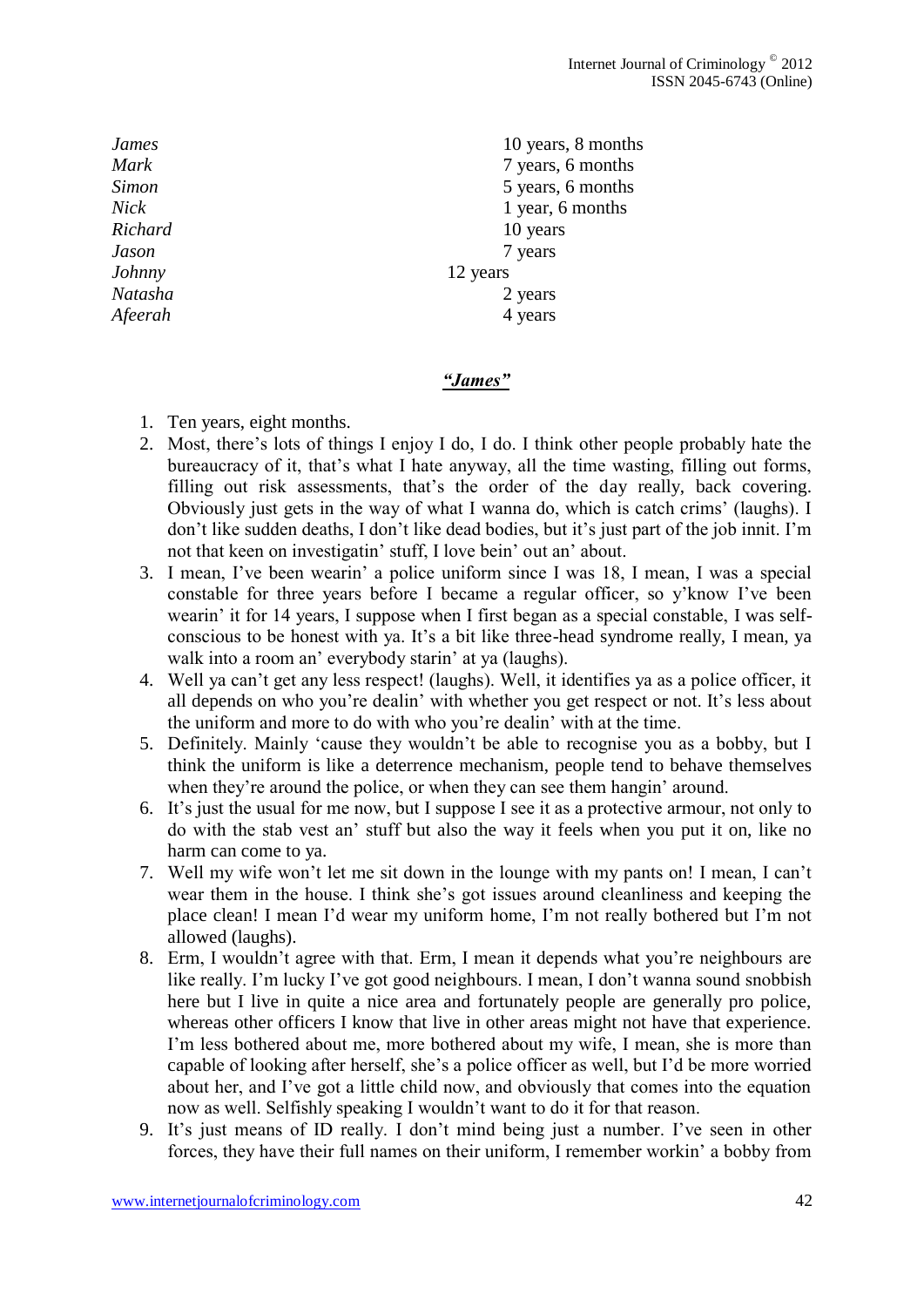another force at a footy match and that does invite a bit o'cheek from maybe, kids who you're tryna speak to.

- 10. (laughs). Well, it would be difficult to be taken seriously wouldn't it.
- 11. No, not necessarily. I just see it as practicality.
- 12. Yeah, I suppose. People speak to you in a different way when you're wearing it, or even when you're out of uniform an' they know you're a police officer. It's like you have to make a lot more effort to gain their trust as a friend if you know what I mean. When really, it should be the other way 'round!
- 13. Erm, I never really thought about it. I suppose we're all in the same boat, we're all wearin' the same kit, we all have to deal with the same stuff in the job so yeah, we sort of have an understandin'.
- 14. Yeah, 'cause even if we don't know the other guys in uniform, at footy matches or somethin', there's just an understandin' that we all know what the deal is, if we need to watch each other's back an' stuff.
- 15. Erm not really, I might not tell them, but I wouldn't lie.
- 16. I suppose it's just what we're made to wear. It is a good symbol of what we're doing, that we're part of the police force an' we have a job to do.
- 17. I suppose you do get some funny reactions from people. It's so obvious, the way people change around you when they know what you do, like they clam up, like they can't trust you, or can't trust themselves to be y'know, like, normal around ya. It is a bit annoying, like we have a weird celebrity status when we're in uniform, you just get looked at all the time. Ya get used to it though.
- 18. A little bit, I don't lie about my job, but I don't tell them unless they ask. I don't like to offer out that sort of information, it could invite a whole host of trouble. So because I don't lie maybe it's more obvious why people move away from me or clam up when I tell them what I do.
- 19. In the early years you worry about stuff more, it plays on your mind. There's a danger of becoming desensitized to the job, I think you do need coping mechanisms, you need to keep a little objective if that's the right word. Everyone has coping mechanisms, but you have to be careful not to become too desensitized. You need to still be able to see it from the view of the member of the public, or someone who's suffering from what you're dealing with instead of thinking about it like, oh it's just another this, or that, it happens all the time, it's a crap area anyway etcetera, I think you need to guard against that. Otherwise, you could get to maybe not my level of service, but certainly 15, 20 years down the line and not give a crap about anythin', 'cause you've seen it all before an' you think well the world's f'd anyway, what am I gonna do about it, so I think you need to guard against that.
- 20. As sad as it is, you end up talking about work anyway, especially with the missus also bein' a bobby, as sad as it is (laughs). Well if we've both got a day off, I mean, what else is there to talk about apart from what's been happenin' at work?
- 21. It's hard 'cause you don't wanna be like that, but it becomes part of who you are which is sad really. Makes you a bit cynical 'cause you meet a few bad apples and expect everyone to be like that. You need to be like it I suppose 'cause it makes you safer, like expect the worst and hope they surprise you in a way.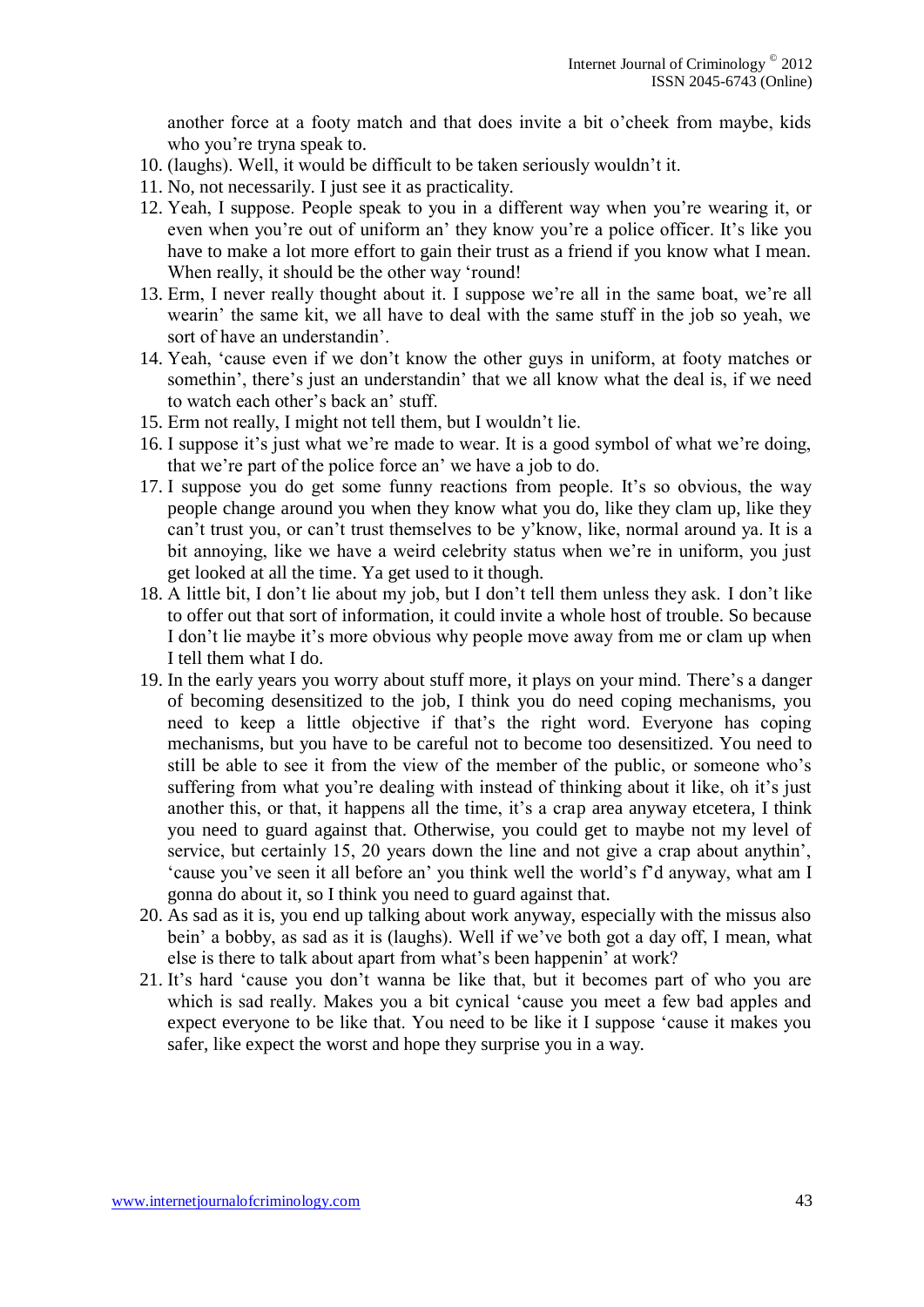## *"Mark"*

- 1. Seven and a half years.
- 2. You meet people from all walks of life. No two days are really the same in that respect I suppose, I can't really compare it to anything because it's the first proper career job I've ever had, hearing from other people that work in office jobs, it seems to be the same day in day out, that kinda thing.
- 3. Mean to me? I think, uniform, when you put it on, it sounds silly to say, but, you definitely feels like it gives ya, a form of protection, in the sense that you would not dream of doin' the stuff you'd do if you were in a jumper and jeans kinda thing, it makes you feel safer, when you wear it. You've seen those nature programmes right?! Look what happens when one deer gets separated from the rest! (laughs) In terms of, some people, not all people, when you wear it, what it symbolises. For a fair proportion of people involved in the criminal justice system it means a lot to them, it does give you that extra protection, makes you feel safer.
- 4. More vulnerable. Definitely not the same form of protection, like with our protection and also the psychological element to it as well, I wouldn't feel as protected or respected if I weren't wearing it I suppose.
- 5. They wouldn't be happy with it. General members of the public, the law abiding members of the public, well you wouldn't stand out at all from other people walkin' down the street. There would definitely be more crime, it does deter it, when you see a bobby walkin' down the street wearin' the uniform, y'not gonna go an' do a burglary.
- 6. Refer to Q3.
- 7. Always have a shower when I get home (laughs). Just because some houses that you go in, some of the people you come into contact with. You always feel a bit smelly, a bit tainted by them, you don't know what some people have got, so always have a shower when I get in.
- 8. I think it's absolutely ridiculous, on a whole host of different levels, it's for your own safety. I would not like someone that I don't know knowing what I do for a living, so for my safety, my families safety, there's issues around your own protection. There's cost implications as well 'cause you'll be on duty, house insurance would go through the roof wouldn't it!
- 9. It's just an easy way to be identified. The police has gotta be accountable, so if members of the public have to remember a name, they wouldn't remember a name for example. We have to be a lot more careful because we're easily identified.
- 10. Well there's a reason why it's black, it looks smarter, easier to clean. It represents authority. If it was more of a girly colour we'd just be getting' ribbed wouldn't we? No doubt about it, we'd get absolutely ribbed.
- 11. Refer to Q3.
- 12. Absolutely. I mean normal desk jobs you go home at five, five past five, with paperwork an' stuff ya can be hours and hours. I mean, New Years Eve, we were supposed to finish at two, didn't get home 'til ten in the mornin'. So, like, when you've got childcare issues, organising social aspects, or just like pickin' kids up from school, it can cause a lot of difficulties. I don't really have friends in the force, I live quite a way away from where I work, so I think in that respect it helps me separate my work and home life. I've always consciously kept that distance.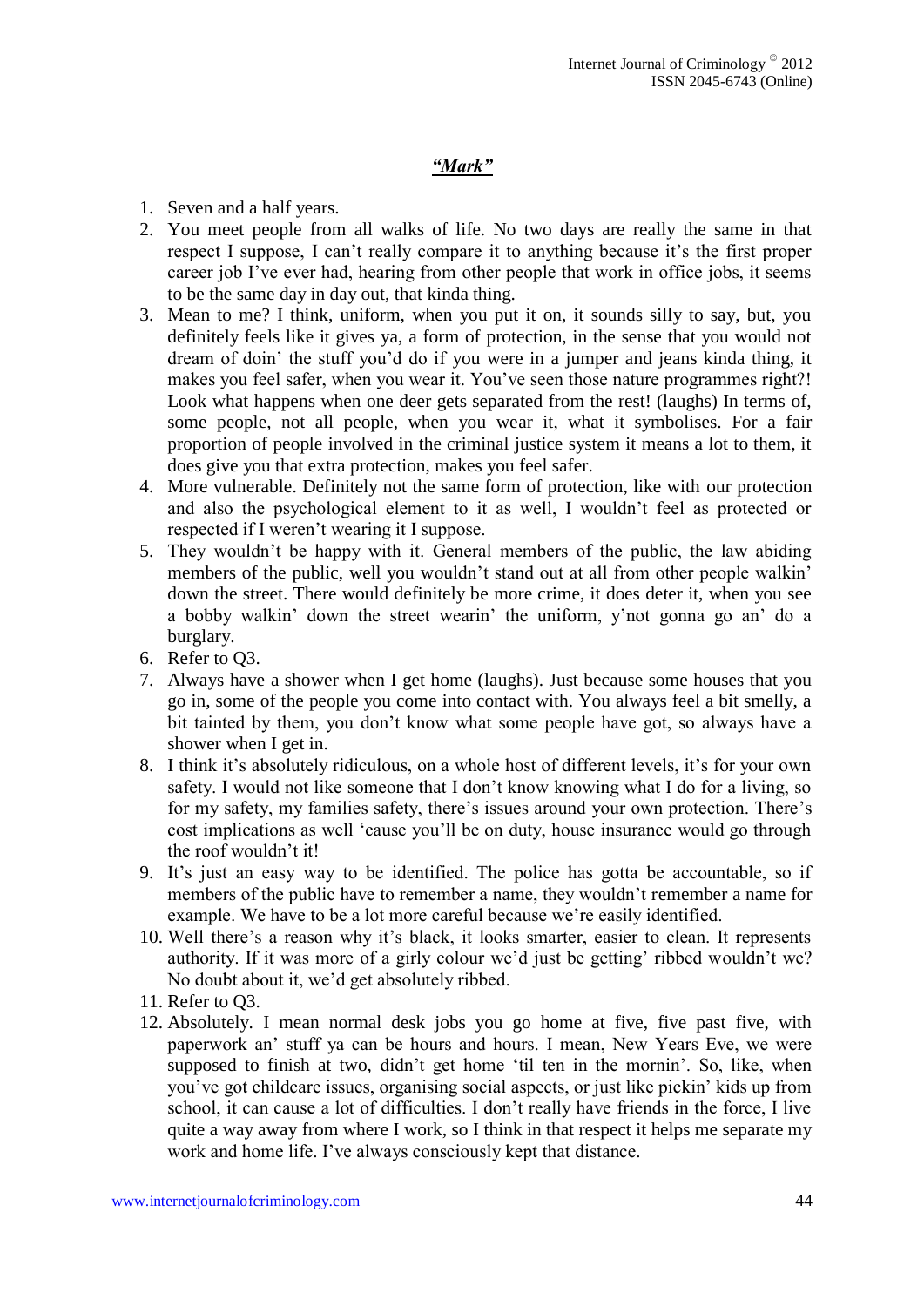- 13. Oh yeah definitely. As much as I don't really have a lot of friends that I hang around with outside of work, it definitely makes you feel part of the same cause when you are at work. Like a team that's all going through the same stuff ya know.
- 14. Yeah I suppose when you look around, you see all of them in the same uniform you do feel a sort of protection knowing that they are all there ready to watch your back.
- 15. Sometimes. Not out of fear as such, but I've heard stories like, people find out where you live, get your registration, your windows get smashed. It's not embarrassment, just safety.
- 16. I don't think it's personal as such, I mean I don't personally choose to wear it! But suppose it is a good representation of what we're about, what the police is about. We are made to wear it and have been for decades, for very good reasons. It's more of an identity thing, people can easily identify us and it makes them feel safer.
- 17. Apart from everybody looking at you, an' I mean staring! You do get used to it though, it's like we're diseased (laughs), but that was more at the start. The longer you wear the kit the more you get used to it, like anythin' I suppose.
- 18. A little bit. 'Cause y'can't be totally honest about what you do, you always have to be careful about what you're up to, what it can look like. Best behaviour as such. Like you're livin' separate lives. But it's never separate 'cause one always encroaches on the other.
- 19. When ya join the police, I mean, it's not like I dropped any of my friends but you do have to really distance yourself, and when you join the police, you're one step closer to prison than everyone else. I mean, I made the decision, not that I had any really dodgy friends, but you have to be careful who you hang around with because the law really will throw the book at ya. Like you have to behave yourself outta work, they can just get rid of ya on disciplinary grounds. For me, in a way, its not so much, I've never been a yob anyway, but you're much more aware of consequences what can happen to people when they're drunk. I mean, you see how easily some people can get a glass bottle in their face, someone looks at someone the wrong way, someone barges into someone, and things can just kick off like that (clicks fingers), and ya deal with that all the time, so you can kinda see things two steps ahead. So yeah, you do behave differently when you're out in town with your friends, because you've seen what happens in town, you're aware of what happens in town, so you see things before things happen. My missus says I do! (laughs) Probably (pauses). You're the same person, the same morals, values, things like that. Sometimes it's hard to switch off. Like my missus will say to me, "you're speaking to your wife here, you're not at work right now", like without even realising it, the way you've said something 'cause of the way you deal with people at work, subconsciously sometimes, without even realising it. I suppose work and home cross over sometimes.
- 20. Yeah you do think about work, you can't just clock off at the end of the day. Generally, go home, have a few beers, and wind down kinda thing. If we finish at like three, four in the mornin' for me it's impossible to go home an' go straight to bed, I need to unwind for a couple of hours.
- 21. I wouldn't say 'suspicious', more like less trusting of people, like they teach to how to be well aware of people, and every situation, and expect the unexpected.

## *"Simon"*

1. Five and a half years.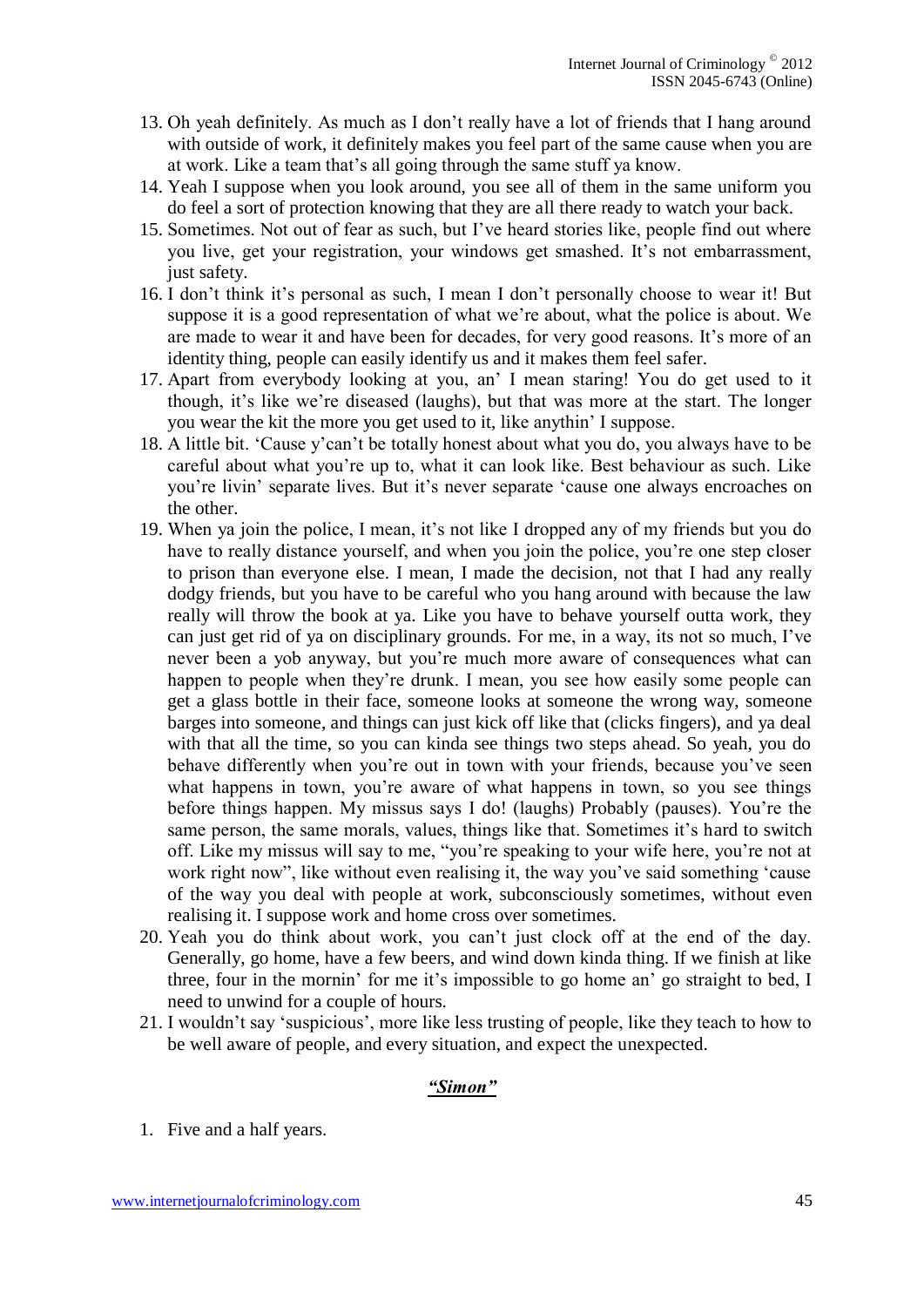- 2. The variety it brings, the variety of working with different people, and I suppose the unpredictability of it all, all the time. I hate walking round in the heavy rain, weather conditions sometimes in Blackpool make the job harder (laughs).
- 3. It makes you feel safer I suppose, it means it's part of who I am, it's part of what I do. I suppose it just becomes like a second skin the longer you're in the job, like it's part of who you are. That sounds stupid doesn't it!
- 4. Obviously with the uniform you're clearly identifiable, and all the other agencies, like say, some departments in the council wear high-vis', ours stands out, especially with the more traditional side of it with the custodial helmets, but the uniform itself quite clearly says police on the back, with the high visibility vests, we're just clearly identifiable as opposed to wearing your own clothes or like civvy clothes. Because then sometimes it can call into question whether you actually are in the police, and that can be difficult when dealing with some people, 'cause they don't know you're a police officer. It's clear, there's a clear-cut boundary there.
- 5. Erm, I think certainly when it comes to events like football matches, marches and that type of thing, you would just kinda blend into the crowd. You're easily defined. I don't know whether I believe the word 'powerful' but there are so many reasons why it needs to be clear, why it needs to be easily defined as police uniform.
- 6. Erm, well after being in the police now for just over five and half years, I suppose it's just habit. But I remember first putting it on, it felt very alien at first, you've got a lot of kit y'know, your stab vest, utility belt, erm and at first it felt very alien, but now it's just like second nature, and when I come in and I'm kittin' up for the day, it's just another day at work. So yeah, I suppose it does help, from first walkin' in the office, to kittin' up, y'know that you're at work then, and you put your kit on 'cause y'know you've got a job to do.
- 7. That I do personally? Yeah, well I never take my boots home at the end of the working day. I always put my trainers on. Erm, because we go in some undesirable places and locations, and y'never know what you pick up on your boots. But apart from that, that's probably the only one I do, on a routine basis anyway. Some people get changed, or showered or whatever, but I generally don't have time for that, so I just leave my boots at work.
- 8. I think that's a ridiculous suggestion. And just by the fact that a think tank has come up with that suggestion makes me think that they should get better people on this think tank. You're puttin' your family at risk, your personal property, including your house at risk, friends and relatives potentially at risk, I think if they were gonna do that, they'd have to pay us more money, extra time etcetera, because once you've got your uniform on you're technically workin'. It would cause a lot of problems if we had to wear our uniform to and from work, and I think if that was the case, all departments, not just the police should have to wear their uniform to and from work. It would definitely cause a lot of problems and I think everyone would just refuse point blank to do it.
- 9. Your collar number, I mean, it's obviously for identification purposes, we have it on all our kit. Well yeah, I never thought of that really, it would be very difficult as we use it for a variety of different ways. Obviously it's traditional. It doesn't just make me feel like a 'number', because I am that number, no one else has got that number. It's something you just accept and get used to.
- 10. Well it's been this colour for quite a long time now; it's always been this way. I disagree with it being a brighter colour, it's just not appropriate and it wouldn't be something that the public is familiar with. A lot of it comes down to familiarity, we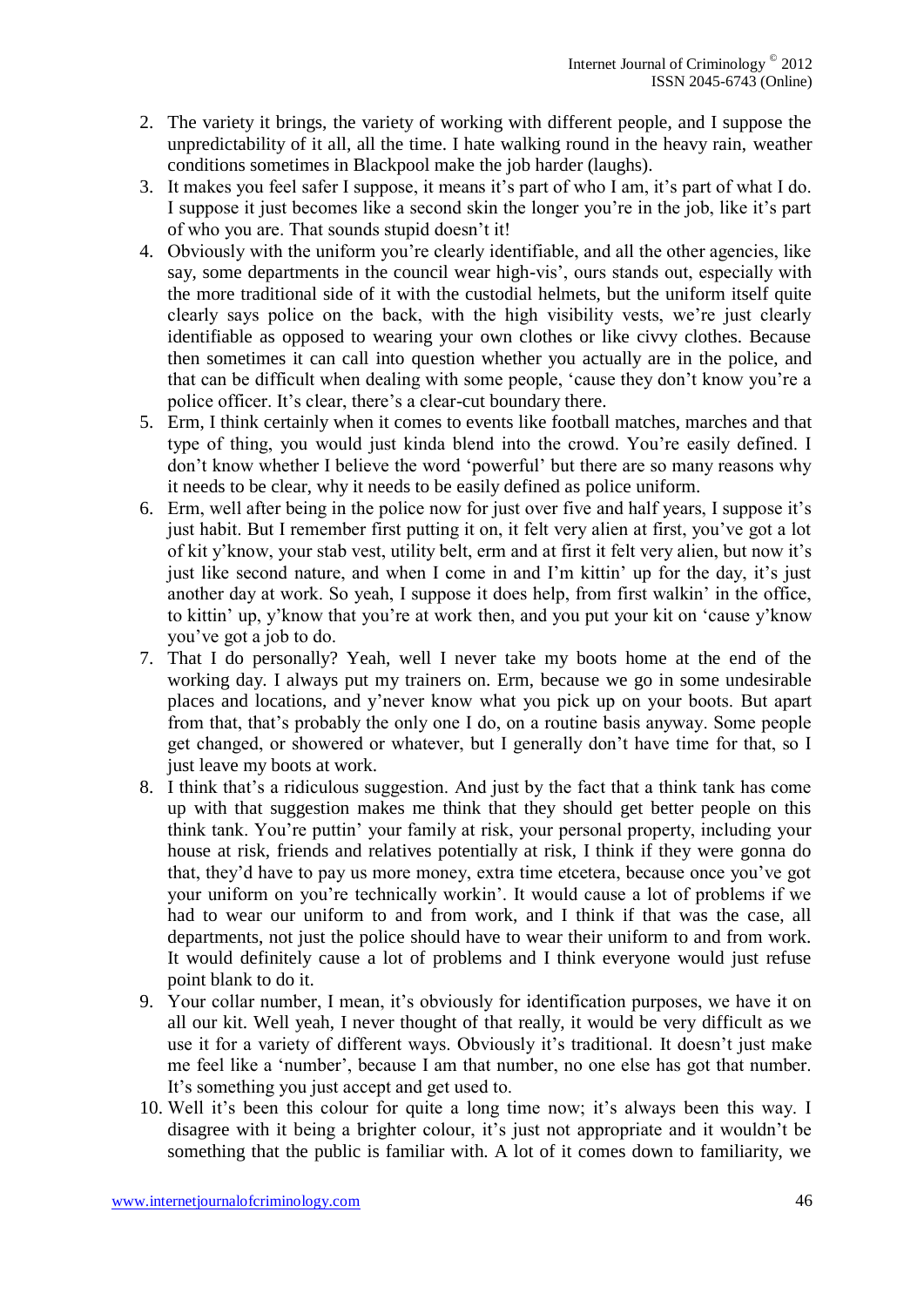are easily identifiable. It is tradition, but it's not all about tradition y'know, it's more to do with what people have grown up with, what people know to be the police.

- 11. Yes, well you are in the police as an authority figure, however does it protect me physically? Well I've never seen it tested, but I would hope it would. I suppose it does give me an air of protection.
- 12. No, I think maybe when you first join, you don't realise how much people stare at the police. You literally walk down the street, and you'll have hundreds of eyes staring at ya, and at first it's quite uncomfortable but you just get used to it, and as your service increases you don't really notice it anymore.
- 13. Yes, it's uniform, and that's what it is, uniformity, everyone's the same. I suppose yeah we do have a sense of belonging. We're all in the same job and we're all see similar stuff which isn't nice so you do feel like you've got a certain silent support 'coz we all go through the same stuff.
- 14. No, not really. I suppose it just separates us from the public. Like it's obvious who's the police; like with a glance you can tell who's on your side or not, y'know if it's a dangerous situation or somethin'.
- 15. Yes. Depends what circumstances you're in, I don't always not tell them I'm in the police, I mean a lot of people do know, but people I first meet, hmm, it sounds really bad but if I'm away on holiday or somethin', they might be asking me questions I'm not sure about, or advice, which I don't mind givin', but not all the time. Or it depends where you are, if I was in the pub for example with some friends, and ya got chattin' to another group and y'don't know who these people are, and I just don't want them knowing what I do. Yeah I do tell people I do somethin' else, I work for the council or whatever, as it's not a lie really! But I think that's common for a lot of people.
- 16. I think it's something that's practical, I wouldn't want to wear my own clothes to work every day. The main thing is its practicality.
- 17. Yeah, okay, yeah you get people trying to speak to you in different ways. For some reason when people speak to police they try to speak slower and use longer words than they usually would, to maybe try and appear more intelligent. They become someone that they're not, it's an act they put on in front of you for whatever reason. You're pretty much a question magnet, people constantly walk up to me and ask me questions, I can spot a question coming a mile away, "cuse me, cuse me!' all the time! Where's this hotel? Where's the sea? Where can I get my bike coded? Which hotel am I staying at? So yeah, it could be anythin', yeah you do draw a lot of attention. Some do try and avoid ya, it's like there's two different types of people.
- 18. Not really. Some people probably have a certain view about ya, but it's that's their prerogative. I suppose we all combat bein' isolated by lying to people about what we do, or careful who we speak to about it.
- 19. No, well, obviously there's two sides to me. When I'm at home I'm myself, when I'm at work I'm myself, but when I'm in uniform out on the street I'm a bit different, I'm a lot more professional, assertive, wary. But when I go back into the office, I can relax a bit more.
- 20. Sometimes, I mean it depends what you've been dealing with that day. Like if you've been dealing with a stressful incident for example, I mean, we deal with the same sort of people day in day out. People think that it's the nasty jobs like murders that are the ones that keep you awake, but no, for me, it's the neighbour disputes, the silly little petty things that keep you awake 'cause they're long term issues. I'm a big believer that as soon as you clock out, it's over, but every now and again, I do wake up at four in the mornin' thinkin' about somethin', but as a general rule of thumb, yeah I do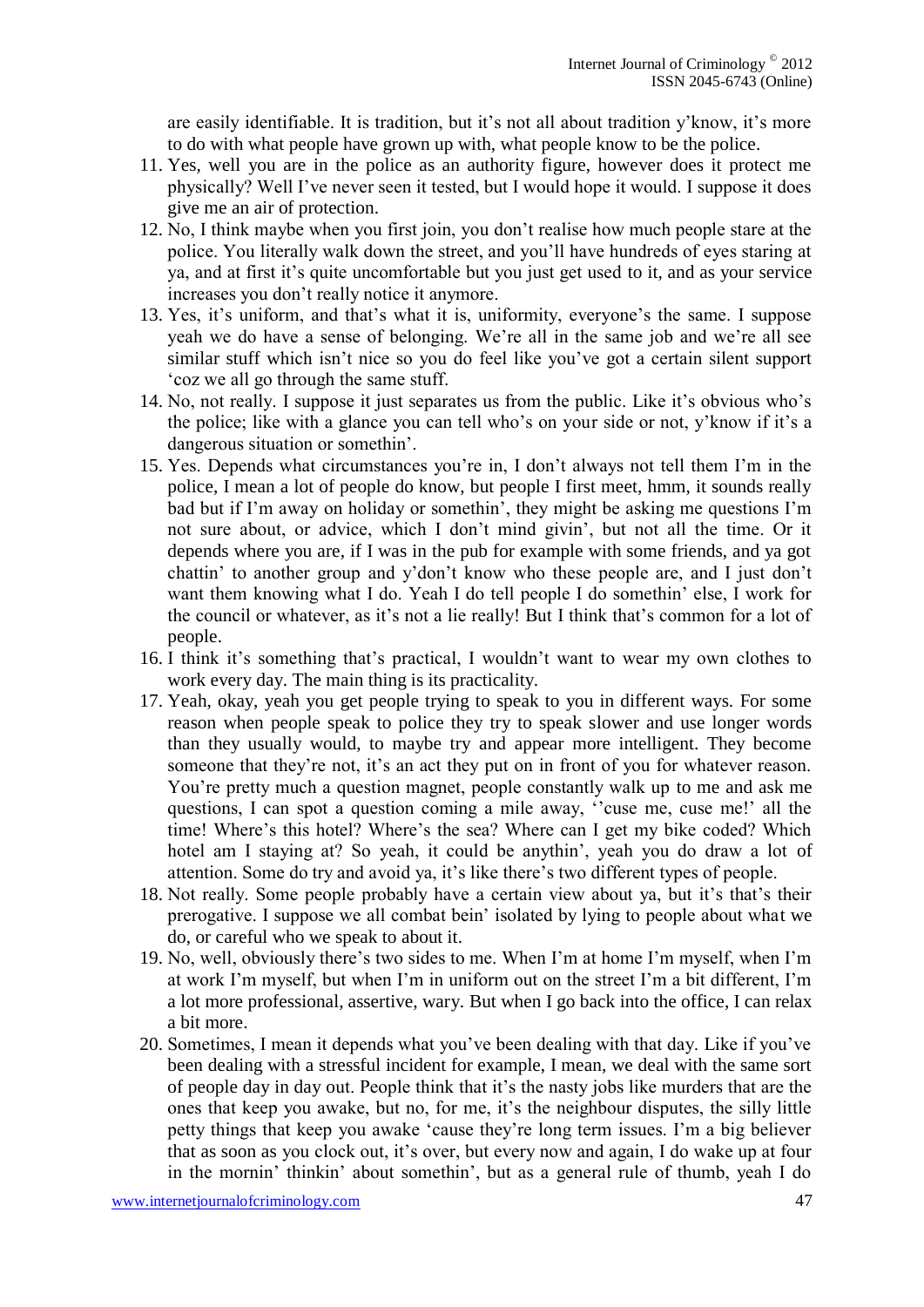separate my life and work, and that goes hand in hand with not tellin' people what I do, an' that type of thing.

21. Not really, erm I hadn't really thought about it. I'm quite a cynical person anyway, and I don't really trust anyone but I don't think it's made me worse, I've always been this way! (laughs).

# *"Nick"*

- 1. About a year and a half.
- 2. The variety, no two days are ever the same. I hate the bureaucracy, all the pen pushing, it wasn't what I imagined.
- 3. It means a lot. It's a representation of the Queen, our country and what we do to protect the public.
- 4. I certainly wouldn't feel as protected. Apart from the obvious equipment we carry, I mean, it sorta gives you an extra layer of protection, like people know not to mess with you 'cause they can see you're uniform and they know what powers you have.
- 5. Yeah, because everyone knows the uniform, everyone knows what it represents and it would be anarchy if people didn't see a police presence around, I think there would be a lot more criminal activity.
- 6. I feel proud of my uniform. I'm a traditionalist, and I feel like it is a good representation of a very important institution. I thought everyone was the same before I joined, like we were all fighting for the same cause, but a lot of the lads just view it as a job. I mean, I know it is just a job, but I would like to think what we're doing is important, and to answer your question, I suppose it is a symbol of that.
- 7. Yeah, I suppose it's like shedding a skin, like you can relax. I never take my uniform home, I always have a shower, 'cause a lot of the people we talk to and the places we go make you feel dirty.
- 8. Absolutely ridiculous. When I'm at home, I'm at home, I don't wanna be at work as soon as I get dressed in the mornin', and that's what it would be like, as soon as you walk out of your front door, you'd be harassed, and I do not want anyone knowin' what I do for a living!
- 9. It's just a means of identification. We don't have names on there for safety and respect reasons I think.
- 10. I think we'd lose respect. People respect the colour maybe 'cause they identify with it being the police. It's masculine and we'd get a lot of ribbin' if it was a girly colour.
- 11. See Q4.
- 12. Only if you let it. I never tell anyone what my job is, apart from the people on a needto-know basis like my family.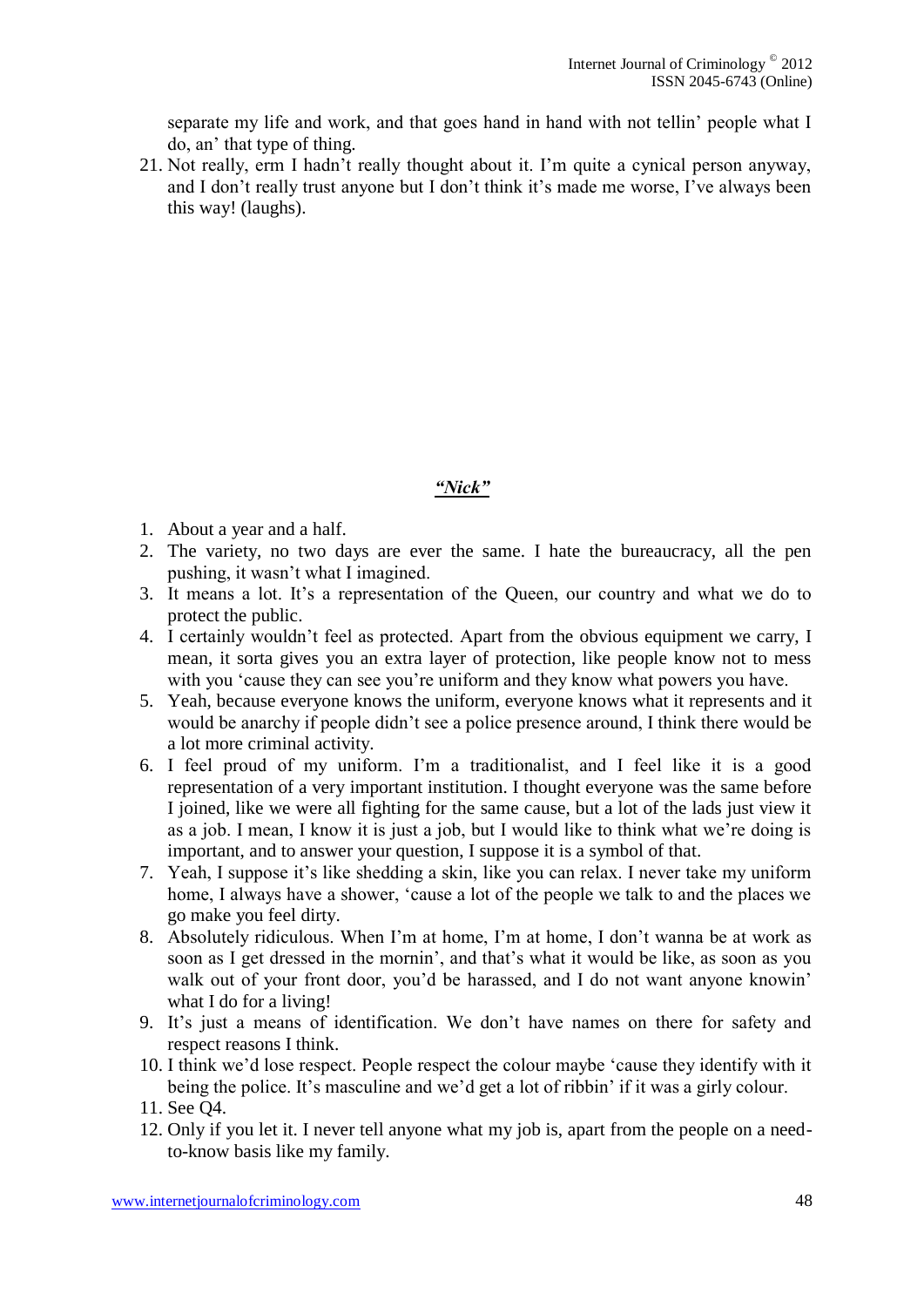- 13. Erm, not really, I suppose they are my colleagues and when we're all on the job I feel safer with them all around but maybe that comes with age, I'm only 21 and I've not been doin' it that long, a lot of the lads are older than me so maybe feel more camaraderie.
- 14. See Q13.
- 15. Definitely. As I said before it's a need-to-know thing. I was told when I first started that you have to be careful as people who you've done an' stuff can find out where you live and I still live with my parents, an' it's just not safe. Plus a lot of my friends have changed towards me since I became a bobby, they just don't know how to be around me anymore.
- 16. See Q3.
- 17. Erm, like I said, some people have changed towards me, they don't know how to be themselves. I'm not sayin' that I used to hang around with dodgy people, but it's like they have to be careful what they said. I'd rather it not be like that but I also have to be careful what I hear 'cause you have a sort of job responsibility. I take my duties seriously. Maybe that will change the longer I'm pen-pushing (laughs).
- 18. Not really, mainly because I think, I haven't told them what I do. Noone knows like down my street what I do, or in my neighbourhood, they think I work for the council. Still respectable but doesn't invite unwanted attention. I think if I did let everyone know, I would feel a bit isolated 'cause they would all probably scarper when I walk out my front door (laughs).
- 19. I've always been pretty responsible, my parents would probably say differently (laughs) but I suppose at home, I'm relaxed, I haven't got things to think about at home. Some of the stuff I saw in the first few months really got to me and my mum was naggin' me to quit, but you get used to it, and the guys at work just make jokes about it and that's a good way to cope with it.
- 20. See Q19.
- 21. Yeah, this job definitely teaches you to be suspicious of everyone. Things that you weren't aware of before you definitely see more clearly now. People that you wouldn't even look at you see them more, you learn about body language and what it means, though it has given me a very stereotypical view of people, everyone is the potential enemy which I think you certainly have to keep in check 'cause I'll just end up bitter and twisted in my old age (laughs).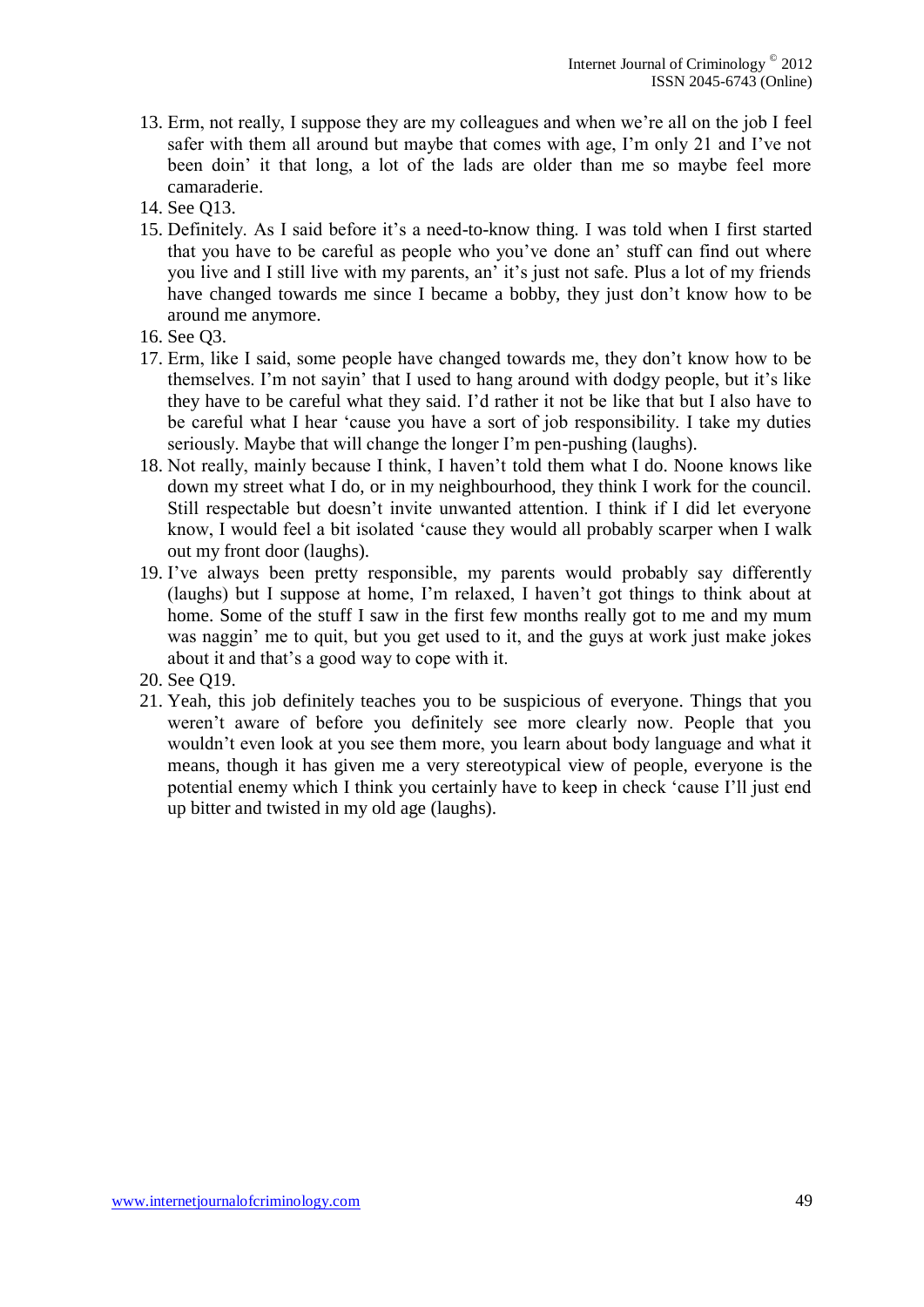# *"Richard"*

- 1. 10 years next month.
- 2. You get to meet loads of different people, no day is ever the same. Some of the paperwork is really monotonous and it's getting ridiculous now. When I first started it wasn't half as bad. Now it takes you like 4 hours to fill in for someone you've got for shopliftin'.
- 3. It's part of who I am now. I wouldn't feel the same without it. Obviously it is just a job uniform, loads of people wear uniforms but it just shows everyone who I am, what I do.
- 4. It wouldn't feel right, wouldn't feel the same. You wouldn't get any respect, people see the gear, they see the logo and most people tend to behave themselves.
- 5. Oh yeah, definitely. Because how would they know we're police?
- 6. Well like I said, it's just part of who I am now, I just see it as an extension of that. When you've been here for years, like a lot of the guys have, they see it as like an extension of themselves, like how they describe themselves. I could never not be a police officer now.
- 7. Erm, well my home is my home, work is work, I don't wanna cross the two over if you know what I mean, I like to keep them separate at all times. As for cleansing, I think everyone takes a shower after work, like you're washing off the day.
- 8. Well I certainly wouldn't like the neighbours to know what I do, I don't work in the area where I live and although some people know I don't want my wife to be subjected to sly digs or anythin' like that if people found out.
- 9. It just identifies you, you can see who's on what job and so forth.
- 10. I wouldn't like it. I come from a generation where like the men should be men, if you know what I mean. (laughs) that sounds really sexist doesn't it. But I do think policing is a man's work, it's too dangerous for women and some of the people ya deal with, well let's just say they aren't the nicest of people and you do need strength and a male mentality to switch off. ("what do you mean by a 'male mentality'?) Well, erm, I dunno, like men can switch off a lot easier, not let it get to them as much, women tend to exaggerate and let it play on their mind, they're too emotional about everything.
- 11. I suppose yeah, when you get to work, you put it on and obviously you know you've got a job to do. It makes you feel more powerful I suppose.
- 12. Not really, I tend to keep my work life and home life very separate, I don't see it being a problem if you don't let it. My close friends know what I do, and I don't hang out with anyone in here, I don't live in the area anyway but no it's not much of a problem.
- 13. Yeah I suppose so, yeah. We all go through the same situations, speak to similar people, you kinda have an understanding for each other.
- 14. Not really. Even if we were all wearing normal clothes, I know what everyone does and who they are.
- 15. See Q8 and Q12.
- 16. It is important yeah, I wouldn't feel like the same person without it like I said.
- 17. No, don't think so.
- 18. No, 'cause where I live people don't know what I do, so I don't feel that at all.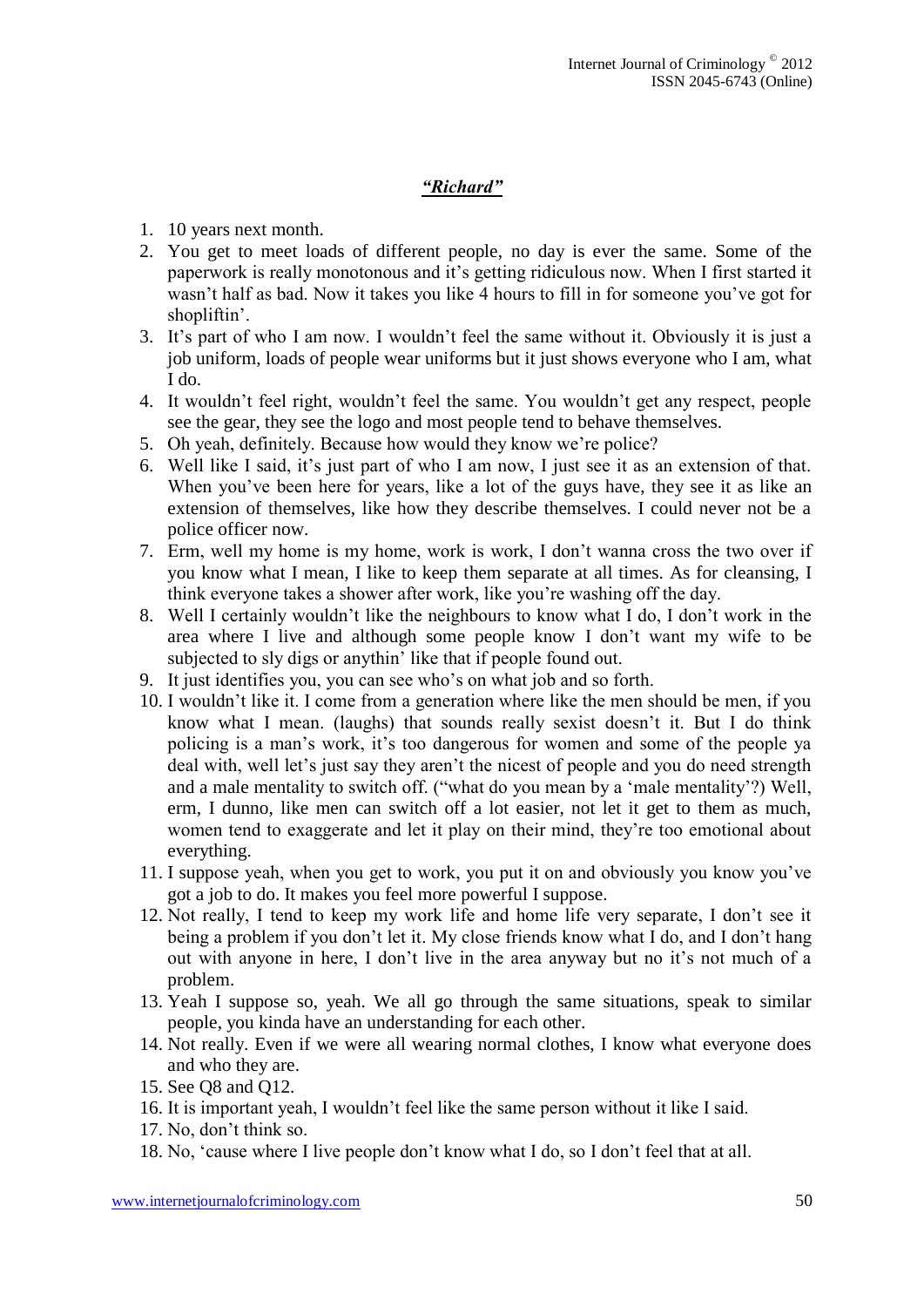- 19. Yeah. But isn't everyone like that? (laughs). Obviously when you're with your mates at work, you're gonna be different. There's hardly any women here, so sometimes it's just like bein' in the pub, lads will be lads (laughs). Then when I get home, I'm all sweet, sensitive Mike to my wife.
- 20. Erm when I first started, I was only a baby and I found it really hard actually (pauses). Me and my ex girlfriend used to have a lot of rows 'cause I'd come home proper moody and not wanna talk about anything. Just wanted to chill out an' watch tv, not think about anythin'. You do become hardened to it over the years though, learn to switch off. You get used to it, and most of the time, you've seen it all before.
- 21. Oh god yeah, I used to be such a nice guy! (laughs). I'm not a snob but I do look at everyone, especially the people you deal with around here, and think you really are scumbags. Everyone, and I mean, everyone, will have done somethin' that you can do 'em for.

## *"Jason"*

- 1. 7 years.
- 2. The power and authority it gives me, I'm a power junkie (laughs). Erm, I don't really like the shift work, sometimes I miss the 9-5 regularity of life.
- 3. It shows authority. I love seeing people from school an' college that were d\*cks, and they can see what I wear they won't say anythin' to me now (laughs). Just knowin' you have the power to ruin someone's day is great.
- 4. I'd hate it, it wouldn't feel the same. They're not thinkin' about doing that are they?
- 5. I don't know if the public would feel less powerful, but I certainly would. It's not about the actual protection that the kit gives you, it's the sort of psychological protection behind it. People see the kit and tend to automatically comply, it certainly wouldn't have the same effect if we were wearin' civvy clothes.
- 6. Like I'm a different person, it's weird. ("what do you mean?") Well, it's like I'm in character, like I know everyone's different at work and at home, but it makes you feel important, like you know you've got a job to do, everyone else knows it and they expect a certain level of authority from you. It's quite pressurising sometimes. My wife says I've definitely changed. I sometimes take this weird work personality home, like I've forgotten where I am (laughs). My wife always says to me "you're not at work now buddy!", I suppose I find it a little hard to switch off at the end of shift.
- 7. Well like I said, sometimes I do like forget where I am an' stuff in the way I speak to her, maybe when I've done a really long shift or something. My missus rules the roost (laughs) so it does kinda feel like I've lost a sense of me, a sense of power when I take it off, like she certainly won't let me push her around (laughs). ("You mean like you push people round at work?") Erm no not really, God I'm makin' myself sound really bad here aren't I (laughs), no I mean, like when you tell someone to do somethin' they more or less do it straight away and my missus would certainly not stand for that (laughs).
- 8. It would be awful. We'd have to get paid for the extra time obviously (pauses). I mean, my neighbours know what I do, I think the whole street knows, but that's not the point, people would probably treat you differently. I know people know, but knowin' what someone does and then actually seein' them in the uniform is a different thing altogether.
- 9. Well I suppose being anonymous at work, like just with your number, is safer for everyone. You can't have people knowin' your name. I think they want it to stay that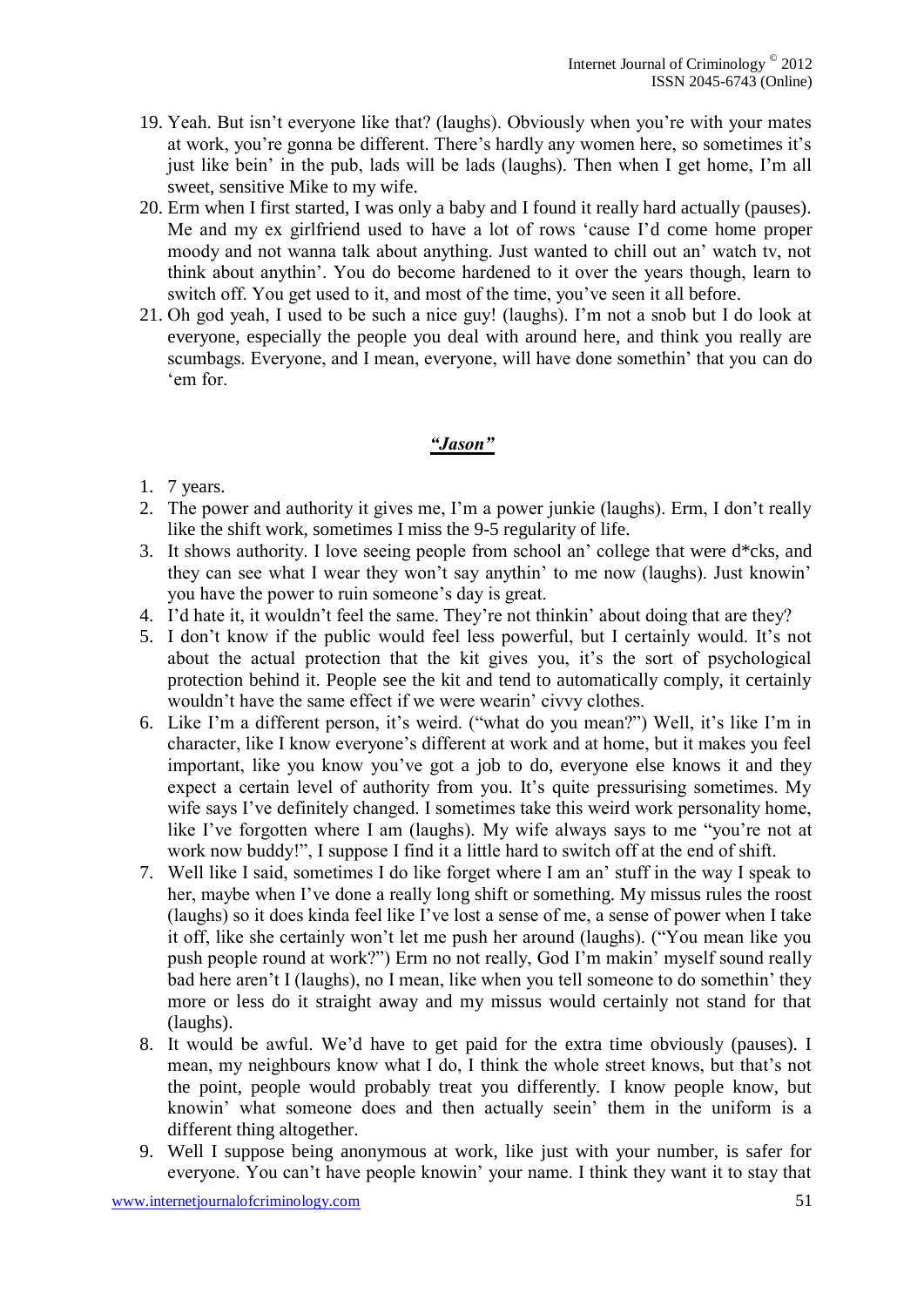way 'cause otherwise it'd get too personal y'know? We're not meant to be everyone's mate, we're there for a reason. You can't be someone's mate one day and then nick 'em the next.

- 10. People wouldn't respect us the same. Black sorta symbolises like death (laughs) and danger, if you saw us riding the streets on horseback in white, it wouldn't have the same effect (laughs).
- 11. Not protected as such, but it does make you feel more of a man. That sounds stupid I know, but I'm only 5,10, so I suppose it makes me feel a bit taller, especially with my hat on an' stuff and everyone knows that taller people are more intimidating.
- 12. Well, like I said before, the working hours are erratic, I don't even know what day it is sometimes, especially when I'm on night shift. I do miss the routine of a normal job. But that's about it!
- 13. Oh God yeah, it makes you feel like you're part of a team, you know the lads always have your back, like when you're in trouble or anythin' like that.
- 14. Erm, I hadn't really thought about that. I know who they all are, so it's not like a recognising thing.
- 15. Well, most people know to be honest. I don't see a problem with it. I know a lot of the other lads don't tell people. It wouldn't be my first description of me but I don't lie about it. Why should I? I'm proud of what I do.
- 16. It does make you feel like you're part of somethin' important even if things have changed for the worse since I joined ("what do you mean?") Well, like things aren't how they used to be. It's more about meetin' targets an' budgets than actually 'fightin' crime' now, which is a shame 'cause that's not what it's all about.
- 17. No, not at all.
- 18. Well I had a few, let's say, undesirable mates when I first joined. They pretty much tell you to forget your old life, this is your new one sorta thing. So I did have to cut myself off quite a lot. But when you've been here a while, all the lads are in the same boat, we all see the same stuff, deal with the same stuff, so these are my mates now, you can't really afford to hang around with people that are against what you do. Did no one ever tell you that the police are closer to prison than anyone else? (laughs) We can't step a foot outta line.
- 19. See Q6 and Q7.
- 20. See above.
- 21. (laughs) I was just talkin' to my mate about this the other day. He said somethin' an' I must have screwed up my face or somethin' and he said I'm getting' bitter and twisted in my old age, you do definitely become more atuned to things around you, like you've got a seventh sense or somethin', it can be hard to switch off, like even when you're out of work, like with your mates down the pub you've always got your eye out, I can't help it, it's annoyin' sometimes.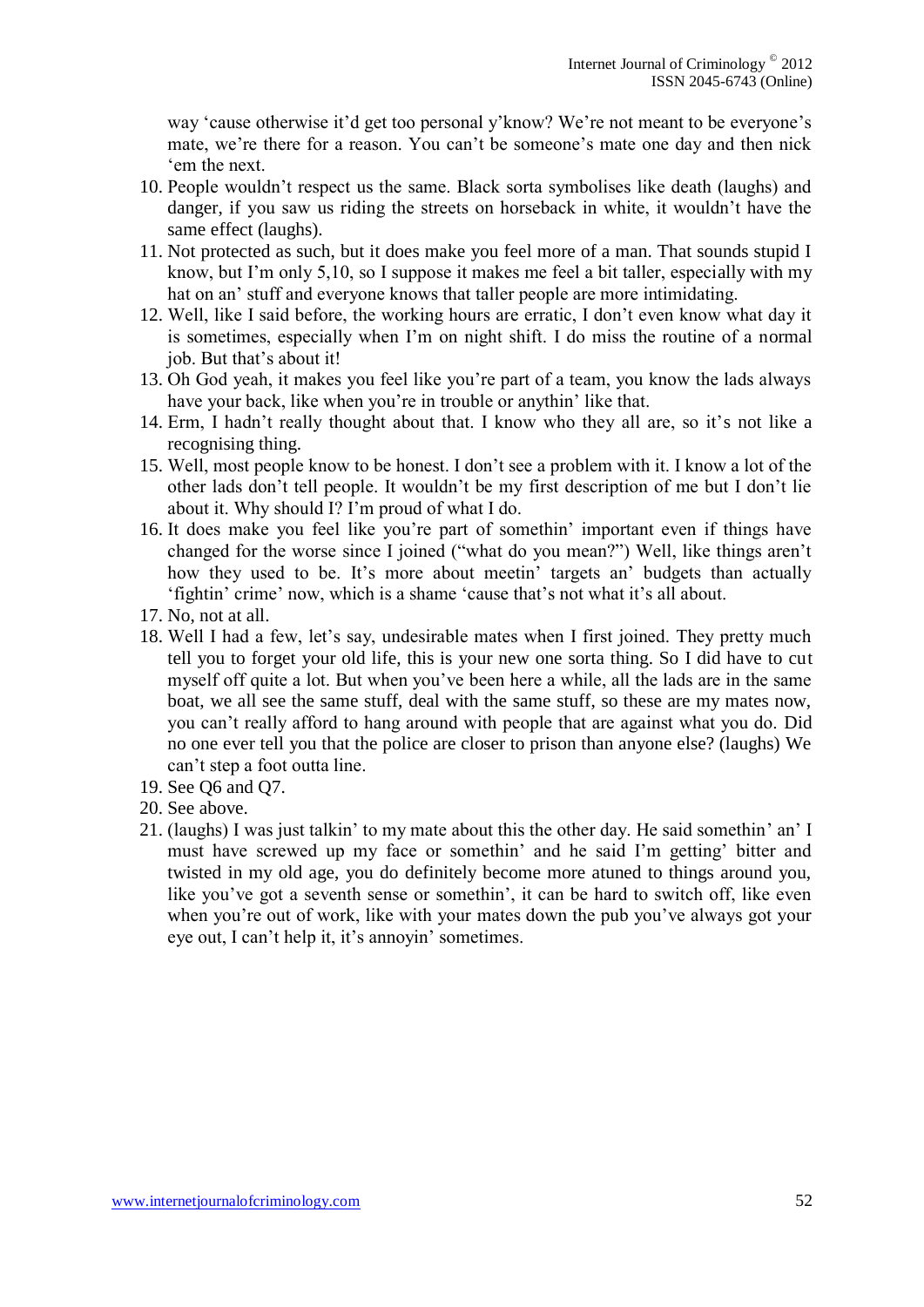# *"Johnny"*

- 1. 12 years.
- 2. I don't really dislike anything, I like my job. It's frustrating sometimes, but on the whole it's what I always wanted to do.
- 3. I just see it as somethin' I have to wear to work.
- 4. Erm, well we would still have the same powers, maybe it's just 'cause people wouldn't recognise us as police straight away. Everyone knows who the police is because of their uniform, it's recognisable.
- 5. Not really, maybe at first, 'cause they wouldn't know who we are.
- 6. When I first joined, it was a really proud moment, like 'I can do anything!', but I think the longer you're in this game, the less it means, before I knew what it was really about. It just becomes part of who you are I suppose. A lot of people characterise themselves by their job, like, John, 34, policeman (laughs).
- 7. I never ever take my uniform home, I like to keep my job and home completely separate. I've seen a lot of lads blur the lines, it's not healthy. The sh\*t that comes with this job, like the disgusting people and houses you go in an' stuff, it'd be like I'm inviting them home to tea if I wore my uniform home!
- 8. I don't think it would work. Maybe they would get better value for money, but seriously we get asked like 50 questions a day, so I wouldn't wanna be pestered at home too. Also, no one knows what I do where I live. I don't live in the area. People think I work as an EHO (laughs) that was my second career choice.
- 9. I don't think it would make much difference.
- 10. (laughs) erm, I'm not sure we would be happy about it. Mainly because black is such a male colour, it means something. Plus, the main reason our kit works so well is that everyone has grown up knowing what it means, what it represents, if we changed it, people would get confused.
- 11. Erm, I used to, when I first started. Like when I first put it on, it was more like you are automatically protected, it gives you a sense of boundary with 'the other side'. There's always a clear distinction between us and then public and that's what makes us so effective I think, we're told to try and be approachable in certain situations, but you get way less respect for that. Believe me, I've tried it.
- 12. Erm no, I don't live in the area so when I go home, I'm just Johnny, so I still have the same friends an' stuff. Even my friends don't know what I do, it's hard when you've had the same friends for years and have to like lie to them an' stuff, I just skirt the question. Everyone knows I'm quite a private person anyway, but it's not been much of a problem, I've had the same friends since university and they are all good people, so don't really have to worry too much about having to nick 'em (laughs).
- 13. I do when I'm at work, you have to be able to trust each other. It's a good team and you need to know you can rely on them if you're in trouble and need backin' up y'know.
- 14. Erm I suppose, like when you look around you know you're all here doin' the same job.

- 16. See above.
- 17. Stigmatised? No, it makes me feel powerful, like I can do anything, like I'm Superman. But like I said before, it's part of who I am now… Maybe I am Superman?! (laughs).

<sup>15.</sup> See Q12.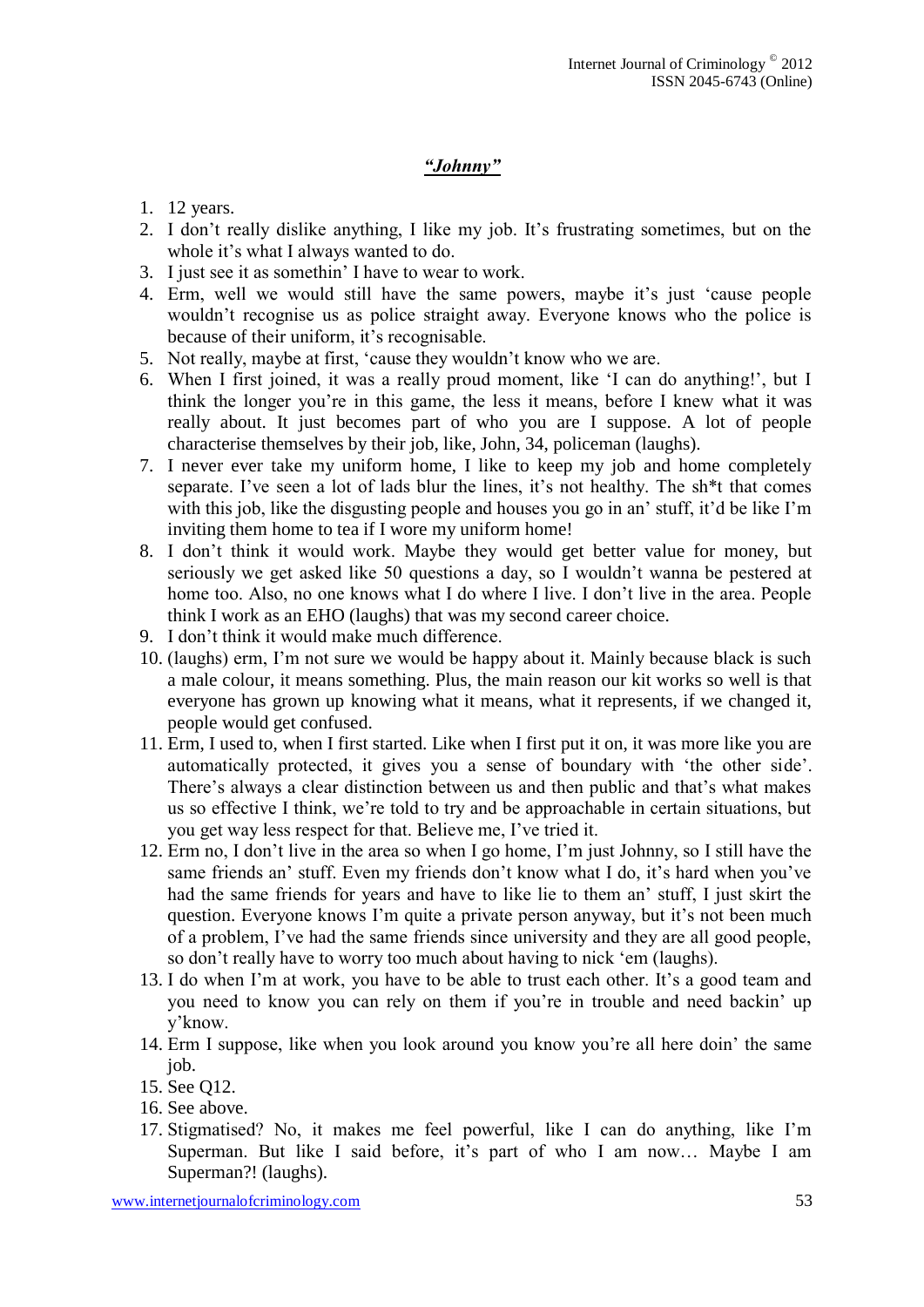18. See Q12.

- 19. I try not to, I don't want it to take over my life. I live on my own so I don't have anyone to tell me different, but obviously when you're at work, you've gotta be a lot stricter with yourself and other people 'cause you're here for a reason.
- 20. See Q7.
- 21. I don't trust anyone now. I know that's bad but loads of people that I thought were good eggs, turned out to be pretty bad. I think it gets worse the longer you're here, and you're well aware what's happening to you. When I joined I was only a youngster and I thought everyone was inherently good, but you really do meet some vile people, it makes you realise how lucky you are but on the other hand it makes you kinda lose your faith in people, I know you shouldn't stereotype but I know pretty much as soon as I see someone what kinda person they're gonna be. I've not been wrong yet!

# *"Natasha"*

- 1. Just over 2 years. Jesus, has it been that long already?
- 2. It's job security, especially with the economy the way it is now. I don't enjoy trawling the streets at night when it's freezing!
- 3. Well with all my equipment, like my handcuffs etcetera, it feels a little like playin' dress up at times. I'm a girly girl really, when I'm at home so it did feel very odd at first putting on what is essentially a male uniform. They shot down my suggestion of wearing a skirt (laughs).
- 4. I wouldn't mind it, I hate the uniform and it would still give us the same protection right, the same powers? Apart from the obvious protective element of it, the job wouldn't feel the same.
- 5. Oh yeah, definitely. It's important that the public see us as one unit, a team, it gives the impression of togetherness and it commands more respect, if I wore normal clothes and tried to arrest someone they wouldn't be havin' any of it. I think a lot of people grow up to fear the police, like fear what we're capable of. I like that.
- 6. Gross! (laughs). It's really stiff and uncomfortable, I don't think they had women in mind when they made these things. I know they are made for practicality and protection ecetera, but I really hate it.
- 7. I always go for a wash and put on my own clothes, it makes me feel normal again. It's like the stresses of the day are taken off with the clothes, it's weird.
- 8. Erm, I personally wouldn't like it. I think my boyfriend would though (laughs) he likes the uniform. It's not something I would recommend though, it's not safe, especially for women, it's alright when you're at work, surrounded by lots of big men, but I wouldn't feel safe walking round on my own, loads of people have vendettas against the police, and what about the people you've arrested before? They could follow you, and find out where you live, my grandparents live next door, it just wouldn't be safe at all.
- 9. It's just a means of identification isn't it?
- 10. Well, that's a silly question! I'd be all for it! (laughs). I don't think it's to do with the colour, the colour makes no odds, but the men would hate it, everything is very macho macho, 'I'm in the big man' at work (laughs) actually I think we should try it out! The clothes we're made to wear were made for men though definitely, and I don't think they took anythin' into account when they allowed girls to join, but I understand why it is the way it is, it's supposed to all look the same.
- 11. Erm you mean like by the stuff we're given to use on people? Well, yeah I feel like I can accomplish more things while I've got it on, people would listen to me more.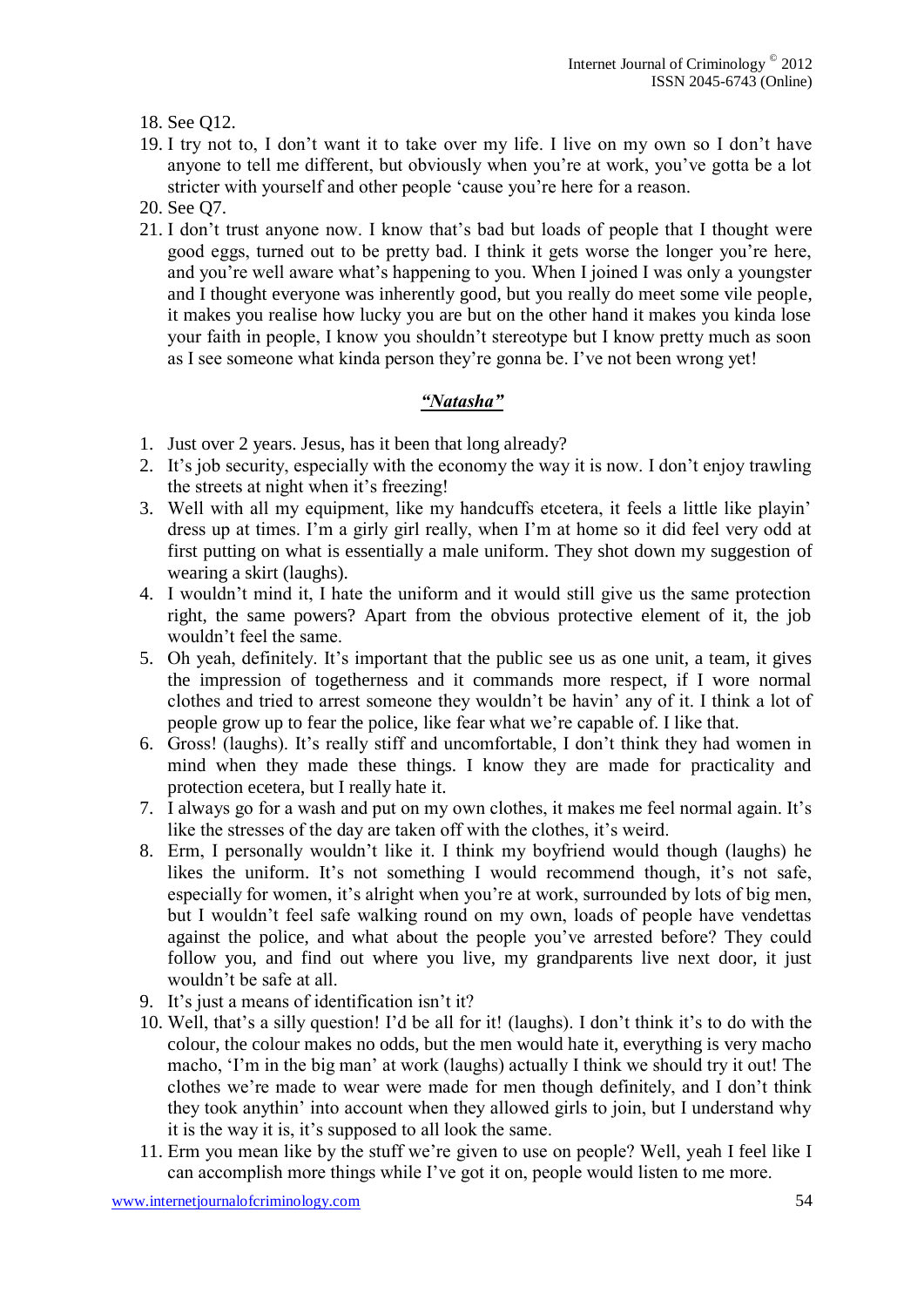- 12. At first my friends were dead sceptical, like I lost a few through it, not through my choice either, it was like they couldn't be themselves around me no more, they were a bit 'undesirable' let's say (laughs) but those probably weren't friends worth keeping anyway. When I go out, you have to be careful of your behaviour 'cause it definitely comes back to bite you in the a\*s. Like you can't be seen to be drunk around town an' stuff, and I always feel like I have to babysit my friends.
- 13. Erm not really, I don't have many friends here. It's like being in the boy scouts, I know a lot of them don't think women should be here, one of the guys said it to me in training, I don't work with him anymore, but it really p\*ssed me off! I know I don't have the same brute strength but surely that's not what it's about, I do my job well I think. At first there were a lot of sexual innuendos, which I did find quite upsetting, but now I see them like brothers, I grew up with four brothers so it's not much different.
- 14. I don't think it makes any difference. Actually the comments would probably worse if we had non-uniform day (laughs).
- 15. I used to tell everyone, like not shout it out, but if people asked. But now I've learnt to keep my mouth shut. If people know then fine, but it's funny how much people change the way they speak to you when they find out you're a policewoman. I find it quite entertaining.
- 16. I think it's just something we have to wear unfortunately. Like I said, I understand why we do wear it, it's important to look all the same.
- 17. Not really, it makes me feel great when I've got it on, like people treat you differently but in a good way, like they respect what you do.
- 18. You mean when I'm at work? ("At home and at work") At work yeah, like it's Moses partin' the water, you walk down the street and you can feel like a million eyes on you, everyone knows what you're there for, like being a mini celebrity (laughs). At home, not so much, the people who know I'm part of the police don't really treat me any differently now. Maybe at first 'cause they didn't know how to act but not anymore, people just accept it now.
- 19. Erm, I had to kinda put on a hard front at work. I know that sounds stupid, but when I was in training, they show you all these videos and pictures etcetera, stuff that you are just not used to seeing at all, it's not a film, it's real people, and it upset me quite a lot. In the first year I think I cried at least once a week from feeling stressed at work. All the lads used to laugh at me which didn't help. So I learnt to kinda toughen up, well not toughen up, I mean, it still gets to me, you see some horrible stuff, but you can't show it. I'd get ripped, I have to act like one of the lads (laughs).
- 20. Well, like I said I used to find it really hard, you do have to learn to switch off which takes time, like leave your troubles at work. My boyfriend will not ever let me talk about work, as much as that sounds harsh 'cause sometimes you do need to talk it out, it was making me worse 'cause it would just play on my mind but now I get home and try and relax, unwind, and try not to think about it, like if I've got a bad domestic abuse case, with kids or somethin'.
- 21. Erm not really, they do tell you to be suspicious of everyone! But you can't live your life like that, you would just end up stereotyping everyone and thinking everyone's done something wrong.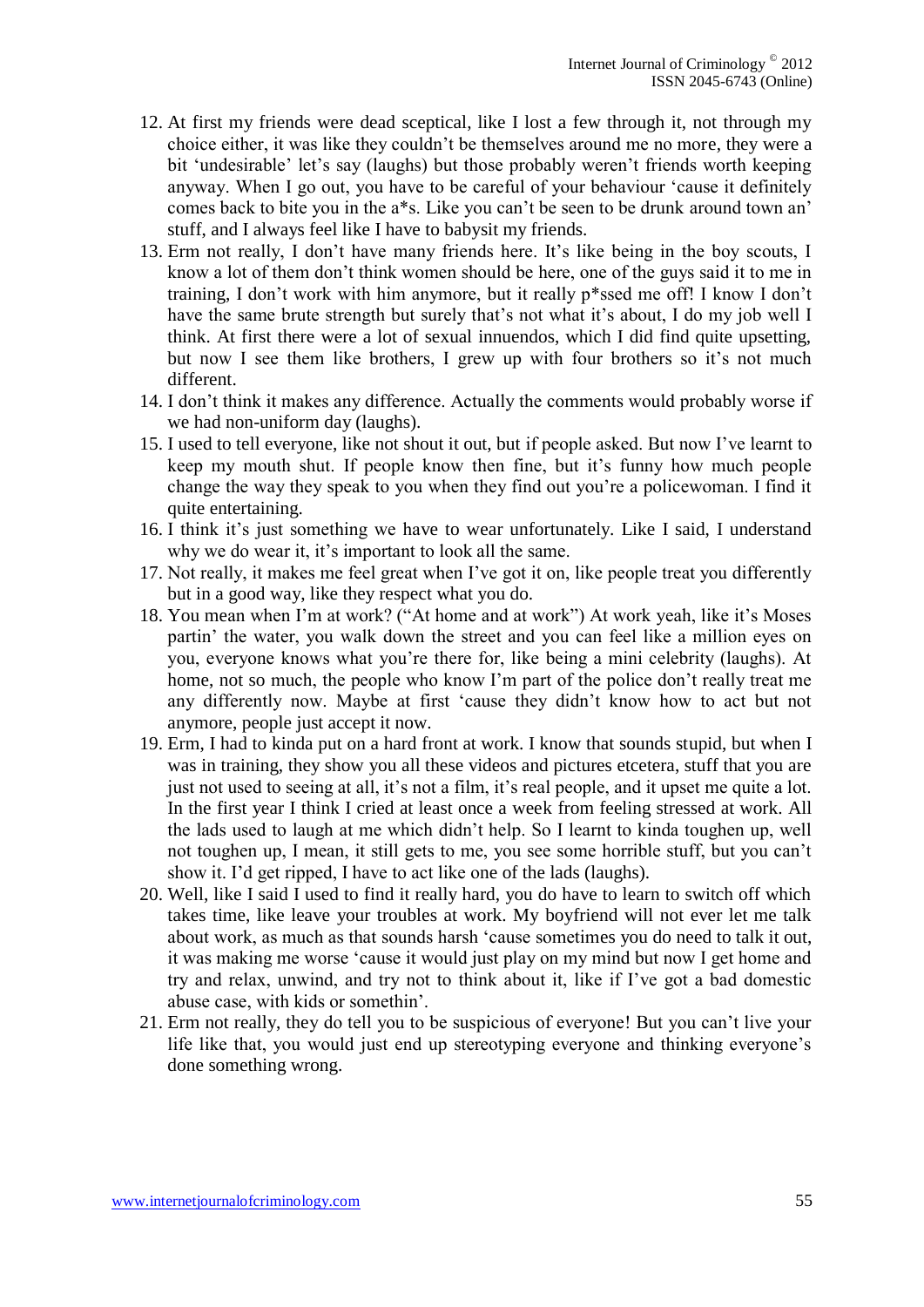# *"Afeerah"*

- 1. Four years.
- 2. The long hours, they said you're gonna finish at a certain time and you never do!
- 3. It makes me feel important, it gives me a purpose in my life and my uniform is a representation of that purpose.
- 4. It definitely wouldn't have the same impact, I wouldn't feel as safe certainly.
- 5. Maybe not less powerful, 'cause we would still have the same rights wouldn't we? But I think we'd lose respect, people respect the uniform and what it represents, not the people wearing it.
- 6. Like I've got a job to do. I know I'm at work when I put it on, obviously, but it's like right, get your game head on now.
- 7. I always take it off straight away, 'cause then it's like I've finished work, I don't want it to encroach on my life outside work.
- 8. I don't agree with it, more to do with safety though. It's not safe for like you're family. I still live with my mum and dad and my grandparents live there too at the moment and I wouldn't wanna put them in any sort of danger. My parents don't agree with my job anyway so they wouldn't like to see the uniform at home.
- 9. It wouldn't really bother me. At work, we're just a number anyway and that's fine by me.
- 10. Erm, I don't think it would work. The reason why the police are so powerful is because it is what the public is led to believe. The uniform is a good representation of us, people know the uniform they know what we do. People like sameness, stability, they want to things to stay the same maybe.
- 11. I suppose yeah, I wouldn't feel as safe if I wasn't wearing it.
- 12. Not really, apart from my family no one knows what I do, it would cause a lot of aggro in our community. My parents are quite traditional and weren't happy about it. They would have preferred me to settle down and have children but I'm only 25, I can do all that later.
- 13. No not really, I have only two proper friends here, both girls. I don't really mix with the men, I don't like a lot of them, they're pigs! I don't really have much trouble with sexism, it's definitely more to do with race. I was born here, but obviously my skin tone doesn't help matters, I've heard comments, like really nasty racist comments, I did report it but nothing got done, maybe they did get talked to but it's more sneaky behind my back now. I certainly haven't told my parents, they would make me quit straight away. I try and ignore it but it's frustrating at times. I was offered a headscarf when I first started but I said no, it's hard enough being a girl in here without alienating myself further with that. I'm not a practising Muslim anyway as much as my parents would like it. I think it's good that they do give you that choice now, I know it's a recent change.
- 14. Don't think it makes a difference.
- 15. See Q12.
- 16. It is important to me. I'm honoured to wear it.
- 17. See above.
- 18. Nobody knows in the area, and I don't work anywhere near my area, so doesn't really make me feel isolated as such.
- 19. (laughs) well I'm the good little Muslim girl at home, and obviously those traditional values get left at home. It's like I've got two personalities but that's more for the benefit of my parents than me personally.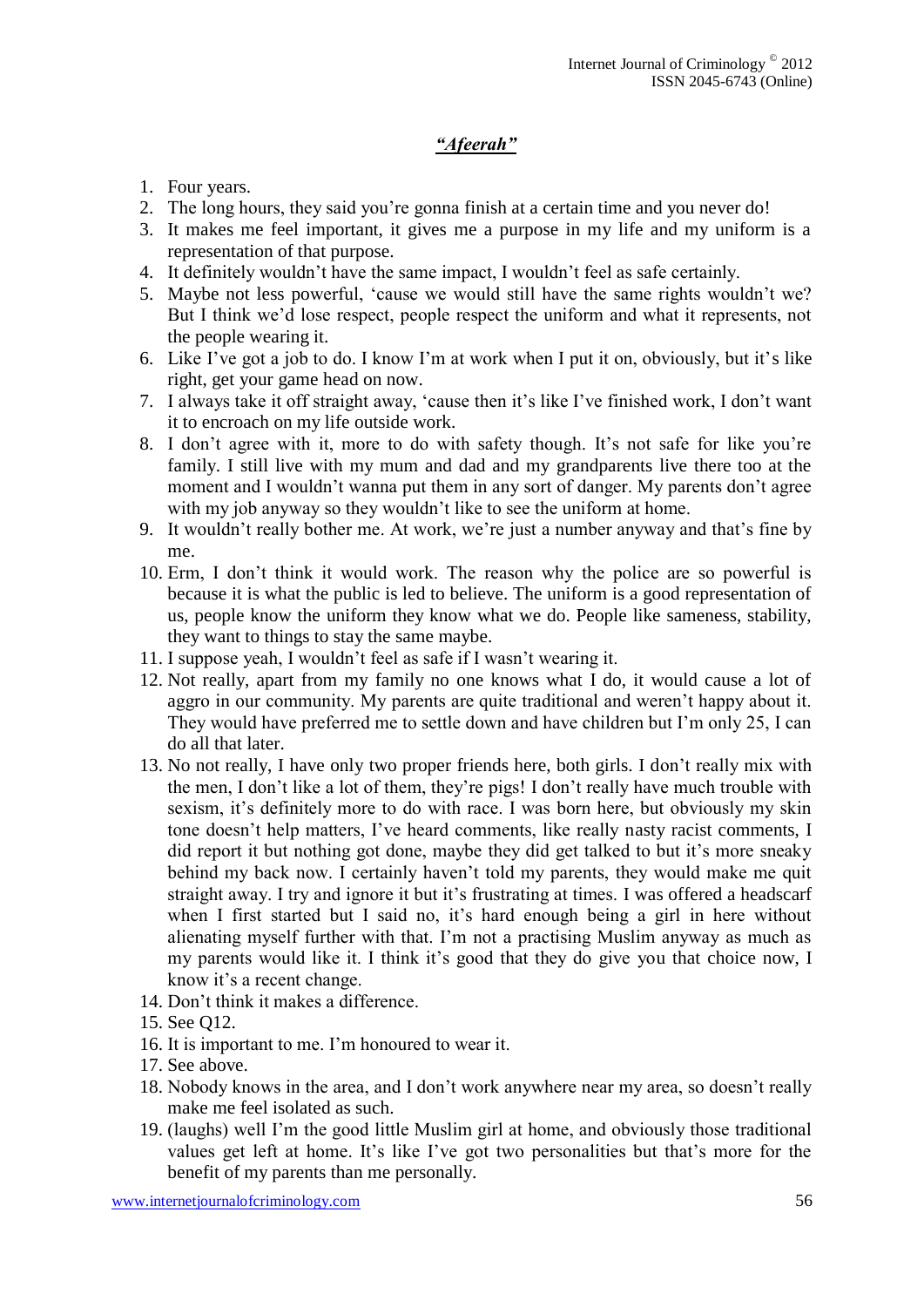- 20. Not hard at all. Although I do think about work a lot when I'm at home, it's too hard not too, I can't talk about it, apart from 'yeah work was fine Mother', they don't want to talk about it and neither do I.
- 21. Being stereotyped myself, as much as it's unwise to admit that the police are racist, you can't tar everyone with the same brush. There are some lovely people that it doesn't make any odds too so if I did that, I'd be justifying what some people do to me, how they treat me, so I try and meet every situation with an open mind.